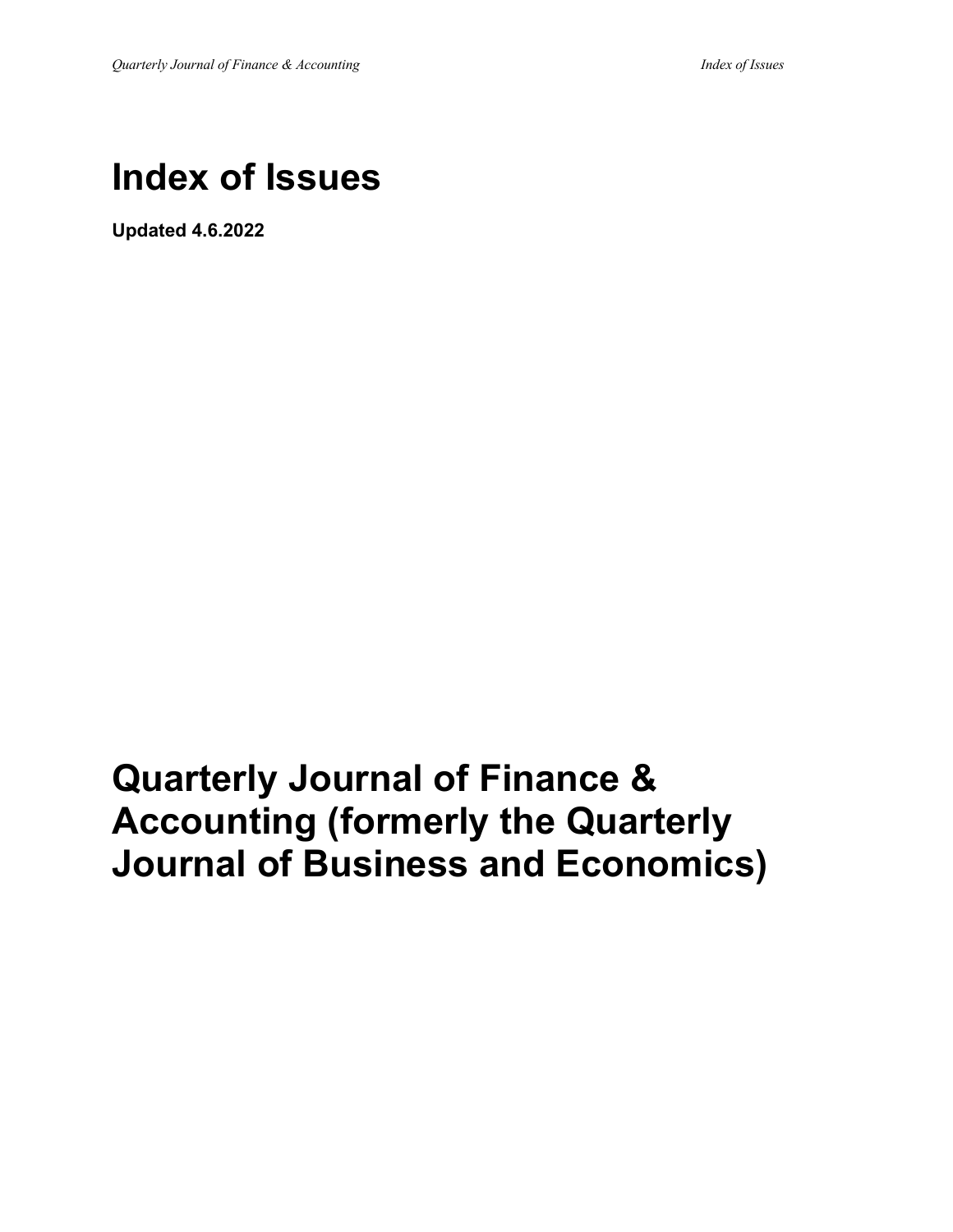## **Volume 1 No. 1, Spring 1962**

"Symposium on Economic Growth" by Henry C. Wallich, Yale University; A. Stuart Hall, University of Nebraska; Wallace C. Peterson, University of Nebraska "The Emerging Economic Philosophy of the Western World" by Clemens B. Thoman, University of Nebraska "Determining Structural Tax Inequalities Among Business Firms" by E.B. Schmidt, University of Nebraska "Three Dimension of Economics" by Edgar Z. Palmer, University of Nebraska "The Assessment Value of Telephone Properties" by F.O. Woodard, University of Nebraska

## **No. 2, Autumn 1962**

"The Roles of Policy Makers and Scientists in Planning Useful Research" by Richard F. Barton, University of Nebraska "The Current Swing Toward Mathematical Economics: A Critical View" by Eugene Rotwein, University of Wisconsin "Confrontations on the Omaha Power Frontier" by W. Stewart Nelson, Doane College "The Inflationary Effects of Tight Money" by James R. Elliott, Northern Illinois University "Investor Overpricing of Growth Stocks, 1960-1961" by Keith L. Broman, University of Nebraska "Agriculture in the National Economy" by Howard W. Ottoson, University of Nebraska

## **Volume 2 No. 1, Spring 1963**

"Industry and Agriculture in the European Economic Community" by Walter Hallstein, President of the Commission of the European Economic Community "Current Issues in Foreign Aid" by Walter Krause, State University of Iowa "Economic Policy and the Theory of Economic Growth" by Wallace C. Peterson, University of Nebraska "Note on the Shape of the Investment Demand Schedule" by Robert Haney Scott, University of Washington

## **No. 2, Autumn 1963**

"Non-Self-Adjustment in a Monetary Economy" by Dudley Dillard, University of Maryland "On the Theory of a Monetary Economy" by John Maynard Keynes "A Self-Adjusting Economic System" by John Maynard Keynes "Economists as Social Critics" by Howard R. Bowen, Grinnell College "Technical Progress and the Business Cycle" by Thomas F. Dernberg, Oberlin College "The Defense of the Dollar" by W.E. Kuhn, Federal Reserve Bank of Chicago **Volume 3**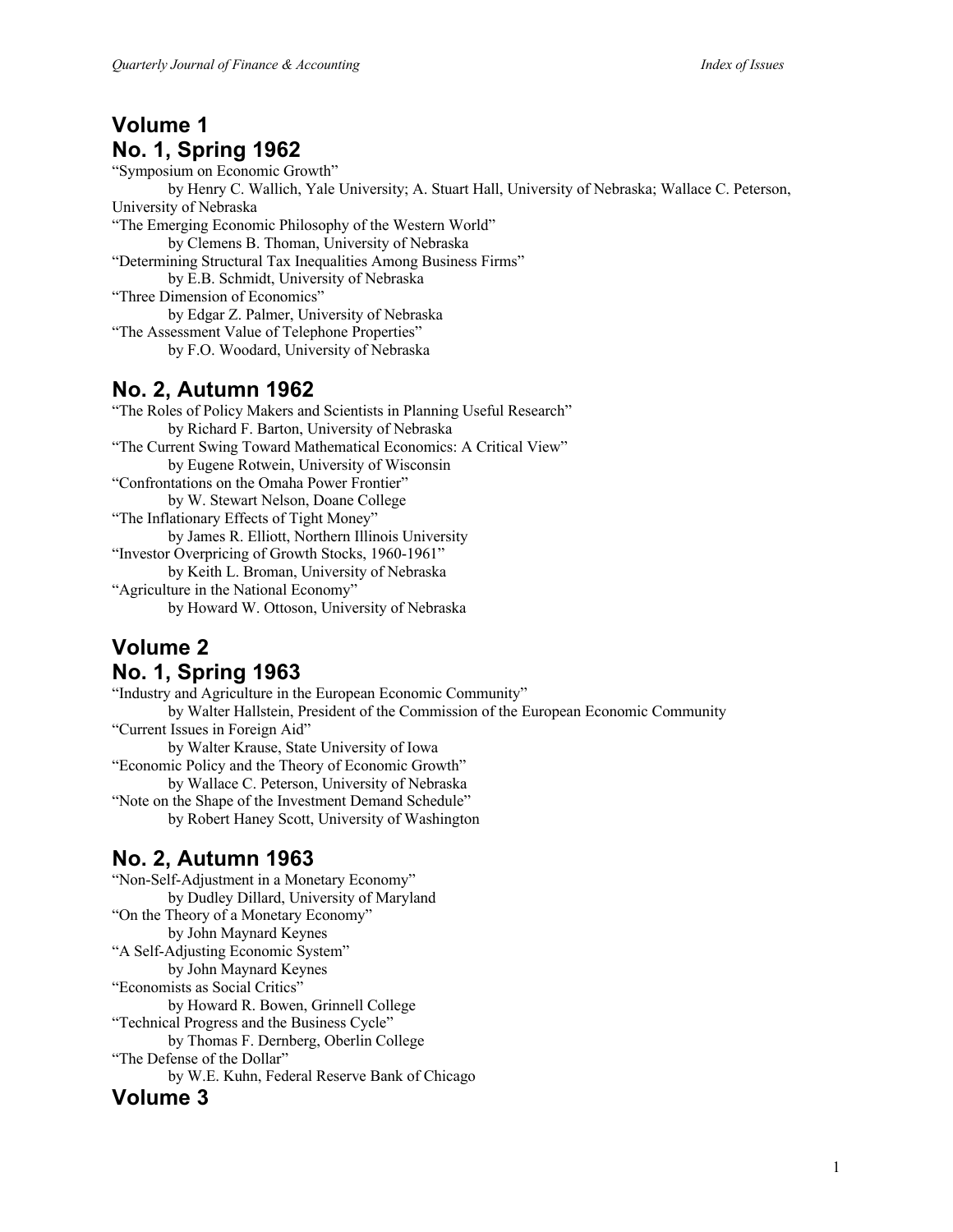#### **No. 1, Spring 1964**

"International Debt: Past and Present Problems" by J.L. Robertson, Member of the Board of Governors of the Federal Reserve System "Nebraska Economic Indicators in Relation to the United States Business Cycle" by Theodore W. Roesler, University of Nebraska; Ronald A. Wykstra, University of Nebraska "Growth Stock Market Price Behavior—1962" by Keith L. Broman, University of Nebraska "An Empirical Study of Research and Development in Small Manufacturing Firms" by Campbell R. McConnell, University of Nebraska; Ira N. Ross, Federal Reserve Bank of Kansas City "Money, Liquidity, and the National Debt" by Thomas R. Beard, Louisiana State University

#### **No. 2, Autumn 1964**

"State and Local Public Expenditures in Selected Midwestern States" by William S. Peters, Arizona State University "The Quality of Invention: An Economic Interpretation" by Thomas F. Dernberg, Oberlin College "The Bullion Controversy in the Light of Income Analysis" by Robert Haney Scott, University of Washington "The Continuing Viability of Collective Bargaining" by Harold W. Davey, Iowa State University of Science and Technology

#### **Volume 4 No. 1, Spring 1965**

"The Value Bases of Neo-Classical Capitalism" by R.C. Linstromberg, Bradley University "The Corporate Tax Burden: Fact and Fiction" by F.O. Woodard, Ohio State University "Marxism and Its Meaning for the Twentieth Century" by Murray Wolfson, Oregon State University "The Implications of Exchange and Trade Controls for Underdeveloped Countries" by Lt. Donald R. Sherk, United States Military Academy

#### **No. 2, Autumn 1965**

"Competition in the Energy Market Between Gas and Electricity" by John Richard Felton, University of Nebraska "The Third Economy" by Haskell P. Wald, Federal Power Commission "Benefit Cost Analysis and Investment Efficiency" by R.C. Linstromberg, Bradley University "Processing of Primary Commodities in Underdeveloped Countries" by Charles W. Hultman, University of Kentucky "A Note on Quasi-Programming in Economic Principles Instruction" by John H. Wicks, University of Montana

## **Volume 5**

#### **No. 1, Spring 1966**

"Shifts in Income and Employment in Nebraska in the Postwar Period" by Theodore W. Roesler, University of Nebraska; Ronald A. Wykstra, University of Nebraska

## **No. 1, Spring 1966 (continued)**

"Price Effects of Devaluation on the Balance of Payments: The British Case" by W.E. Kuhn, Roosevelt University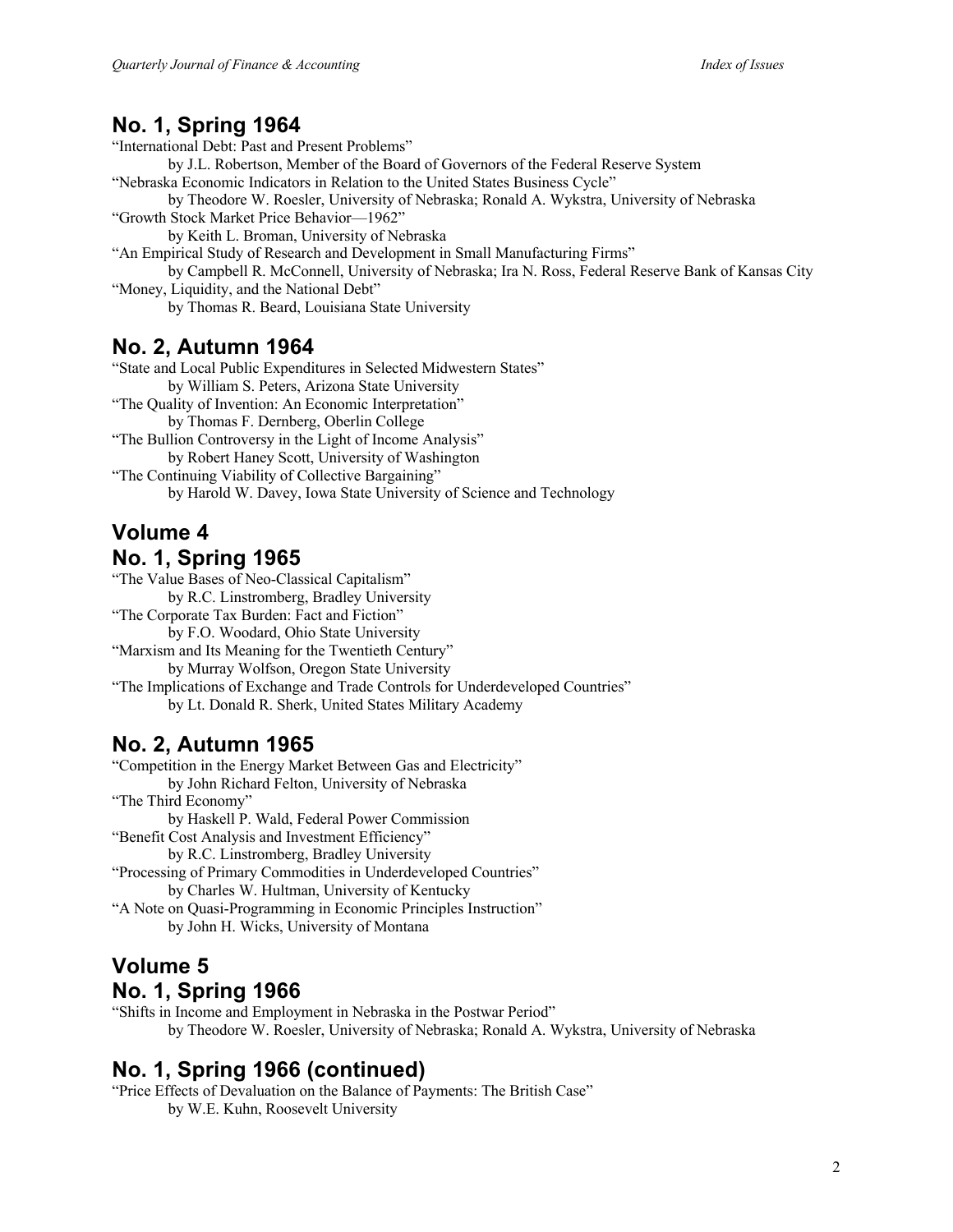"Price Analysis and Economic Developments" by Murray Altmann, Board of Governors Federal Reserve System "Tax Revision: Problems for the Long Run" by C. Lowell Harriss, Columbia University

#### **No. 2, Autumn 1966**

"Malthus 1766, Money 1966" by A. Stuart Hall, University of Nebraska "Investment, Acceleration, and the Secular GNP Gap" by John E. La Tourette, SUNY, Binghamton; Paul B. Ginsburg, Harvard University "On the Existence of the Liquidity Trap" by Frank G. Steindl, Oklahoma State University "From Scientific Management to Pert—An Evolution" by P. Michael Davis, University of Illinois "The Lawyer's View of Protective Tariffs: A Note" by Ray O. Werner, Colorado College

#### **Volume 6 No. 1, Spring 1967**

"The Age of Keynes" by Wallace C. Peterson, University of Nebraska "Metropolitan Government Expenditures in the North Central Region" by James R. Prescott, Iowa State University "Joan Robinson's Theory of Distribution" by Kim Sosin, London School of Economics "Error Sources from Tax Stamps as Estimates of Real Estate Value" by John H. Wicks, University of Montana; Lee H. Simmons, University of Montana "Short-Run and Long-Run Solutions to State Fiscal Problems" by Harold F. McClelland, Claremont Men's College

## **No. 2, Autumn 1967**

"The Challenge of Urbanism" by Jasper B. Shannon, University of Nebraska "Three Federal Budget Concepts: Which is 'Best?'" by Raymond J. Saulnier, Columbia University "Neo-Orthodox Keynesianism and the 45o Heresy" by John H. Hotson, The Colorado College "Cyclical Behavior of the Savings and Loan Industry and Monetary Controls, 1950-1964 by A.T. Eapen, State University of New York at Binghamton "Operations Research and Management Accounting" by William J. Vatter, University of California – Berkeley

# **Volume 7**

#### **No. 1, Spring 1968**

"The Legitimation of the Market" by Kenneth E. Boulding, University of Colorado "An American Railroad in the Airline Business" by Charles J. Kennedy, University of Nebraska

## **No. 1, Spring 1968 (continued)**

"Economic Policy and Stability" by Walter L. Johnson, University of Missouri "End of the Era of Keynes?"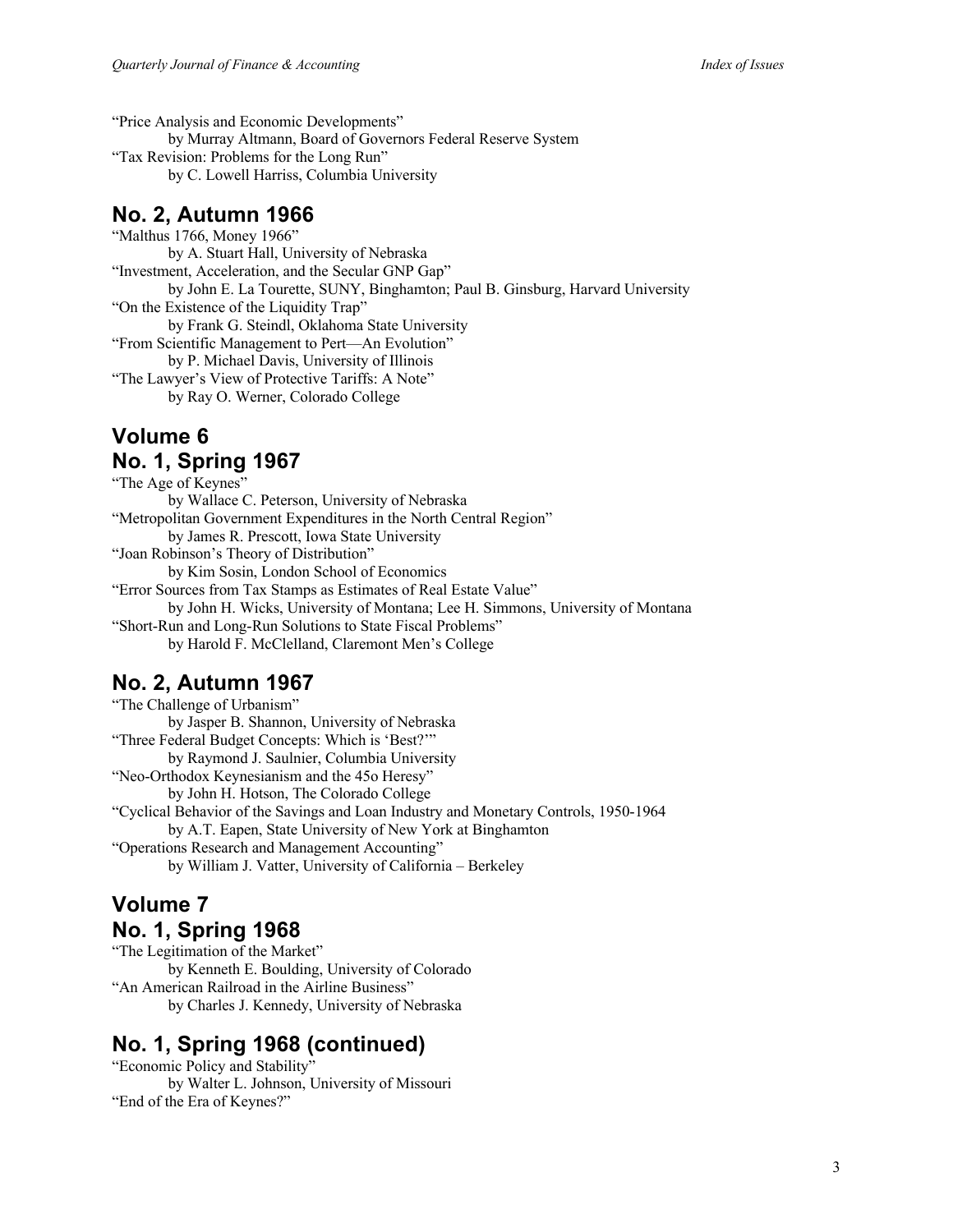by L. Albert Hahn, Translation by W.E. Kuhn, University of Nebraska "Thomas Mun and the Export Balance" by Anthony Scaperlanda, Northern Illinois University

## **No. 2, Autumn 1968**

"The Sterling Crisis of 1967 and the Gold Rush of 1968" by Harry G. Johnson, The University of Chicago "The Potential Versus Performance Gap in Monetary and Fiscal Policy" by Sidney M. Leveson, Adelphi University "Innovation Profits and Related Stock Price Movements" by H.H. Frisinger, The University of Toledo; T.A. Klein, The University of Toledo "Methodology for Assessment to Sales Ratio Studies" by John H. Wicks, University of Montana; Robert A. Little, University of Montana "A Note on the Factor-Price Equalization Theorem"

by Ramesh C. Bhardwaj, University of California, Riverside

# **Volume 8**

#### **No. 1, Winter 1968-69**

"Are National Full-Employment Policies Consistent With Freer Trade?" by Clark Lee Allen, Southern Illinois University "The Latin American Economic Integration: Its Benefits and Obstacles" by Alfredo Roldan, University of Nebraska "Inflation as a Tool for Promoting Growth" by John C. Wassom, University of Florida "Some Factors Associated With Earnings and Unemployment Differences Between Occupations" by Alan L. Sorkin, The Brookings Institution "Comments on the Impact of Federal Tax-Sharing on Economic Stabilization" by Esmond Adams, University of Alabama; Mary Fish, University of Alabama

## **No. 2, Spring 1969**

"New Uses of Monetary Powers" by Hyman P. Minsky, Washington University at St. Louis "Public Assistance, Family Allowances, or the Negative Income Tax" by Joseph J. Klos, Oklahoma State University "Intermodal Competition in Transportation and Economic Development" by Robert W. Harbeson, University of Illinois

"Dynamic Allocation of Human Resources in the Upper Midwest"

by Dennis J. Dugan, University of Notre Dame

"A Method for Allocating State and Local Property Taxes to Industry Groups as Applied to Nebraska Data" by Theodore W. Roesler, University of Nebraska; Henry C. Norris, University of New Mexico

## **No. 3, Summer 1969**

"The Standard Oil (New Jersey) History Project" by Muriel E. Hidy, Business History Foundation "Contours of Change: Standard Oil Company (New Jersey), 1882-1950" by Henrietta M. Larson, Harvard University "Problems, Methodology, and Sources"

by Charles J. Kennedy, University of Nebraska

#### **No. 3, Summer 1969 (continued)**

"Some Problems in British Business History, 1870-1914"

by Eric M. Sigsworth, University of York-England

"A Comprehensive Framework for Analyzing the Management of a Business Enterprise"

by Lloyd K. Marquis, Fairleigh Dickinson University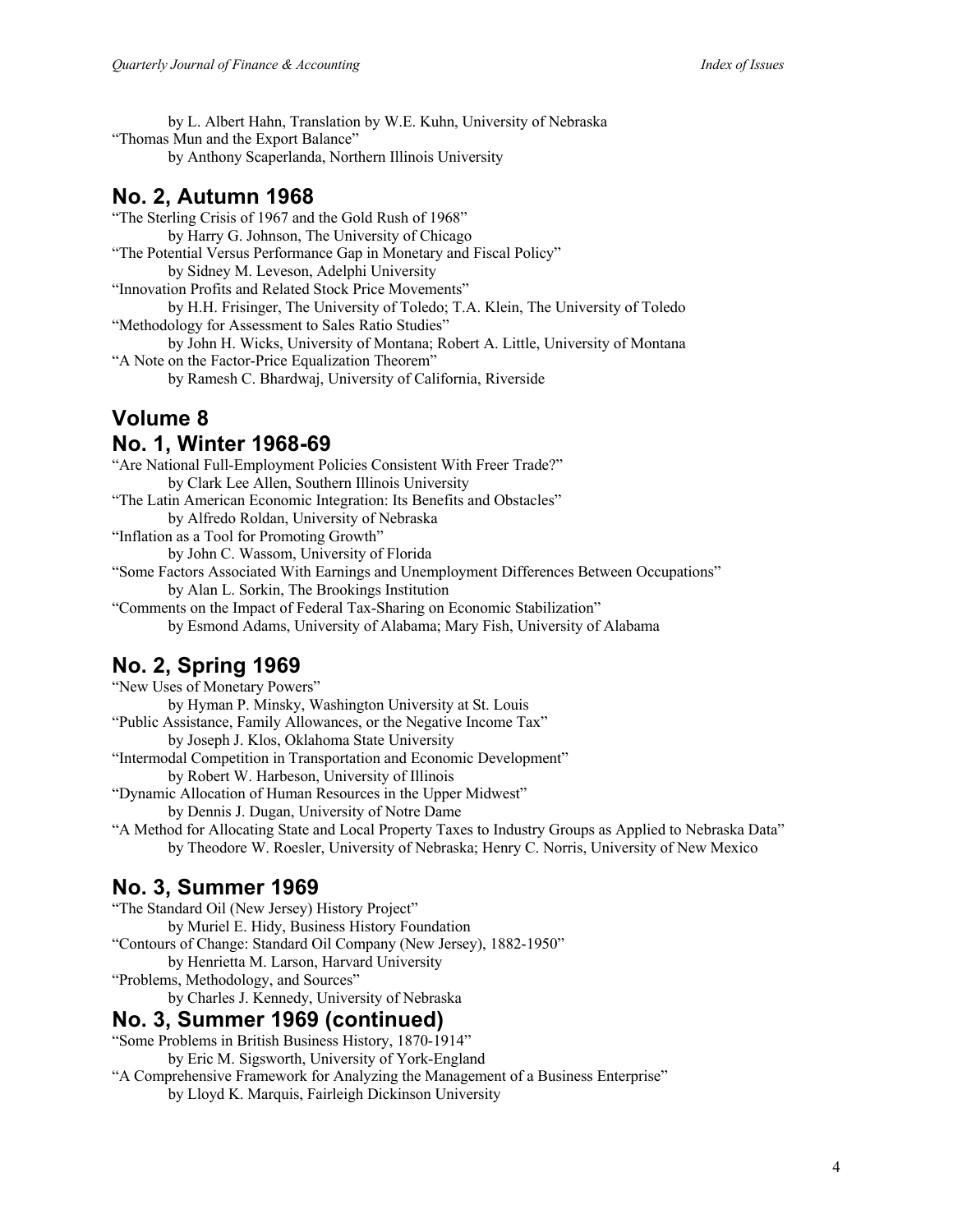"What Can Be Done With Photocopy Projects for Business History" by Robert B. Eckles, Purdue University "The Development of Business in England, Germany, and the United States of America During the Period of Early Industrialization: Inducements and Obstacles" by Ralph W. Hidy, Harvard University "Business Management in England During the Period of Early Industrialization: Inducements and Obstacles" by R. M. Hartwell, University of Virginia "Major Factors in Business Formation and Development: Germany in the Early Industrial Period" by K. Peter Harder, Wichita State University "The Development of Business in the United States During the Period of Early Industrialization: Inducements and Obstacles" by Alice Teichova, Charles University, Czechoslovakia "Cases on Business History in the West" by Donald K. Kemmerer, University of Illinois "The Business Elite of New Orleans Before 1815" by John G. Clark, University of Kansas "Sanger Brothers—Forward with Texas Since 1857" by Leon Joseph Rosenberg, University of Arkansas "The Westward Movement and the Transit of American Machine Technology: The Case of Wool Manufacturing" by Norman L. Crockett, University of Missouri-Rolla "American Business in Europe Today" by James F. Doster, University of Alabama" "A Commentary on Jean-Jacques Servan Schreiber's Book, The American Challenge" by Carlo De Cugis, L. Bocconi University "Reports on Recent Ph.D. Theses" by Harold F. Williamson, Northwestern University "Gross Farm Revenue in Pre-Civil War Illinois" by Robert E. Ankli, University of Guelph, Ontario "The Last Families: A Study of Metropolitan Newspaper Ownership, 1950-1967" by Elizabeth E. Swayne Yamashita, Northwestern University "A Business History of the Business Men's Assurance Company" by Stephen J. Butcher, Kansas State, Emporia "American Guitar Manufacturing: Oligopoly and the Economics of a Craft Industry" by Robert J. Waller, University of Northern Iowa

#### **No. 4, Autumn 1969**

"A Plea for Further Work on the Production Function" by Paul H. Douglas, Former U.S. Senator "Economic Theory as Advice: Advice to Whom and What Advice?" by Henry M. Oliver, Jr., Indiana University "A Quality Theory of Money" by Patric H. Hendershott, Purdue University "International Liquidity: The Future of SDRs" by Harold R. Williams, Harvard University "Expectations and the Foreign Exchange Market" by Virginia Lee Owen, Illinois State University

#### **Volume 9 No. 1, Winter 1970**

"Water Services in an Urban Framework" by Patrick Mann, West Virginia University "Two Keynesian Models of Simultaneous Inflation and Unemployment" by J. Kirker Stephens, University of Oklahoma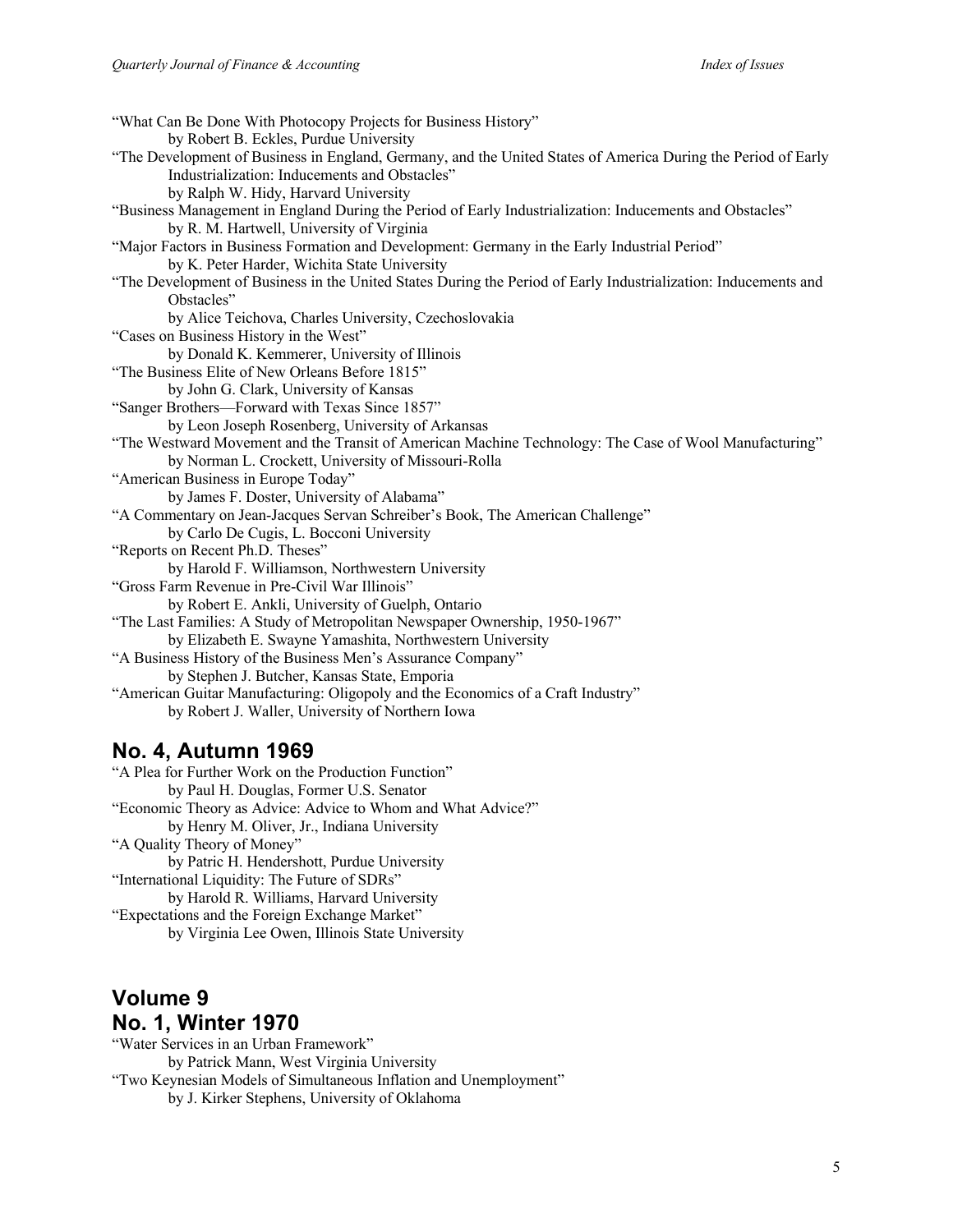"Government Patent Policy: A Case Study of the National Aeronautics and Space Administration" by Joseph R. Mason, SUNY at Brockport

"The Cost of Federal Reserve Membership to Kansas Banks"

by Samuel C. Webb, Wichita State

"A Note on the Union Membership Function and Union Behavior" by Campbell R. McConnell, University of Nebraska; Alan L. Larson, Kansas State

## **No. 2, Spring 1970**

"The Case for Purchasing-Power Bonds" by Robert P. Collier, Utah State "Federal Participation Certificates" by Paul E. Junk, University of Missouri-Columbia; Lonnie Nickles, University of South Carolina "Direct Investment and Exchange Controls in the Developing Areas" by Edward Marcus, Brooklyn College; Mildred Rendl Marcus, Borough of Manhattan Community College "Stages of Development, Regional Characteristics, and the Demand for International Reserves"

by Liang-Shing Fan, Colorado State

"Some Economic Perversities in Metropolitan Expansion Patterns"

by David L. McKee, Kent State

"A Note on the Factor-Price Equalization Theorem: Comment" by Robert F. Allen, University of Nebraska

#### **No. 3, Summer 1970**

"The Absolute Level of Bond Yields and the Corporate-Municipal Differential" by Edward Shapiro, University of Toledo "Relative Usefulness of Monetary and Fiscal Actions" by David B. McCalmont, Ohio State University "Evaluation of Foreign-Exchange Market Intervention: The Pound Sterling, 1964-1968" by Wilbur F. Monroe, Assistant Financial Attaché, Treasury Department "Growth Without A Central Bank: Peculiarities of the Liberian Case" by W.E. Kuhn, University of Nebraska

"Significant Changes Derived From Establishing the U.S. Department of Transportation—An Evaluation" by Grant M. Davis, Auburn University

## **No. 4, Autumn 1970**

"Market Behavior and Full Employment: Consistency or Conflict" by Richard B. Heflebower, Northwestern University "Conglomerate Mergers: A Crisis in Public Policy" by Willard F. Mueller, University of Wisconsin "Comparative Market Structures in Developing Countries" by Marvin Miracle, University of Wisconsin "Implications of Federal Reserve Operations on Monetary Aggregates: The Evidence from the FRB-MIT Model" by George G. Kaufman, University of Oregon; Anne Marie Laporte, Federal Reserve Bank, Chicago; Robert D. Laurent, Federal Reserve Bank, Chicago "The Controversy Over Money" by David I. Fand, Wayne State University

## **Volume 10 No. 1, Winter 1971**

"Changes in Sectoral Income Shares: Some Neglected Factors in Inflation" by John H. Hotson, University of Waterloo – Canada

"Youth Unemployment and Minimum Wages: Some Further Questions" by Juanita M. Kreps, Duke University

"Money Illusion, Price Determinacy, and Price Stability" by Frank G. Steindl, Oklahoma State University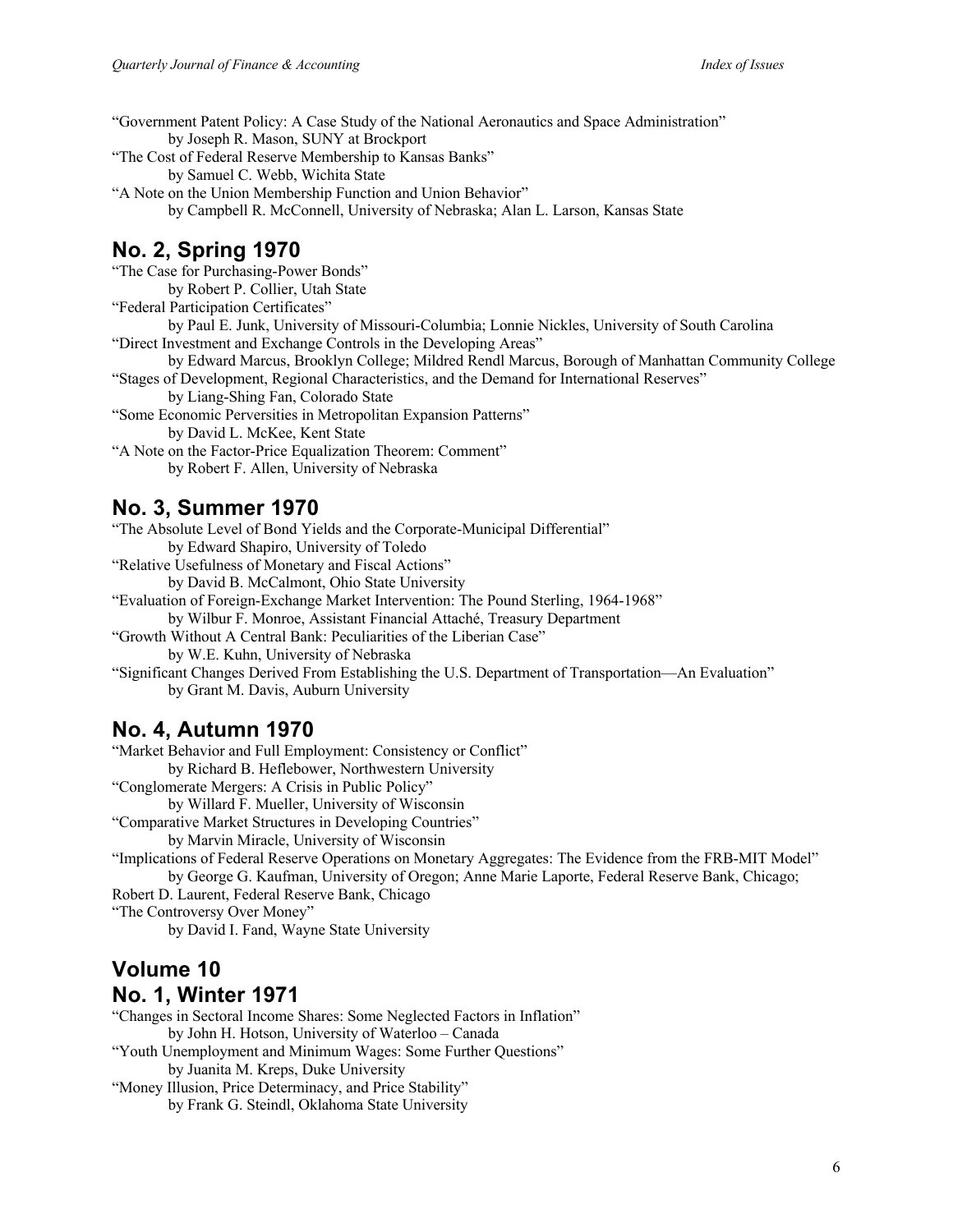"New Realities for U.S. International Trade Policy" by James K. Weekly, University of Toledo "Economic Concentration, Monopoly, and NASA's Waiver Policy" by Mary A. Holman, George Washington University "Intermarket Price Discrimination Under Pure Monopoly: A Supplementary Note" by Terutomo Ozawa, Colorado State "Two Keynesian Models of Simultaneous Inflation and Unemployment: Comment" by Craig R. MacPhee, University of Nebraska **No. 2, Spring 1971** "The Meaning of Human Betterment" by Kenneth E. Boulding, University of Colorado "Keynes and the Quantity Theory Elasticities" by Sidney Weintraub, University of Waterloo, Ontario; Hamid Habibagahi, University of Waterloo, Ontario "Evidence On Investment Demand and Liquidity Preference" by Robert Haney Scott, University of Washington "The Impact of Ellet, Dupuit, and Lardner on the Development of Economic Concepts" by Norman E. Daniel, Arizona State "Sales Maximization and Managerial Effort" by A. Ross Shepherd, University of Missouri, Kansas City "A Note on the Three Stages of Production"

by Terutomo Ozawa, Colorado State

#### **No. 3, Summer 1971**

"Intellectual Activism: A Schumpeterian Threat to the New Industrial State" by Charles G. Leathers, University of Alabama "U.S. Physician Manpower and Immigration" by James E. Jonish, University of Hawaii "Measuring the Income Effects of Government Fiscal Action" by Thomas G. Macbeth, Lowell Technological Institute "Coincident and Lagging Indicators" by John H. Merriam, Idaho State "Demand and Residential Fluctuations" by Alan R. Winger, University of Florida "Two Keynesian Models of Simultaneous Inflation and Unemployment: Reply" by J. Kirker Stephens, University of Oklahoma "Two Keynesian Models of Simultaneous Inflation and Unemployment: Rejoinder" by Craig R. MacPhee, University of Nebraska

## **No. 4, Autumn 1971**

"Economics of Fiscal Federalism" by Richard A. Musgrave, Harvard University "Preferential Tariffs and Effective Rates of Protection: Some Empirical Results" by Richard Reimer, College of Wooster

## **No. 4, Autumn 1971 (continued)**

"Relative Effects of Monetary and Fiscal Actions" by Allen Sinai, University of Illinois "Report to Constituents"

by Paul W. McCracken, Council of Economic Advisors

"Reverse Migration and Population Dispersion: A Partial Solution for Urban Problems"

by William F. Ford, American Bankers Association; Lewis E. Hill, Texas Tech University "Differences in Financial Characteristics Between Conglomerate Mergers and Horizontal Mergers"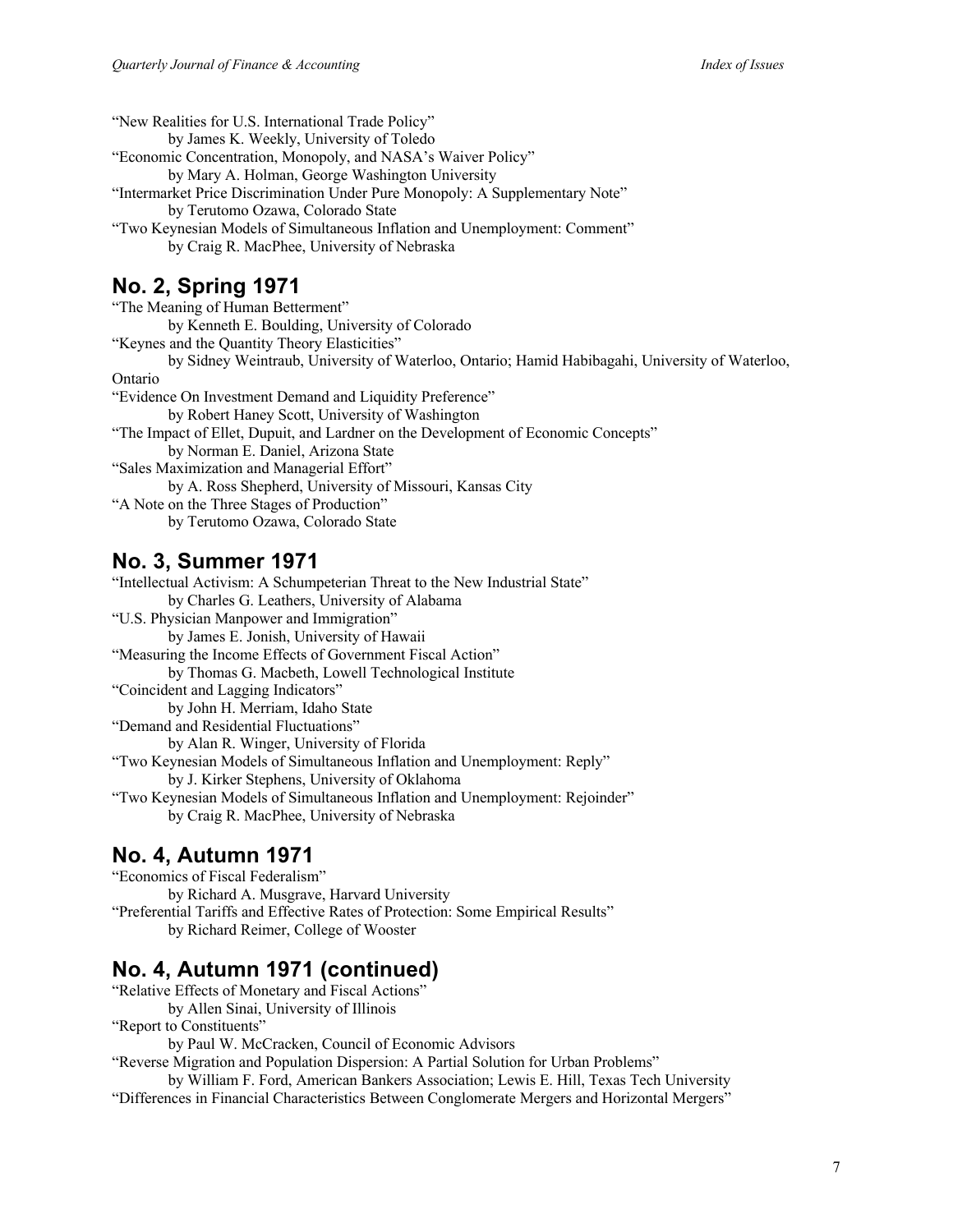by Ronald W. Melicher, University of Colorado; George H. Hempel, Washington University

# **Volume 11 No. 1, Winter 1972**

"Corrective Taxes and Pollution Control" by Raymond Jackson, Boston University "A Further Adjustment in a Test of the Relative Importance of Monetary and Fiscal Actions in Economic Stabilization" by Thomas O. Nitsch, Creighton University "The Investment of Idle Public Funds" by Clifford E. Wheeler, Wichita State "Tourism: A Strategy for Development" by M.E. Bond, Arizona State; Jerry R. Ladman, Arizona State "Constrained Sales Maximization and the Bain and Lerner Monopoly Indices: Another Case of Divergence" by David A. Larson, Louisiana State University "The Role of Trade Credit in Economic Development" by John J. Brasch, University of Nebraska – Lincoln

## **No. 2, Spring 1972**

"Responsiveness of Borrowers to Finance and Credit Life Insurance Rate Changes of Four Types of Lending Institutions" by Douglas K. Adie, Ohio University; Peter F. Freund, Memphis State University "The Competitive Impact of Product Competition in the Container Industry" by Paul F. Haas, Bowling Green State University "Freight Car Shortages: The Problem and Some Proposed Solutions" by John Richard Felton, University of Nebraska – Lincoln "Principles of the Economic Behavior of Hospitals" by Ryland A. Taylor, Northern Illinois University "Are Sinking Funds Obsolete? A Comment" by William H. Parks, University of Oregon "NASA Patent Policy Revisited" by Joseph R. Mason, State University of New York at Brockport

## **No. 3, Summer 1972**

"An Existential Approach to Accounting" by Ernest L. Enke, University of Denver "Management of Ground Water" by Loyd K. Fischer, University of Nebraska – Lincoln "Market Segmentation and International Competitiveness: Trade Theory and Practice Reexamined" by Wilson B. Brown, Northern Illinois University "The Surtax, Labor Supply Reaction, and the Rate of Inflation" by Edward Shapiro, The University of Toledo "Revaluation of the Yen and the Competitiveness of Japanese Exports" by Kanji Haitani, New York State University, College at Fredonia

## **No. 4, Autumn 1972**

"Toward A Humanist Economics" by Howard R. Bowen, Claremont University Center "Linear Programming and Microeconomic Analysis" by Gerald E. Thompson, University of Nebraska – Lincoln "An Evaluation of Recent Monetary Policy" by Hyman P. Minsky, Washington University "Sensitivity Analysis for Econometricians" by Martin Bronfenbrenner, Duke University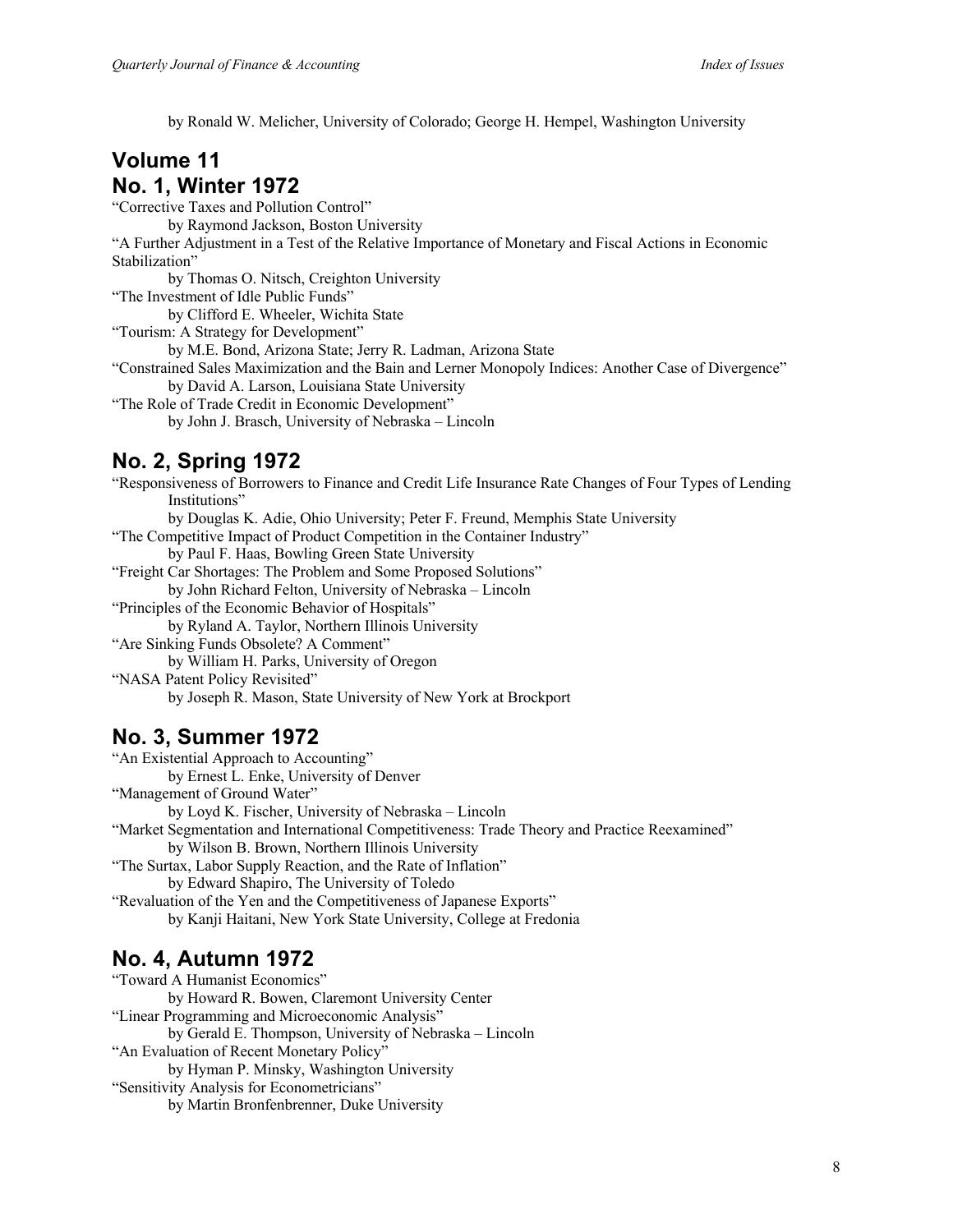"Economics and Meaninglessness" by Walter A. Weisskopf, Roosevelt University "The New Economic Policy: Another View" by Murray L. Weidenbaum, Washington University "Wage and Price Controls: Efficiency, Equity, and Decontrol" by Harold R. Williams, Kent State University; Richard E. Bennett, Kent State University "Structural Aspects of the Phillips Relation in the U.S. Economy" by Stanley R. Johnson, University of Missouri – Columbia; Paul E. Smith, University of Missouri – Columbia "Price Competition and the Efficacy of Prescription Drugs: Conflicting Objectives?" by Joseph M. Jadlow, Oklahoma State University "The Firm in the Industrial State" by Thomas Iwand, University of Nebraska – Lincoln; Henry Thomassen, University of Nebraska – Lincoln "Some Evidence on International Currency Experience, 1919-1925" by Lloyd B. Thomas, Jr., Kansas State University "The Union as an Economic Enterprise: An Exploratory Essay" by Gene L. Chapin, Ohio University "Political Fragmentation, Income Distribution, and the Demand for Government Services" by Robert N. Baird, Case Western Reserve University; John H. Landon, Case Western Reserve University Abstracts of Other Papers "Portfolio Choice and the Term Structure of Interest Rates: A Cross-Section and Time-Series Analysis" by William T. Terrell, Wichita State University "Entrepreneurship and a Class of Variable Returns-to-Scale Production Functions" by Tetsunori Koizumi, the Ohio State University "Repression of Radical Dissent in the United States" by Daniel R. Fusfeld, University of Michigan "Neighborhood Change: Aging or Arbitrage" by Hugh O. Nourse, University of Missouri – St. Louis; Donald Phares, University of Missouri – St. Louis; John Stevens, University of Missouri – St. Louis "Some Dynamic Aspects of City Hierarchies" by David Segal, Oberlin College "Government in the History of Economics: A Principle and an Interpretation" by Warren J. Samuels, Michigan State University "The Adoption of the Marginal Utility Theory" by George Stigler, University of Chicago "International Monetary System 1972: How We Got Here from There" by Irving S. Friedman, International Bank for Reconstruction and Development "Minority Worker—Progress and Prospects" by Gladys W. Gruenberg, St. Louis University "The Optimal Amount of Resources to Devote to Tax Collection" by Oswald Brownlee, University of Minnesota "Economics in the Junior Colleges: Terminal or Transfer?" by Darrell R. Lewis, University of Minnesota; Donald R. Wentworth, University of Minnesota; Charles C. Orvis, University of Minnesota

## **No. 4, Autumn 1972 (continued)**

"An Evaluation of Alternative Methods of Teaching the Introductory Economics Course" by Donald R. Bonney, Luther College "The Nature of the Price System in a Classical Soviet-Type Economy" by Paul Jonas, University of New Mexico

## **Volume 12 No. 1, Winter 1973**

"A Statistical Estimate of Optimum Population in the United States" by James A. Yunker, Western Illinois University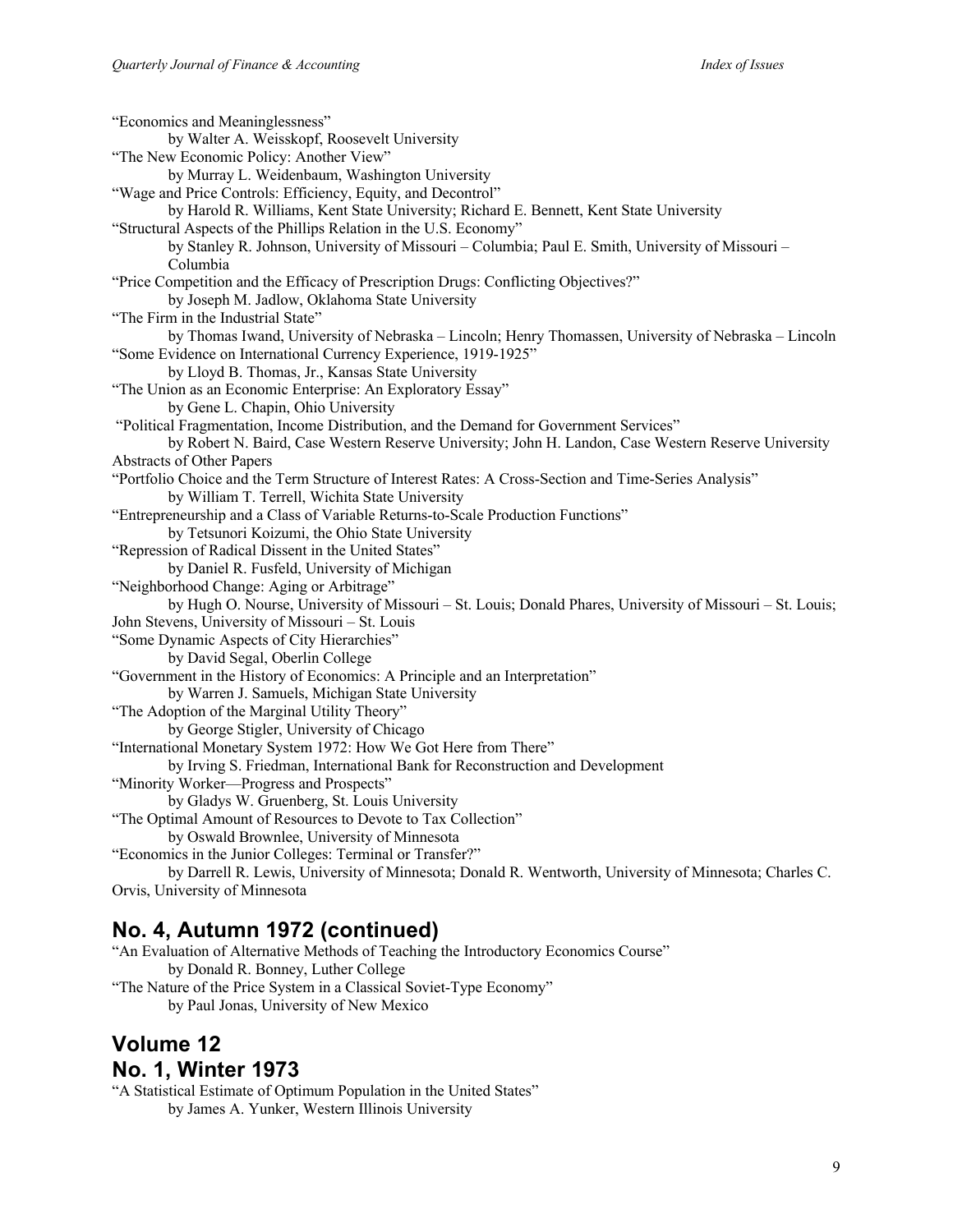"The Contribution of Japanese Exports to Growth in Output" by Wilbur F. Monroe, United States Treasury Dept. "Fiscal Federalism: Program Budgeting and the Multilevel Governmental Setting" by F. Gregory Hayden, University of Nebraska – Lincoln "Entropy, Lorenz Curves, and Some Comments on Size Inequality Among the Largest U.S. Corporations" by J.L. Hexter, Kent State University; John W. Snow, University of Maryland "Okun's Law: Some Additional Evidence" by Ronald D. Gilbert, Midwestern University "Statistics for Public Policy Formation: New Needs" by Clifton H. Kreps, Jr., University of North Carolina at Chapel Hill **No. 2, Spring 1973** "The Investment of Idle Public Funds: A Review of the Issues" by L. Wayne Dobson, University of Nebraska – Lincoln "Idle Public Funds Policies: Some Additional Evidence" by James A. Verbrugge, University of Georgia "Idle Cash Balances of State and Local Governments: An Estimation Technique" by S. Kerry Cooper, Louisiana State University at Baton Rouge "A Taxonomy of Systems Management" by Richard J. Schonberger, University of Nebraska – Lincoln "Interest Rates and Inflation" by B.U. Ratchford, Durham, North Carolina

"Evidence of Immediate Tax Shifting in U.S. Manufacturing, 1948-1967" by Ralph H. Todd, University of Nebraska – Omaha

#### **No. 3, Summer 1973**

"The Central American Common Market: Trade Patterns After a Decade of Union" by W. T. Wilford, Louisiana State University – New Orleans "The Relationship Between Union Contract Rejections and the Business Cycle—A Theoretical Approach" by Charles A. Odewahn, University of Alabama; Joseph Krislov, University of Kentucky "Buyer's Inducement of Discriminatory Prices Under the Robinson-Patman Act"

by Ray O. Werner, The Colorado College

"Ellet, Dupuit, and Lardner: On Nineteenth Century Engineers and Economic Analysis"

by Robert B. Ekelund, Jr., Texas A & M University; Donald L. Hooks, University of Alabama "Economics on the Way into the 21st Century"

by Professor Emil Kung, St. Gall Graduate School of Economics, Switzerland; Translation by W.E. Kuhn, University of Nebraska – Lincoln

#### **No. 4, Autumn 1973**

"A More General Theory of the Short-Run Consumption Function and Recent Data" by Glenn E. Burress, University of Texas of the Permian Basin

#### **No. 4, Autumn 1973 (continued)**

"Some Preliminary Results of Income-Maintenance Experiments" by Dennis M. Byrne, University of Notre Dame "Buyers' Versus Sellers' Prices: An Econometric Investigation" by Gary C. Fethke, Bradley University; William R. Belmont, Bradley University "A Cross-Section Comparison of How Individuals Allocate Time: 1960 Versus 1970" by Arthur Kraft, Ohio University; John Kraft, The Brookings Inst. & Dept. of Housing & Urban Development "Real As Opposed to Monetary Underconsumption or Hobson Revisited" by Erwin E. Nemmers, Northwestern University "Correlates of Job Attitudes Among Young Women" by Edward A. Nicholson, Jr., Wright State University; Roger D. Roderick, Loyola University of Chicago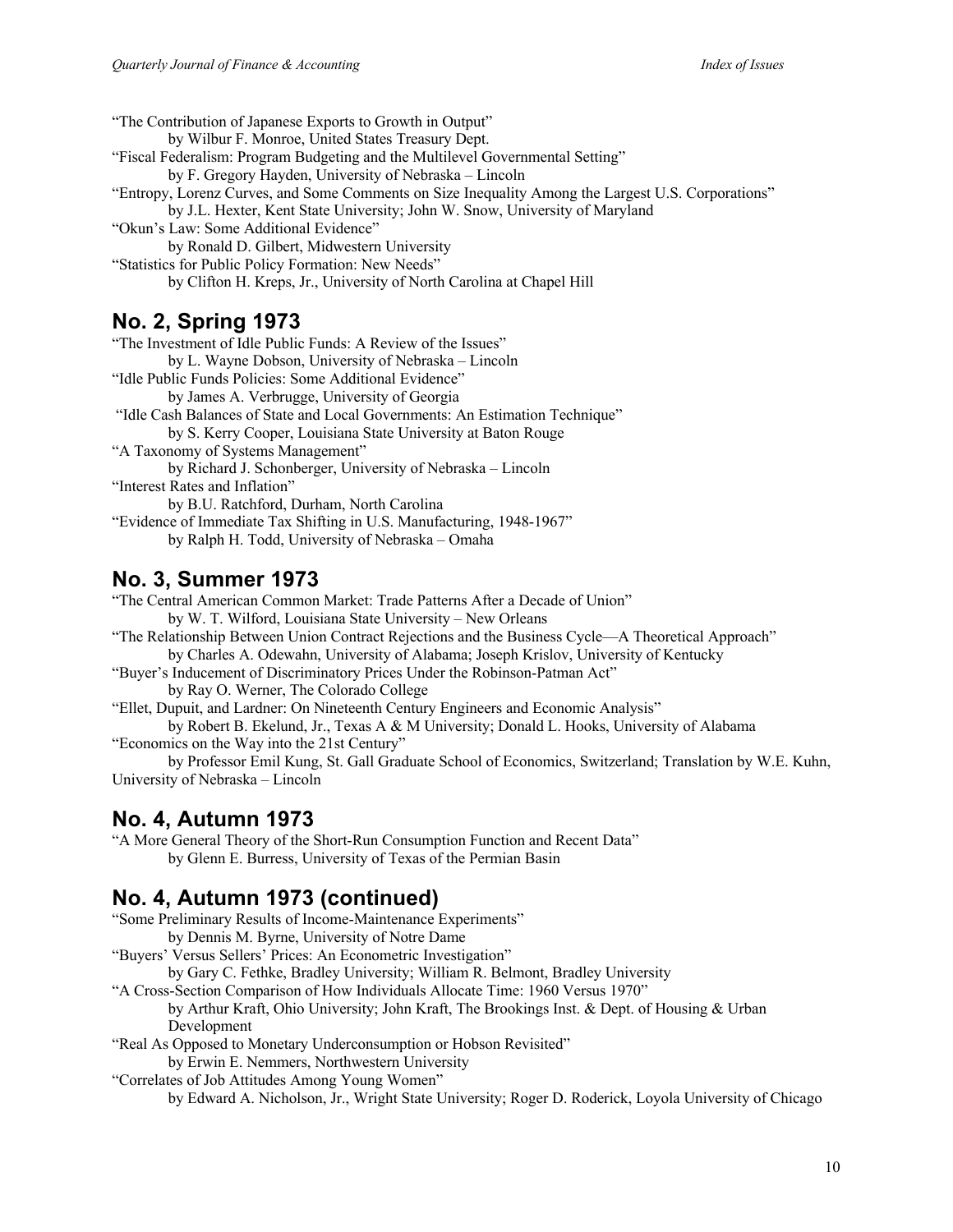| "The Distribution of Income in Large Urban Areas"                                                               |
|-----------------------------------------------------------------------------------------------------------------|
| by Dan Singer, Western Illinois University; Norman Walzer, Western Illinois University                          |
| "Labor Market Effects of Multinational Enterprises in Latin America"                                            |
| by Guy Standing, University of Illinois, Urbana-Champaign; Koji Taira, University of Illinois - Urbana-         |
| Champaign                                                                                                       |
| "The Economic Significance of John Rawls' A Theory of Justice"                                                  |
| by Stephen T. Worland, University of Notre Dame                                                                 |
| Abstracts of Other Papers                                                                                       |
| "The Response of Prices and Output to a Monetary Shock"                                                         |
| by Leonall C. Andersen, Federal Reserve Bank - St. Louis; Denis S. Karnosky, Federal Reserve Bank - St.         |
| Louis                                                                                                           |
| "Price and Output Fluctuations in an Open Economy"                                                              |
| by David Laidler, Brown University                                                                              |
| "World Income Distribution in Anarchy"                                                                          |
| by Winston C. Bush, Virginia Polytechnic Institute & State University; Robert J. Staaf, Virginia                |
| Polytechnic Institute & State University                                                                        |
| "Frank Knight and the Tradition of Liberalism"                                                                  |
| by Scott Gordon, Indiana University & Queen's University                                                        |
| "Economics, Mechanics, and Frank H. Knight"                                                                     |
| by R.A. Gonce, Grand Valley State College                                                                       |
| "Physical Environment, Productivity, and Injuries in Underground Bituminous Coal Mines"                         |
| by C.L. Christenson, Indiana University; W.H. Andrews, Indiana University                                       |
| "Time and Decision Unit Aggregation in a Class of Inventory Investment Models: A Monte Carlo Study"             |
| by William E. Wehrs, University of Wisconsin - LaCrosse                                                         |
| "General Equilibrium Incidence and Effects of a Value-Added Tax of the Consumption Type"                        |
| by Hugh Garnett, Southern Methodist University                                                                  |
| "Efficiency and Equity in Post-Serrano School Finance"                                                          |
| by John S. Akin, University of Wisconsin - Madison                                                              |
| "The Teaching of Economic Principles or Can We Afford Another Generation Raised on Samuelson?"                  |
| by Daniel B. Suits, University of California - Santa Cruz                                                       |
| "Can We Afford a Generation of Students Raised on Radical Economics?"                                           |
| by Campbell R. McConnell, University of Nebraska – Lincoln                                                      |
| "Anti-Samuelson: On the Teaching of Elementary Economics"                                                       |
| by Howard Sherman, University of California - Riverside                                                         |
| "COMECON Integration: Achievements, Problems, Prospects"                                                        |
| by Harry G. Shaffer, University of Kansas                                                                       |
| "School Busing: An Issue in Compensatory Education"                                                             |
| by Stanley W. Huff, Denison University; Paul G. King, Denison University                                        |
| "A Controlled Experiment in Teaching Economics"                                                                 |
| by Emile Grunberg, University of Akron; James Shanahan, University of Akron                                     |
| "An Integrated System of Computer-Assisted Instruction in Economics"                                            |
| by Frank J. Bonello, University of Notre Dame; William I. Davisson, University of Notre Dame                    |
| No. 4, Autumn 1973 (continued)                                                                                  |
|                                                                                                                 |
| "European Industrial Relations Systems in Transition: Changing Patterns of Industrial Conflict and Cooperation" |
| by Everett M. Kassalow, University of Wisconsin - Madison                                                       |
| "Marshall on Method"                                                                                            |
| by Ronald H. Coase, University of Chicago                                                                       |
| "Was There a Keynesian Revolution?"                                                                             |
| by J. Ronnie Davis, University of Florida                                                                       |
| "A General Consumption Technology in New Demand Theory"                                                         |
| by Victor E. Smith, Michigan State University; Anthony Y.C. Koo, Michigan State University                      |
| "The Utilitarian Contract: A Generalization of Rawls' Theory of Justice"                                        |
| by Dennis C. Mueller, Cornell University; Robert D. Tollison, Cornell University; Thomas D. Willett, U.S.       |

Dept. of the Treasury

"The Imperial Expansion of Japan in Latin America"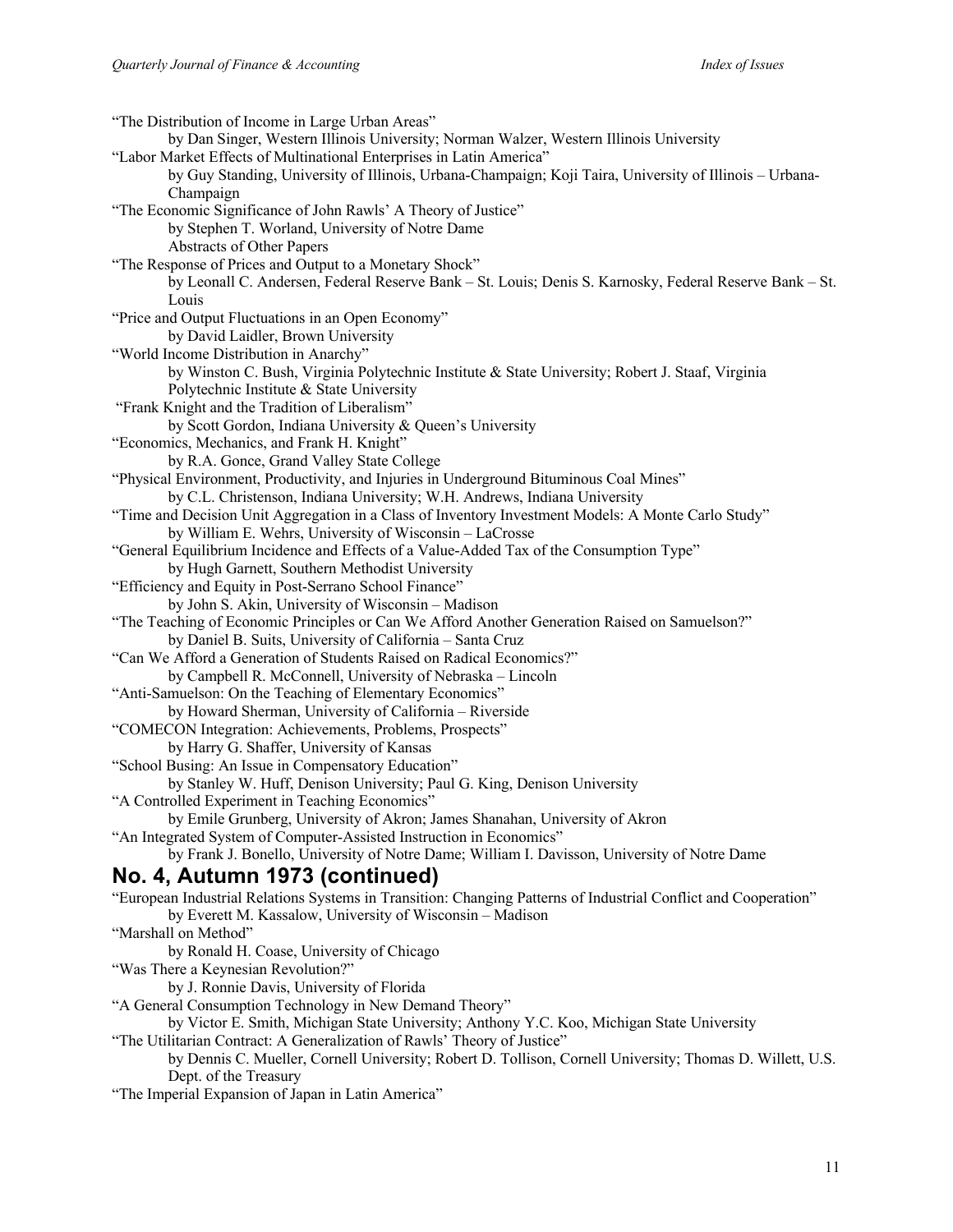by Gene Wagner, University of Missouri – Kansas City; John Ward, University of Missouri – Kansas City "The Existence of a Strategy-Proof Voting Procedure" by Mark Allen Satterthwaite, Northwestern University "A Linear Programming Model of Resource Allocation in an Academic Institution" by James V. Koch, Illinois State University "An Inventory Model of Ph.D. Production" by Walter L. Johnson, University of California – Berkeley; Joseph W. McGuire, University of California – Berkeley "The Economic Costs of the American Civil War: Estimation and Implications" by Claudia Dale Goldin, University of Wisconsin – Madison; Frank David Lewis, Queen's University – Ontario, Canada "The Great Depression in Canada" by Robert E. Ankli, University of Guelph – Ontario, Canada "Some Economic Aspects of Court Accountability Criteria" by John Griffith, Bemidji State College "An Economic Theory of Hospital Behavior" by Hyman Joseph, University of Iowa "Merit Goods, Income Transfers, and Allocative Efficiency" by George Daly, University of Houston; Fred Giertz, Miami University "Reforming the International Monetary System" by Wilson E. Schmidt, Virginia Polytechnic Institute & State University "A Free Trade Area and the Outside Countries, with an Application to EC Expansion" by Geoffrey T. Andron, Iowa State University

#### **Volume 13 No. 1, Winter 1974**

"What Do We Owe to the Future?" by Robert M. Solow, Mass. Institute of Technology "Three Days with Knight: A Personal Reminiscence" by J. Ronnie Davis, University of Florida – Gainesville "Relative Entropy and Performance" by J.L. Hexter, Kent State University; John W. Snow, University of Maryland "Liquidity Preference Differences Among Nations: A Comparative Risk-Premium Analysis" by Jacobus T. Severiens, University of Georgia "Cyclical Behavior, Seasonality, and Trend in Economic Time Series" by James R. Barth, The George Washington University; James T. Bennett, The George Washington University "A Note on Empirical Estimation of Optimum Population" by Timothy D. Hogan, Arizona State University

## **No. 2, Spring 1974**

"Consumer Spending and Economic Policy" by Peter S. Rose, Texas A & M University "Operating Expenses and Prices for Thirty Insurers: Economies of Size for Ordinary Life Insurance" by S. Travis Pritchett, University of South Carolina "The Economic and Social Status of the American Indian, 1940-1970" by Alan L. Sorkin, The Johns Hopkins University "Inauguration of Utility Regulation in Iowa: The Davenport Water Company Case" by David H. Ciscel, Memphis State University "An Empirical Estimate of Optimum Population: Reply" by James A. Yunker, Western Illinois University

## **No. 3, Summer 1974**

"Executive Compensation and Corporation Control"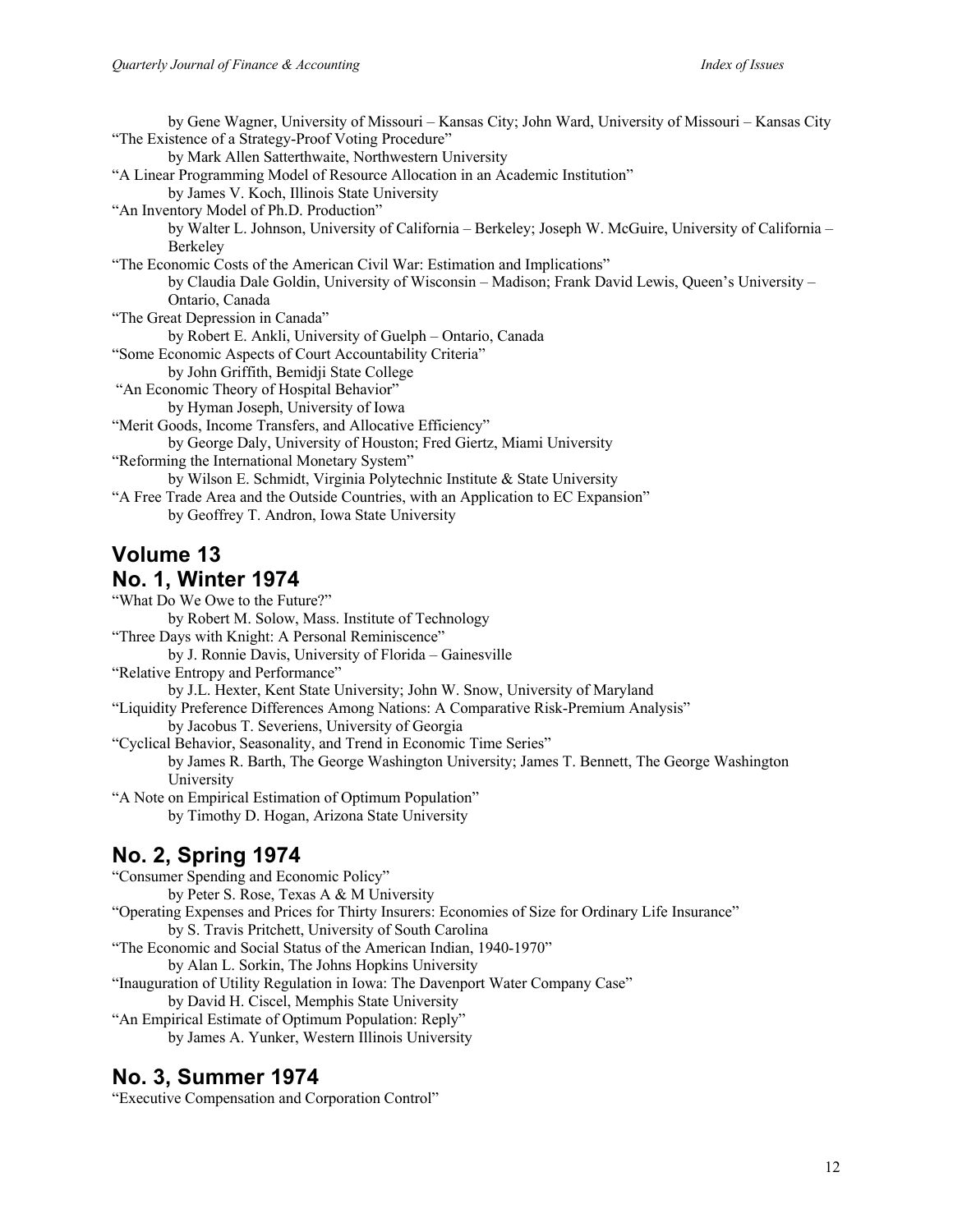by Paul R. Auerbach, Kingston Polytechnic, U.K.; John J. Siegfried, Vanderbilt University "Executive Compensation and Corporation Control: Comment" by Oliver E. Williamson, University of Pennsylvania "Cost Implications of Diversified Distribution Outlets for Purchased Farm Inputs" by Dale G. Anderson, University of Nebraska – Lincoln; Delmer L. Helgeson, North Dakota State University – Fargo "Preference for Price Variability in Common Stocks Revisited" by Peter S. Chung, Marquette University "The Limitations and Uses of Data on Job Vacancies" by David W. Palm, University of Nebraska – Lincoln **No. 4, Autumn 1974** "Local Government Fiscal Incidence by Socioeconomic Class and Type of Public Service" by Kalman Goldberg, Bradley University; John Pilgrim, Bradley University; Edward Flanagan, Bradley University "Factors Affecting Student Performance in Intermediate Macroeconomics" by Campbell McConnell, University of Nebraska – Lincoln; F. Charles Lamphear, University of Nebraska – Lincoln "How to Contrive an Economic Miracle: Brazil Since 1965" by Larry A. Sjaastad, University of Chicago "The Value Added Tax—Sense and Nonsense" by John F. Due, University of Illinois – Urbana "The Increasing Impotence of Stabilization Policy: A New Perspective" by Barbara Henneberry, Indiana University; James G. Witte, Indiana University "Women and Work: Female Segregation and Sex Concentration in the Work Force" by Robin L. Bartlett, Denison University; Colette H. Moser, Michigan State University "Lauderdale's Doctrine and Policy on the Parliamentary Stage" by Herbert F. Thomson, Muskingum College "International Petroleum and U.S. Market" by Mostafa F. Hassan, Illinois State University "The Functions of Market and Government in Coping with the Energy Crisis" by Wayne A. Leeman, University of Missouri – Columbia "Money and the St. Louis Fed" by Darryl R. Francis, Federal Reserve Bank of St. Louis "Mobile Home and Conventional Home Ownership: An Economic Perspective" by Jack E. Gaumnitz, University of Kansas "The Monetary Theory of Balance-of-Payments Policies" by Harry G. Johnson, The London School of Economics and the University of Chicago

## **No. 4, Autumn 1974 (continued)**

| "The Public Sector of the Balance of Payments in the 1960s"                                    |
|------------------------------------------------------------------------------------------------|
| by Robert Warren Stevens, Roosevelt University                                                 |
| Abstracts of Other Papers                                                                      |
| "Suburban-Central City Property Tax Differentials and the Location of Industry: Some Evidence" |
| by Sharon G. Levin, University of Missouri – St. Louis                                         |
| "Successes and Failures of the Chilean Experiment"                                             |
| by Markos Mamalakis, University of Wisconsin - Milwaukee                                       |
| "The Trial of the Fact"                                                                        |
| by Gordon Tullock, Virginia Polytechnic Institution and State University                       |
| "An Extension of the Macroeconomic General Equilibrium"                                        |
| by Daniel R. Fusfeld, University of Michigan                                                   |
| "Sex Differentials in the Benefits of Vocational Education"                                    |
| by Gerald G. Somers, University of Wisconsin – Madison                                         |
| "The Great Collections in the History of Economic Thought"                                     |
|                                                                                                |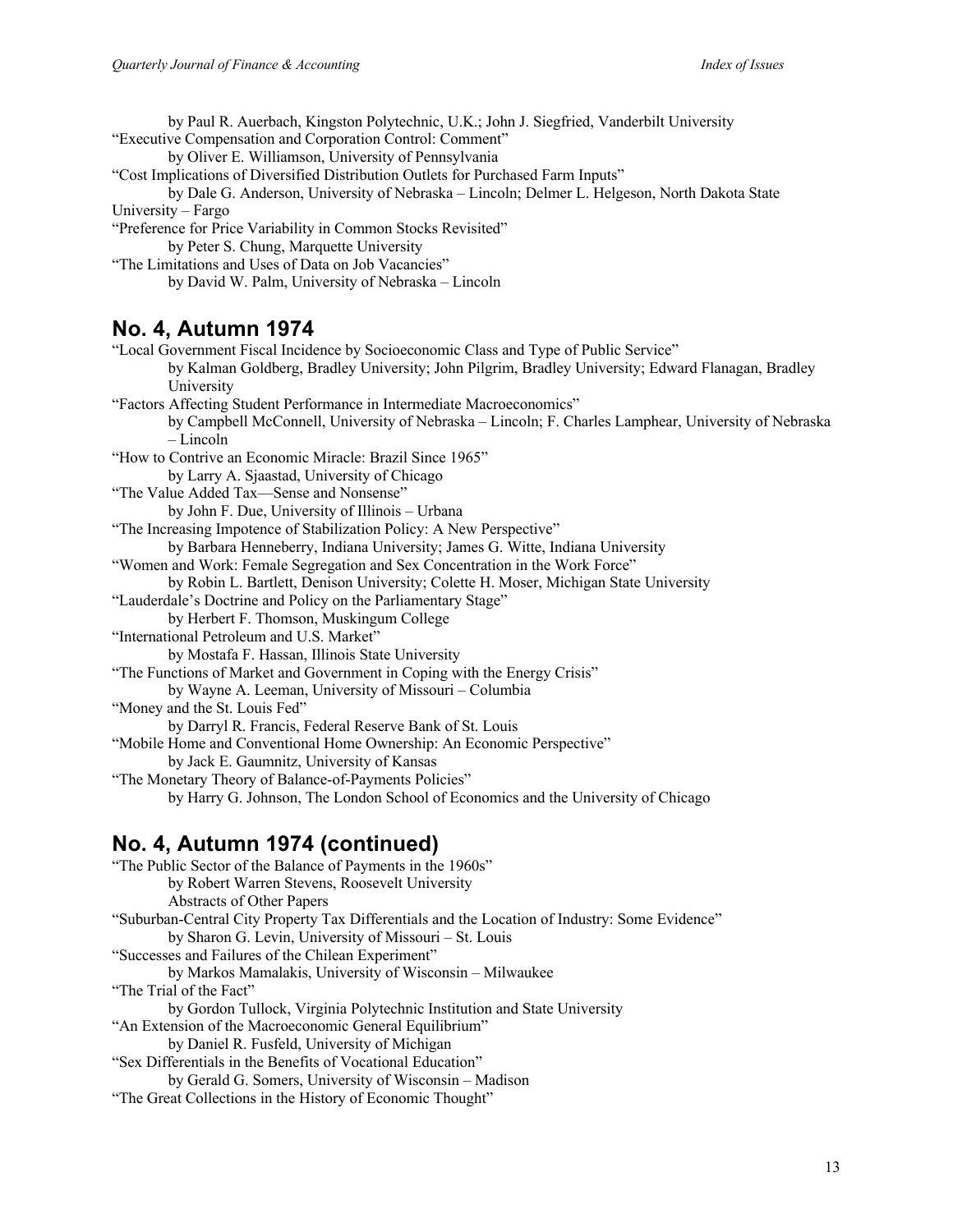by Kenneth E. Carpenter, Kress Library, Harvard University "The Economics of Prescription Drug Effectiveness" by James Marshall Jondrow, Center for Naval Analyses, The Public Research Institute "The 1962 Drug Amendments and the Dilemma of Public Policy" by Douglas L. Cocks, Eli Lilly and Company "Empirical Estimates of Optimal City Size" by James Cantwell, Knox College; Ronald Krumm, Knox College "The Appreciation of Art" by John Picard Stein, The Rand Corporation "Antitrust Policy Planning and Industry Performance Evaluation" by Steven R. Cox, Bureau of Econ. Federal Trade Comm. "The Welfare Cost of Monopoly: An Inter-Industry Analysis" by John J. Siegfried, Vanderbilt University; Thomas K. Tiemann, Vanderbilt University "Stabilization Policy in an Open Economy" by David I. Fand, Wayne State University "The Causality Relationship Between Money and Income: A Time Series Approach" by Edgar L. Feige, University of Wisconsin, Madison; Douglas K. Pearce, University of Houston "New Incentives for Middle-Class Philanthropy: Radical Funding for the Public Good"

by Samuel M. Loescher, Indiana University

# **Volume 14**

#### **No. 1, Winter 1975**

"Legitimacy and Value in Corporate Society"

by J. Ron Stanfield, Colorado State University

"Financial Determinants of Disparities in Educational Opportunity Among Nebraska School Districts" by Donald A. Nielsen, University of Nebraska – Omaha; Keith K. Turner, University of Nebraska –

Omaha; Robert F. Blair, University of Nebraska –Omaha

"Hicks' "The Two Triads Lecture 1" and the Transactions Demand for Money"

by Clifford L. Fry, Federal Reserve Bank of Dallas

"Economic Determinants of Migration, Canada, 1950-1967"

by William L. Marr, Wilfrid Laurier University

#### **No. 2, Spring 1975**

"Adjusted Benefit-Cost Ratios for the Mid-State Reclamation Project"

by Steve H. Hanke, The Johns Hopkins University & University of California – Berkeley

"Some Current Transportation Problems"

by John Richard Felton, University of Nebraska – Lincoln

## **No. 2, Spring 1975 (continued)**

"Federal Reserve Open-Market Operations"

by Raymond E. Lombra, Federal Reserve System; Raymond G. Torto, University of Massachusetts – Boston "Raw Materials, Inflation, and Macroeconomic Policy"

by Fred John Abraham, University of Northern Iowa

"Private Returns to Public Investments in Job Search Assistance"

by Jerry L. Kingston, Arizona State University; Paul L. Burgess, Arizona State University

"The Elasticity of Loan Demand as a Measurement of Banking Competition: A Factor Analytic Approach"

by Marion L. Chiattello, University of Northern Iowa

#### **No. 3, Summer 1975**

"Equity and Economic Theory"

by Harry G. Johnson, The University of Chicago

"Inflation Expectations: Theories and Evidence"

by Geoffrey Nunn, San Jose State University; Clifford Elliott, Memphis State University

"A Regional Test of the Heckscher-Ohlin Theory of International Trade"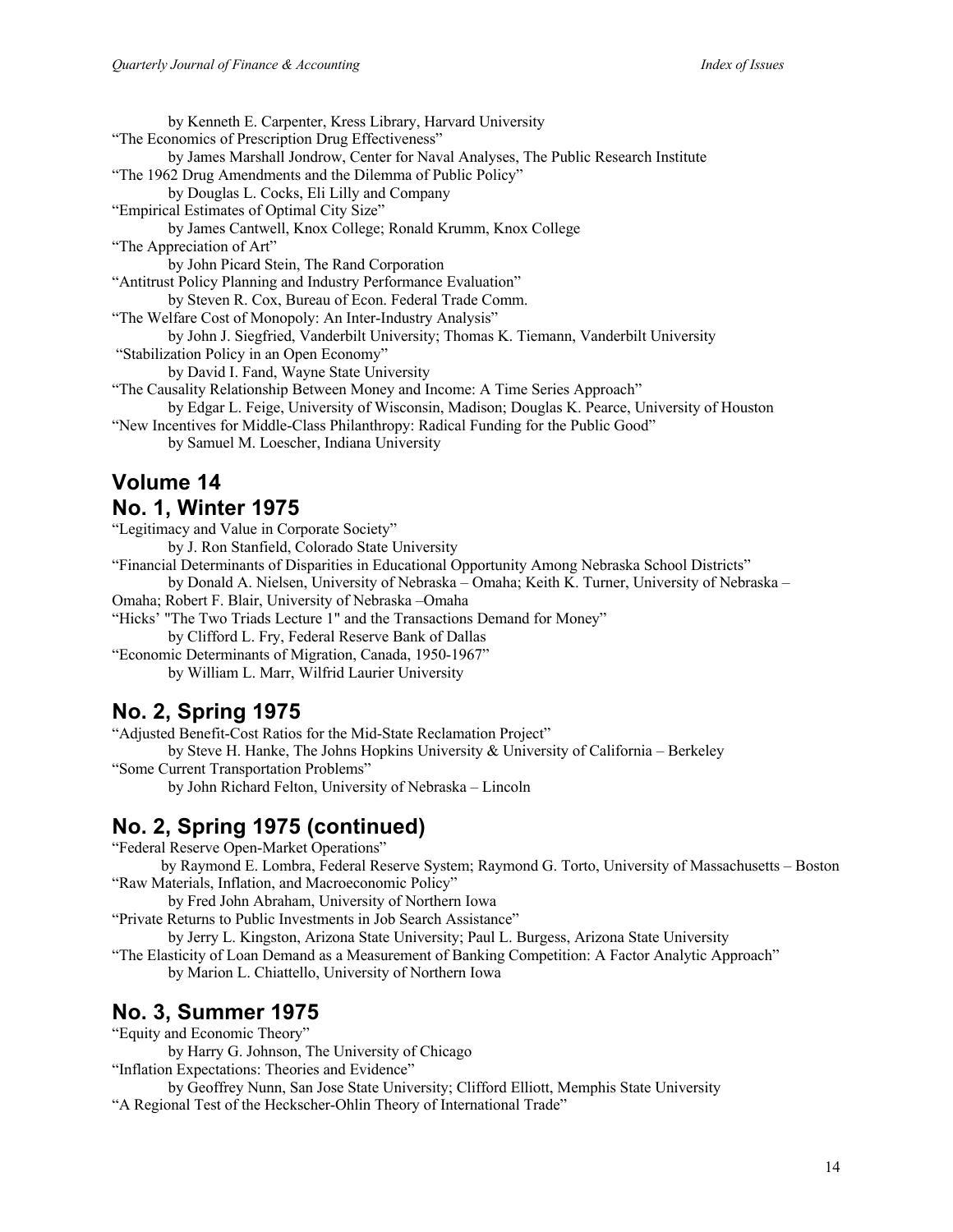by Gary L. French, Texas A & I University, Kingsville "The Common Sense of GNP Forecasting" by Edward F. Renshaw, State University of New York – Albany "The Controlled Float: Exchange Market Adjustments" by Robert L. Carbaugh, South Dakota State University "The Elasticity of Loan Demand as a Measurement of Banking Competition: A Note" by L. Wayne Dobson, University of Nebraska – Lincoln; Thomas Iwand, University of Nebraska – Lincoln

#### **No. 4, Autumn 1975**

"The Keynesian Light That Failed" by Sidney Weintraub, University of Pennsylvania "A Reevaluation of U.S. Monetary Policy in the Pre-Accord Period" by Joseph L. Lucia, Villanova University "Worker and Managerial Excellence: Mexico Versus The United States" by Paul E. Snoonian, University of Lowell; Thomas G. Macbeth, University of Lowell "Monetary Rules and Optimal Monetary Policy" by James A. Richardson, Louisiana State University – Baton Rouge

#### **Volume 15 No. 1, Winter 1976**

"Entry and Performance in the Journal Market" by Sanford V. Berg, University of Florida

"The Capital Gains Tax and the "Lock-In" Effect"

by Peter Eilbott, Queens College; Larry Hersh, Hunter College City University of New York "Built-In Flexibility per Industry for the United States: A Cross-Sectional Approach"

by Donald R. Epley, University of Arkansas

"Quit Rates and Weekly Hours"

by Allen Blitstein, University of Arizona

"A Note on the Cost of Transmitting Electrical Energy"

by Noel d. Uri, Federal Energy Administration

## **No. 2, Spring 1976**

"The Monetary Growth Rate and the Interest Rate: A Diagrammatic Presentation" by Edward Shapiro, The University of Toledo "A Progressive Income Tax With a Uniform Tax Rate" by Don M. Soule, University of Kentucky; Clyde T. Bates, Georgetown College

## **No. 2, Spring 1976 (continued)**

"Index-Linked Mortgages"

by Wolfgang W. Franz, Central Washington State College

"Externalities and Freight Car Supply in the U.S. Rail Network"

by Mary F. Berglund, University of Nebraska – Lincoln

"A Note on Idle Cash Balances of State and Local Governments: A Worsening Situation" by Martin E. Judd, Southern Research Institute

## **No. 3, Summer 1976**

"The Political Economy of Adam Smith"

by Warren J. Samuels, Michigan State University

"Corporate Concentration, Small Business, and the Economy"

by Wallace C. Peterson, University of Nebraska – Lincoln

"Consumer Information and Competition in the Synthetic Detergent Industry"

by Steven R. Cox, Arizona State University

"The Performance of Public Housing in Small Cities: Net Tenant Benefits and Federal Expenditures" by Jackie E. Adams, Southeastern Louisiana University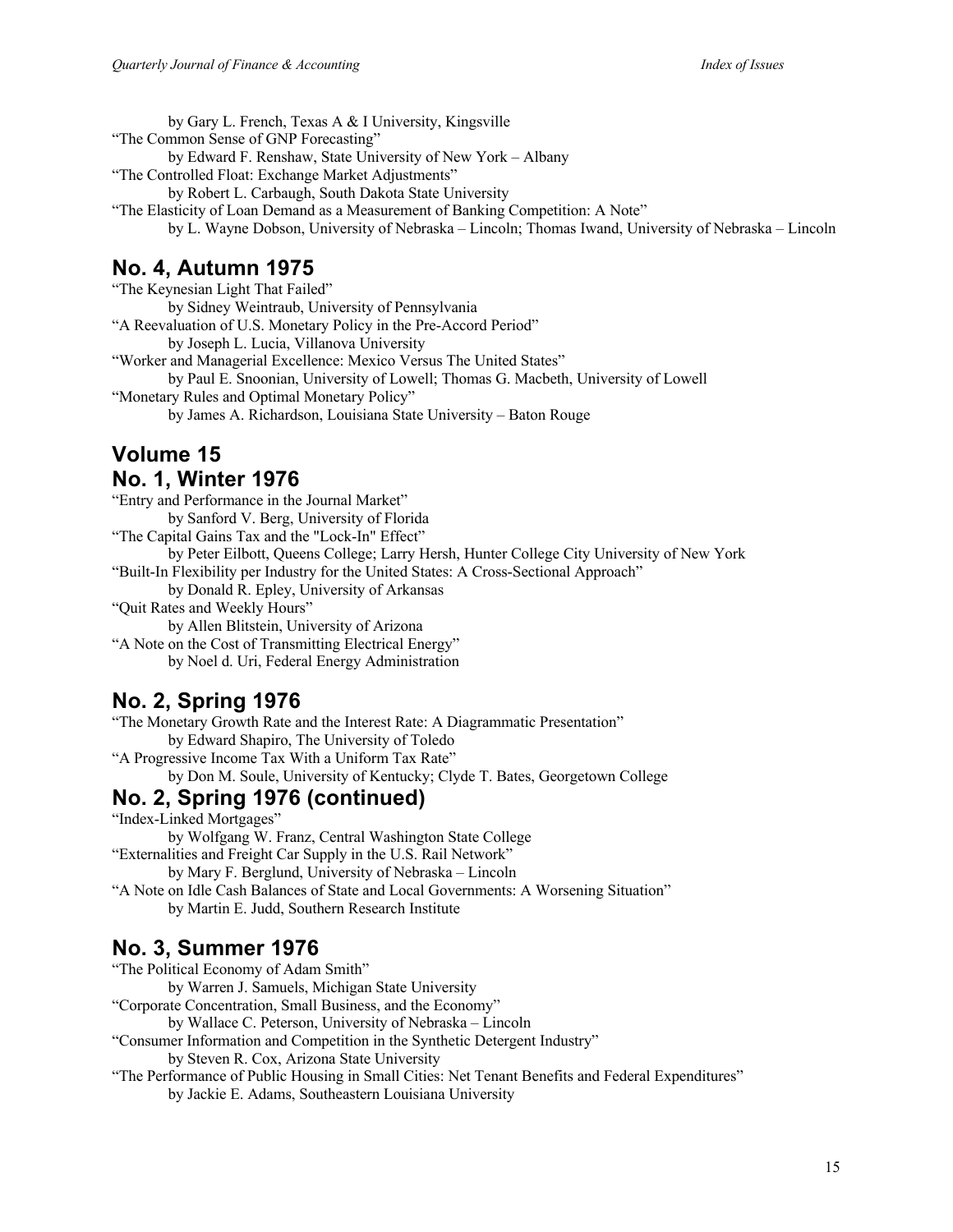#### **No. 4, Autumn 1976**

- "Alternative Futures in World Food Demand, Export, Farm Productivity, and Agricultural Welfare: A Simulation" by Thomas M. Reynolds, Iowa State University; Donald O. Mitchell, Iowa State University; Earl O. Heady, Iowa State University
- "The New Left and the Libertarian Right: Notes for a Reappraisal of the Convergence Thesis" by Rick Tilman, California State College, San Bernardino
- "Vertical Integration in the Diesel-Electric Locomotive Building Industry: A Study in Market Failures" by Thomas G. Marx, Foster Associates, Inc., Washington, D.C.
- "Forecasting by Regulated Energy and Communication Utilities"
	- by Stevan R. Holmberg, University of Maryland
- "Characteristics of Call Provisions on State and Local Government Bonds" by David S. Kidwell, Purdue University

# **Volume 16**

#### **No. 1, Winter 1977**

"The Financial Instability Hypothesis: An Interpretation of Keynes and an Alternative to 'Standard' Theory" by Hyman P. Minsky, Washington University, St. Louis

"How Successful Were Monetary and Fiscal Policies During 1974?"

- by Willy Sellekaerts and Brigitte Sellekaerts, Chase Econometrics Associates, Inc.
- "Economic and Business Journals: Policies, Performance, and the Impact of Submission Fees"

by John H. Crockett, University of Houston; R. Charles Moyer, Lehigh University

"Merger Motives: Conglomerates Versus Congenerics"

by Robert G. Morgan, Drexel University

"The Weakened Snake: Exchange Market Adjustments" by Robert J. Carbaugh, University of Wisconsin – Eau Claire

## **No. 2, Spring 1977**

"On Keynes and Keynesians and Revolutions"

by Robert Eisner, Northwestern University and National Bureau of Economic Research

"The Long Swing: A Spectral and Cross-Spectral Comparison of Nineteenth and Twentieth Century United States Experience"

by Giorgio Canarella, California State University – Los Angeles; Donald Snyder, California State University – Los Angeles

## **No. 2, Spring 1977 (continued)**

"Analysis of New York City's Manpower Training and Placement Programs"

by Laura Stone Nowak, Bernard Baruch College of the City University of New York "Certificates of Deposit and the Lag in Effect of Monetary Policy"

by Clifford L. Fry, University of Houston; Charles P. Harper, University of Houston

"Geographic Variation of Property Tax Burdens: The Case of Iowa" by Steven D. Gold, Drake University

## **No. 3, Summer 1977**

"The Current "Crisis" in Economics in Historical Perspective"

by A.W. Coats, The University of Nottingham

"The American Tradition in Economics"

by Harry G. Johnson, The University of Chicago and The Graduate Institute of International Studies, Geneva

"Institutionalism, Keynes, and the Real World"

by Wallace C. Peterson, University of Nebraska – Lincoln

"A Note on the Government Employment Multiplier"

by Michael Dimmit, College of St. Rose; Edward Renshaw, State University of New York at Albany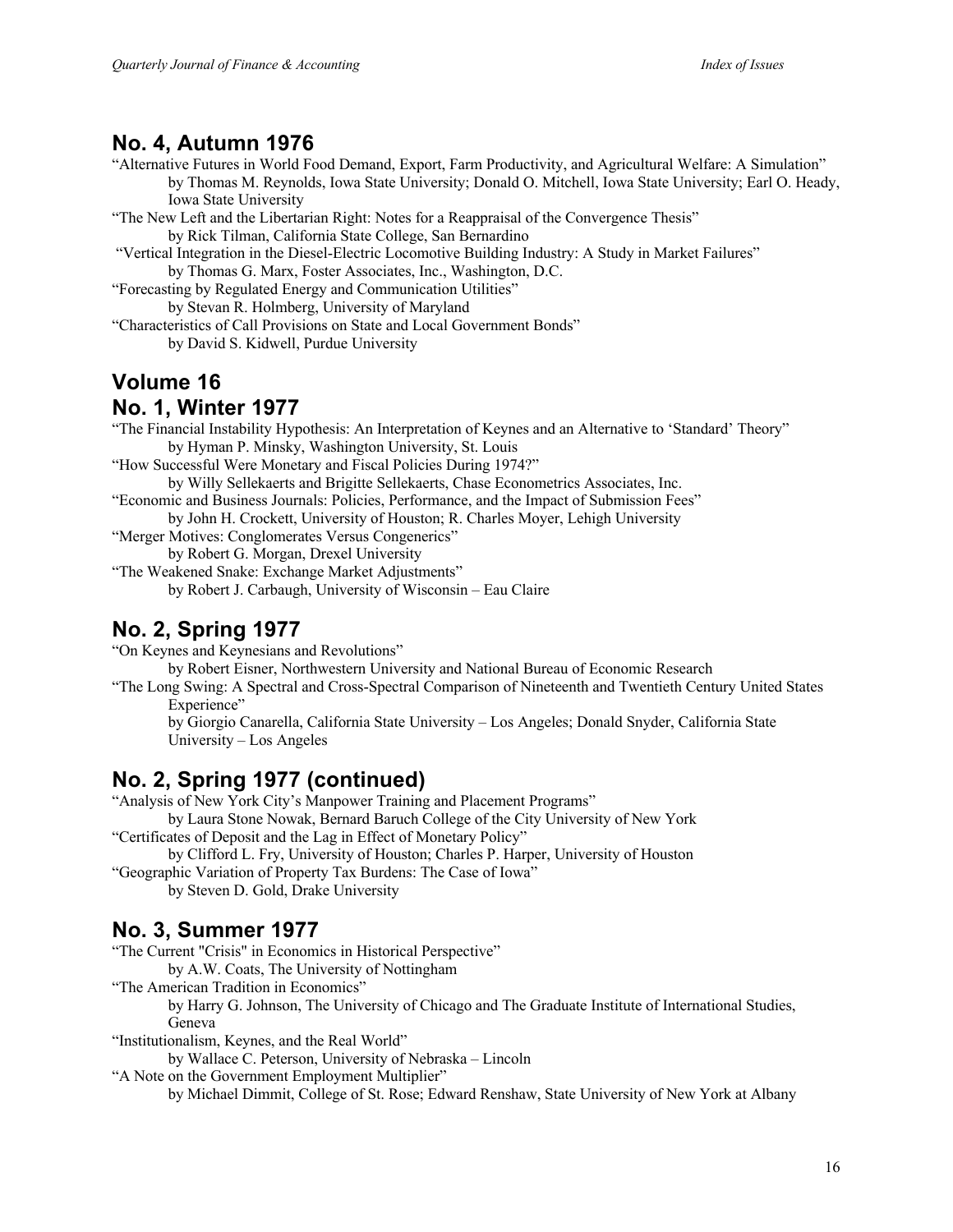"Measuring the Information Content of Consumer Price Announcements" by W. Bradford Cornell, The University of Arizona

## **No. 4, Autumn 1977**

"An Old Reactionary Free Trader on the New International Economic Order" by Martin Bronfenbrenner, Duke University "Lawyers, Economists, and Laissez-Faire" by Max E. Fletcher, University of Idaho "Income Distribution, Social Utility, and Unemployment" by William J. Frazer, Jr., University of Florida "Investor Risk and Required Rate of Return in Regulated Industries" by Stevan R. Holmberg, The American University, Washington, D.C. "Portfolio Risk: A Review of Theory and Empirical Evidence" by Sammy O. McCord, Auburn University; Thomas M. Tole, Auburn University "A Redistributive Effect of Natural Gas Price Regulation" by William Patton Culbertson, Jr., Louisiana State University

## **Volume 17 No. 1, Winter 1978**

"Technology in Human Perspective" by E.F. Schumacher, British Economist, Author of Small is Beautiful "Energy Policy, The Price System, and the Future of the Energy Economy" by Stephen L. McDonald, The University of Texas "Planning Implications of the New American Ideology" by George C. Lodge, Harvard University

"A Note on the Substitution of a Value Added Tax for the Corporate Income Tax, and Its Impact Upon Stabilization"

by Donald R. Epley, University of Arkansas

"Price Volatility and Corporate Repurchasing"

by Marvin Rosenberg, Federal Trade Commission; Allan Young, Syracuse University

## **No. 2, Spring 1978**

"The Consumer and Inflation"

by Robert M. Biggs, University of Toledo

#### **No. 2, Spring 1978 (continued)**

"The Strong Factor Intensity Hypothesis and the Heckscher-Ohlin Theorem: A Multiregional Test" by Andreas N. Andrikopoulos, University of Waterloo – Ontario, Canada

"A Strategy for the Investment of State Funds: Negotiating the CD Rate by the Markowitz Criterion" by Merlin M. Hackbart, University of Kentucky; R. Stafford Johnson, University of Kentucky

"Demand Structure and International Trade: A Modified Linder Model" by Frank S. Wert, Central State University – Edmond, Oklahoma

- "An Examination of the Stability of the Intertemporal Relationships Among National Stock Market Indices" by Richard L. Haney, Jr. The University of Georgia; William P. Lloyd, The University of Georgia
- "Energy Policy, the Price System, and the Future of the Energy Economy: A Comment" by Myles Wallace, Western State College of Colorado

## **No. 3, Summer 1978**

"Public Expenditures and the Changing Role of the South American Military: Implications for Regional Development"

by Joseph E. Pluta, Texas State Comptroller's Office; R. Lynn Rittenoure, The University of Tulsa "Simultaneous Legal and Illegal Demand for Prescription Drugs"

by Allen M. Parkman, The University of New Mexico

"Returns to Investments in Undergraduate Education for Black Males"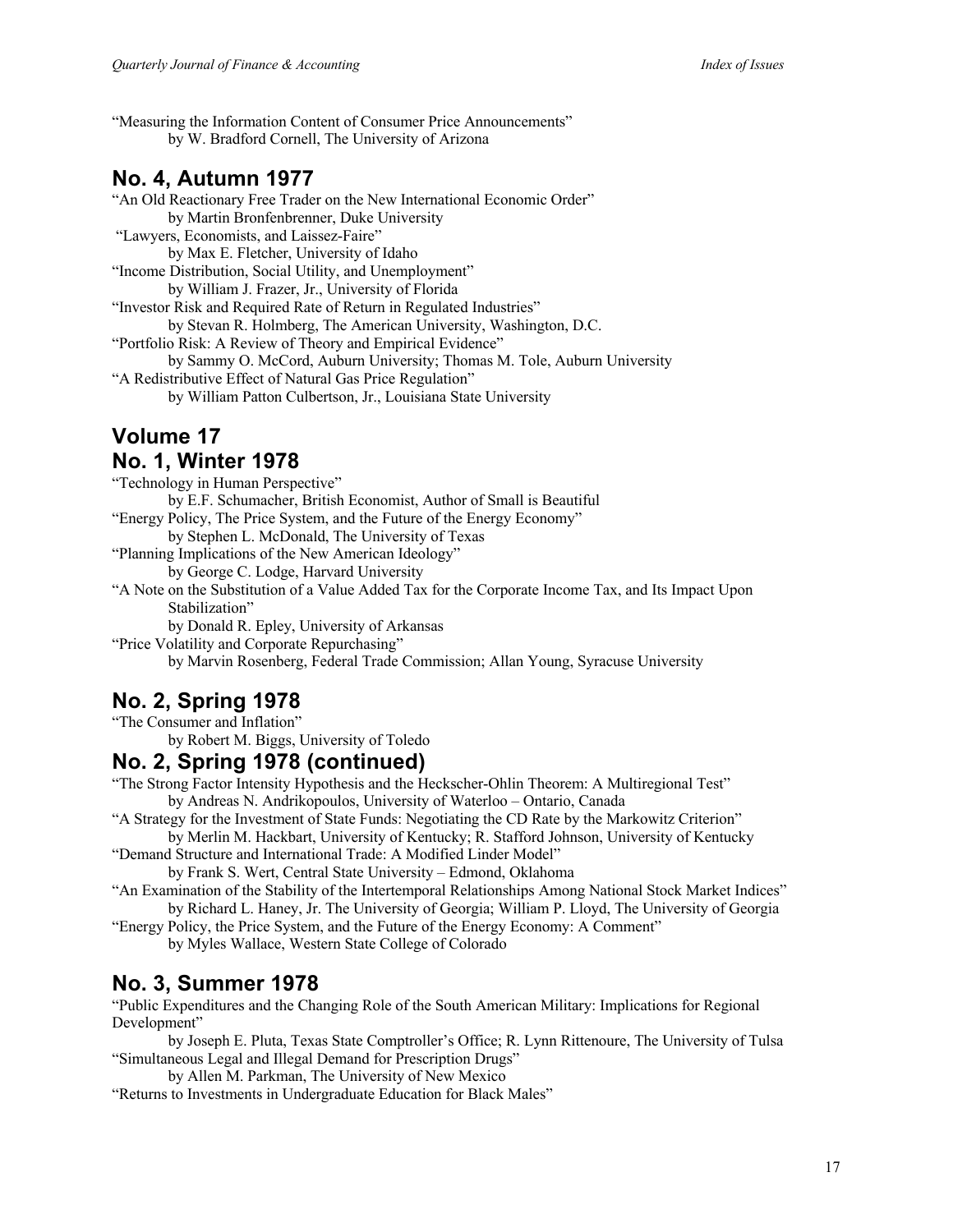by Charles R. Greer, Oklahoma State University "Bank Soundness and Liability Management" by Dudley G. Luckett, Iowa State University; Steve B. Steib, The University of Tulsa "Solving the Central City Fiscal Crisis: Metropolitan Government or Intergovernmental Transfer Payments?" by John H. Hand, Auburn University "Labor Substitution in Health-Care Facilities" by Richard E. Bernstein, Temple University

#### **No. 4, Autumn 1978**

"Towards Full Employment and Price Stability"

by Paul W. McCracken, The University of Michigan

"Minimum Wage Legislation: Goals and Realities"

by James F. Ragan, Jr., Kansas State University

"Regionalism, Redistribution, and Federal Spending"

by U-Jin Jhun, State University of New York, Oswego; James Cicarelli, State University of New York, Oswego

"Rural Coal Development and School Quality: A Study of Western North Dakota" by David L. Vinje, Pacific Lutheran University

"Investor Risk and Required Rate of Return in Regulated Industries: A Comment" by Eugene F. Rasmussen, Iowa State Commerce Commission

"Investor Risk and Required Rate of Return in Regulated Industries: A Reply" by Stevan R. Holmberg, The American University, Washington, D.C.

## **Volume 18**

#### **No. 1, Winter 1979**

"Marx in the Modern World"

by A. Stuart Hall, Late Professor of Economics, University of Nebraska – Lincoln "Some Notes on the Commerce Department's Index of Leading Economic Indicators"

by Edward F. Renshaw, State University of New York, Albany

"Decision-Making in the Extensive Firm"

by John J. Kania, University of Nebraska, Lincoln; John R. McKean, Colorado State University

"BTU Cost Comparisons of Conventional and Nonconventional Energy Sources"

by George R. Butler, Michigan Technological University; James R. Gale, Michigan Technological University

## **No. 1, Winter 1979 (continued)**

"Multinational Corporation Investment in Less Developed Countries: Reducing Risk"

by James C. Baker, Kent State University; John K. Ryans, Jr., Kent State University

"An Examination of the Stability of the Intertemporal Relationships Among National Stock Market Indices: A Comment"

by Anthony Saunders; Richard Woodward

## **No. 2, Spring 1979**

"The Next Great Depression"

by Daniel R. Fusfeld, The University of Michigan

"Is Monetary Collapse in the Eighties in the Cards?"

by Paul Davidson, Rutgers University

"Adjustment Policies and Trade Relations with Developing Countries"

by Helen B. Junz, Department of the Treasury

"Why Stocks Have Not Been A Hedge Against Inflation"

by Suleman A. Moosa, University of Illinois – Chicago Circle

"An Empirical Inquiry Into the Tax Court's Utilization of Guidelines for Valuing Closely Held Stock for Estate and Gift Tax Purposes"

by Ted D. Englebrecht, The University of Oklahoma; Ronald M. Copeland, The University of South

Carolina; Dale L. Davison, Arizona State University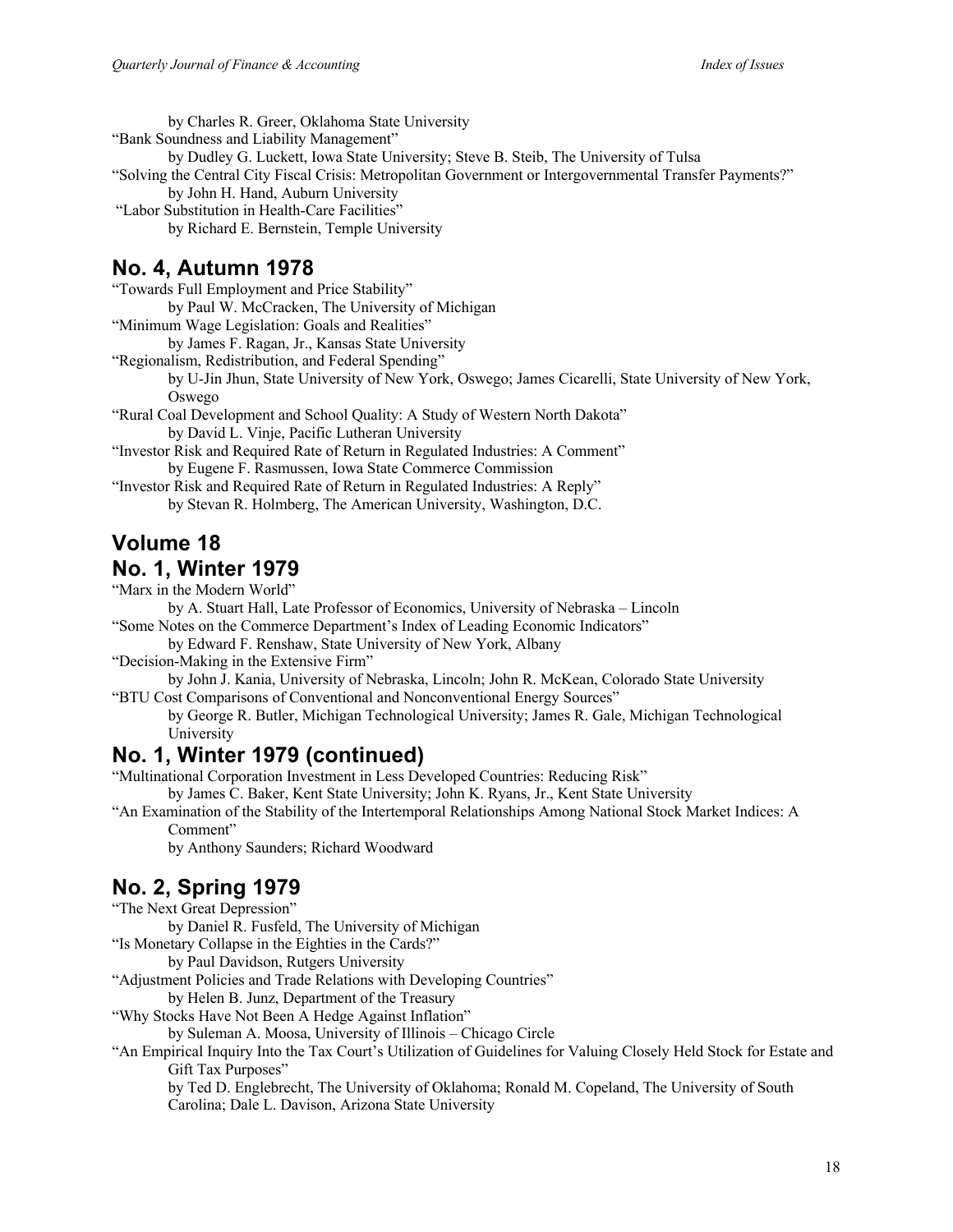#### **No. 3, Summer 1979**

"The Global Perspective" by Alexander King, The International Federation of Institutes for Advanced Study "The Decline of Industrialism" by Carter Henderson, Princeton Center for Alternative Futures, Inc. "The Evolution of EPA's Grain Dust Regulation" by Bruce Yandle, Clemson University "Inflationary Expectations and Labor Submarkets—A Test" by David R. Kinnear, Hull Institute of Higher Education; Anthony Saunders, New York University "Deficit Financing and the Inflation Rate-Interest Rate Trade-Off: A Diagrammatic Note" by Edward Shapiro, The University of Toledo "A Wage Equation for the Public Sector" by James J. Clarke, Villanova University **No. 4, Autumn 1979** "A Total Budget Methodology for Analyzing Interdistrict Equity of State Educational Finance Systems with an Application to Nebraska" by F. Gregory Hayden, University of Nebraska – Lincoln "An Innovation on the Monetarist Model of Inflation" by Suleman A. Moosa, Chicago State University "Fee Differences of Physicians and Practitioner Associates" by Richard A. Ward, University of Southern California "Bank Earnings by Portfolio Category" by Marvin Phaup, U.S. Congressional Budget Office; Michael Bagshaw, Federal Reserve Bank of Cleveland; Kerim Sayan, Bishop College; Alan K. Severn, Temple University

"A Paradox in the Relation of Wealth to Utility"

by Robert Haney Scott, University of Washington

## **Volume 19 No. 1, Winter 1980**

"The Social Rate of Discount to be Applied to Public Projects: Some Unsettled Questions"

by Richard M. Davis, University of Oregon; Raymond F. Mikesell, University of Oregon

"The Impact of Monetary Policy in Single-Equation Macro Models" by Stephen Friedlander, American Telephone and Telegraph

- "Inflation, Monetarism, and Price Controls"
	- by Robert R. Keller, Colorado State University
- "The Effects of Changes in Relative Prices on Inflation and Unemployment" by William R. DiPietro, Federal Communications Commission
- "A Note on Technological Change and the Interindustry Propensity to Strike in U.S. Manufacturing Industries" by William H. Foeller, The Pennsylvania State University

"A Note on the Usefulness of Bond Ratings as Measures of Systematic Risk"

by Tom Schneeweis, University of Massachusetts; Carl Schweser, University of Iowa

## **No. 2, Spring 1980**

"An Economic Reevaluation of the O'Neill Unit Irrigation Project"

by Mark R. Johnson, Department of Planning and Development, City of Burlington, Iowa

"Product Differentiation, Implicit Theorizing, and the Methodology of Industrial Organization" by Rodney D. Peterson, Colorado State University

"Concentration, Entry Conditions, and Long-Run Profit Rates, 1947-1976" by Thomas G. Marx, General Motors Corporation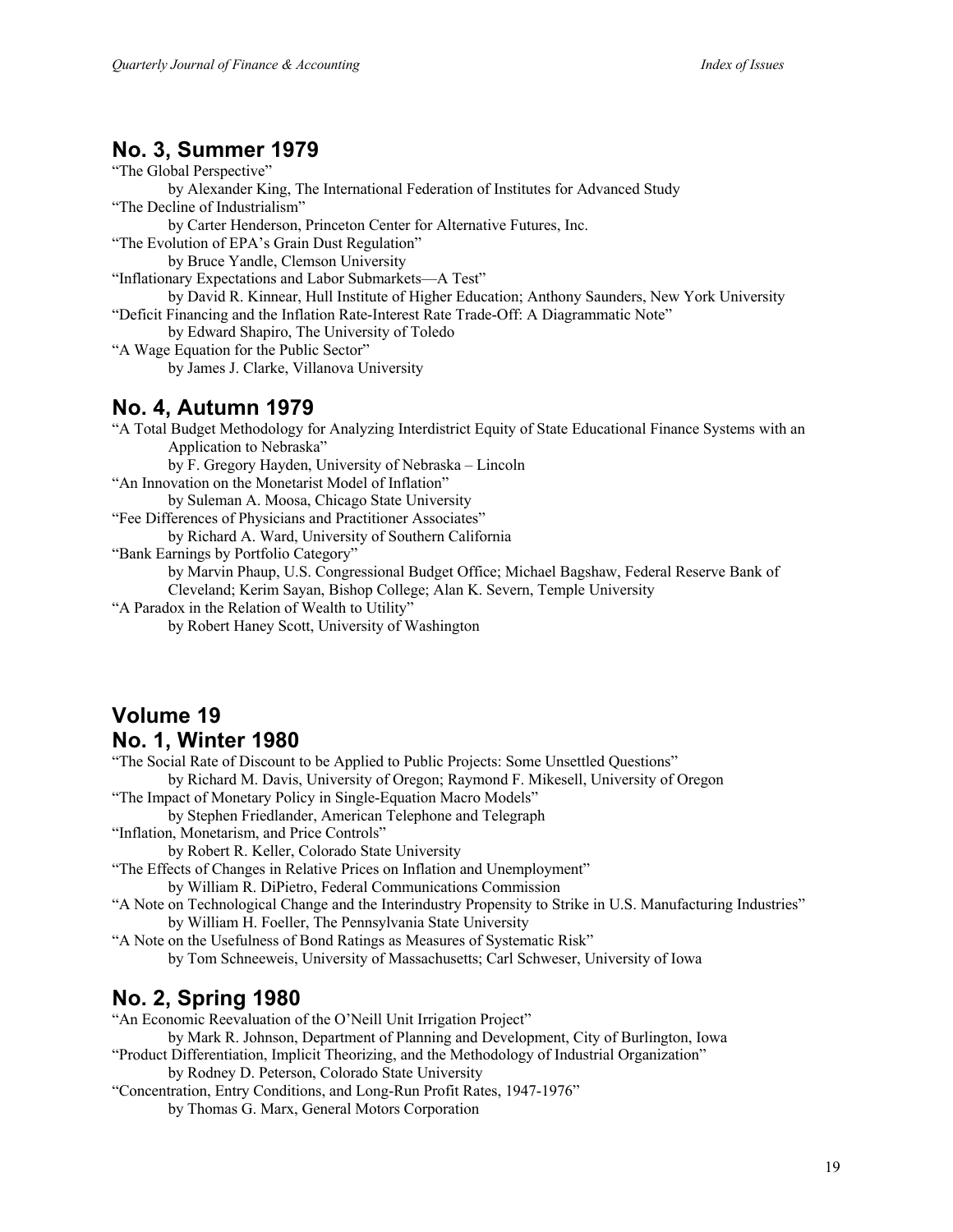"An Abstract Approach to the Relative Ranking of Economics Journals"

- by James T. Bennett, George Mason University; Manuel H. Johnson, George Mason University; Peter Germanis, George Mason University
- "Some Evidence Regarding the Lag in the Initial Countercyclical Response of Monetary Policy" by M. Ray Perryman, Baylor University

#### **No. 3, Summer 1980**

"Automatic Fiscal Policy, 1966-1975"

by Ansel M. Sharp, Oklahoma State University; Mohammad Khan, Gomal University – Pakistan "Money Market Certificates in Perspective"

by H. Kent Baker, The American University, Washington, D.C.; Stevan R. Holmberg, The American University – Washington, D.C.

"Friedman's Dynamic Inflation Overshoot Mechanism"

by Michael J. Gootzeit, Memphis State University

"The Measurement of Market Structure and Its Influence on Bank Prices and Profitability"

by Duane B. Graddy, Middle Tennessee State University

"Technical Analysis and Utility Preferred Stocks"

by Thomas McInish, University of Delaware; Donald J. Puglisi, University of Delaware

"A Note on Social Benefits and the Education of Ph.D. Scientists"

by W. Clayton Hall, Illinois Institute of Technology; Peter P. Pekar, Jr., Quaker Oats Company

#### **No. 4, Autumn 1980**

"The Evolving Institution of Legal Services"

by Warren J. Samuels, Michigan State University

"The Cross-Subsidization of Rural Areas by ICC-Regulated Trucking Firms"

by John Richard Felton, University of Nebraska – Lincoln

"Influence of Socioeconomic Characteristics of Elected Representative Bodies on Governmental Spending Decisions"

by John M. Fitzgerald, University of Wisconsin – Madison; John H. Wicks, University of Montana "Causes of the Racial Differential in Unemployment Rates Among Male Youth"

by Robert S. Rycroft, Mary Washington College

#### **No. 4, Autumn 1980 (continued)**

"Reference Prices: Effects on National Welfare and Efficiency"

by Robert J. Carbaugh, University of Wisconsin – Eau Claire; Darwin Wassink, University of Wisconsin – Eau Claire

"Fraudulence and the Competitive Supply of Public Goods"

by Alfred Endres, University of Konstanz – West Germany

## **Volume 20**

#### **No. 1, Winter 1981**

"The Changing Labor Market Environment in the 1980s"

by Arnold R. Weber, University of Colorado

"Concentration, Plant Size, and Multiple Plant Operations of Large Firms in Australian Manufacturing Industries" by David K. Round, The University of Adelaide – South Australia

"Capital Budgeting Decisions for Load Management Equipment by Industrial Electric Users"

by Barbara B. Murray, University of Michigan – Dearborn

"Effects of Changes in Anticipated Inflation and Taxes on Stock Prices"

by Maury R. Randall, Rutgers College; Robert L. Greenfield, Fairleigh Dickinson University

"Occupational Choice Under Earnings Uncertainty"

by J. Paul Leigh, California State University – Los Angeles

## **No. 2, Spring 1981**

"Equity, Efficiency, Social Justice, and Redistribution"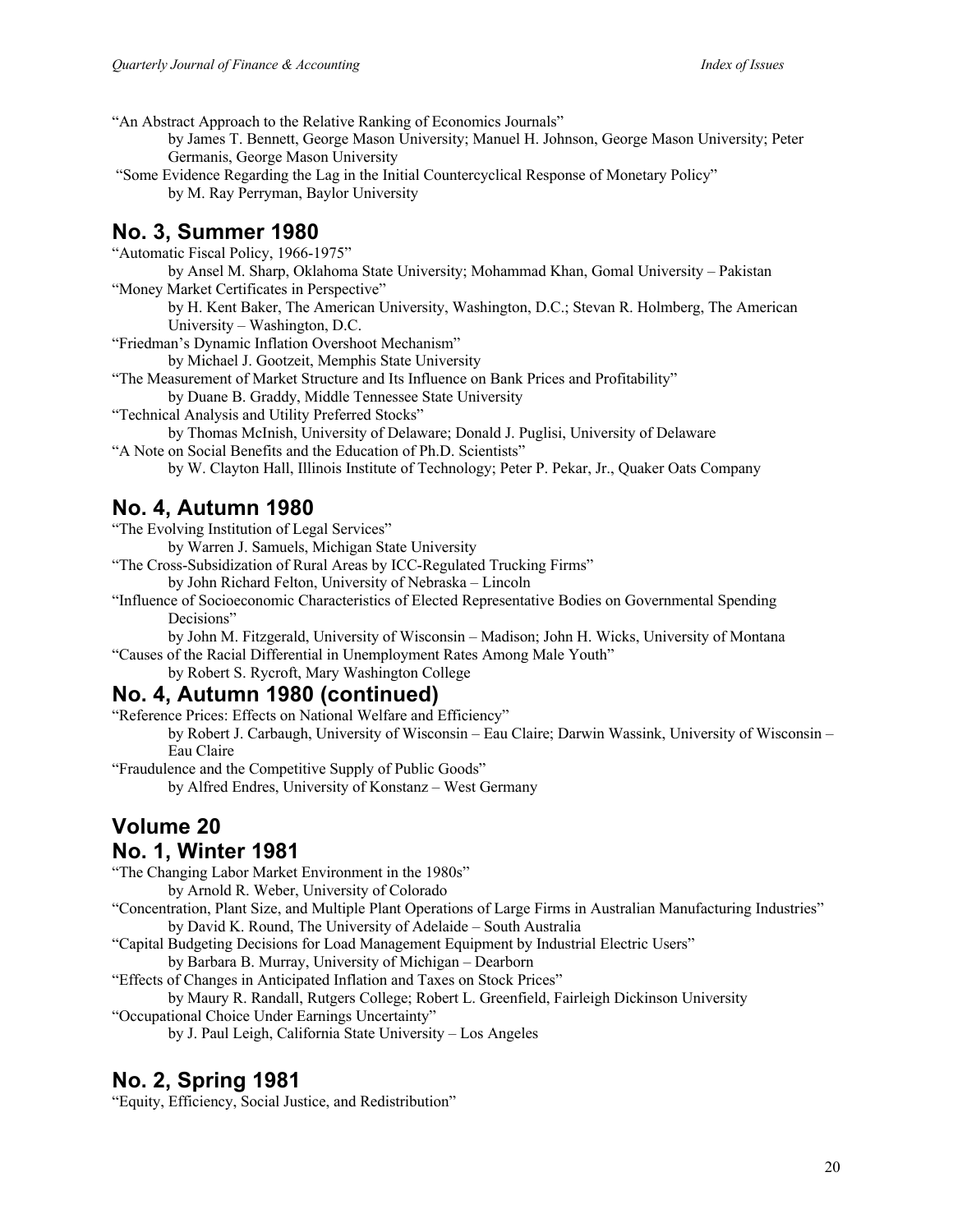by Lester C. Thurow, Massachusetts Institute of Technology

- "The Future of Banking in the United States: An Application of Institutionalist Economic Theory" by Dudley G. Luckett, Iowa State University
- "'Supply-Side' Economics: A Diagrammatic Exposition"
- by Edward Shapiro, The University of Toledo
- "Rapidly Rising Prices of Crude Oil and Natural Gas and Their Impact on Production Out of the Existing Reserves"
- by Krishna R. Akkina, Kansas State University; Devinder M. Malhotra, The University of Akron "Announcement Impact on Securities of Future Option Trading"

by Mary Whiteside, The University of Texas; William P. Dukes, Texas Tech University; Patrick Dunne, Texas Tech University

#### **No. 3, Summer 1981**

"The Development of Contemporary Mainstream Macroeconomics: Vision, Ideology, and Theory Debate" by Richard Chase, University of Vermont

"The Effect of the Embargo on Grain Exports to the Soviet Union on the Exchange Rate" by Animesh Ghoshal, DePaul University

"Implications of the Merrill Decision for the Implementation of Monetary Policy" by James L. Butkiewicz, University of Delaware; Jeffrey B. Miller, University of Delaware

"Factors Affecting the Cost of Participating Whole Life Insurance" by Ravindra K. Kamath, Cleveland State University; Cheyeh Lin, University of Cincinnati

#### **No. 4, Autumn 1981**

"Financial Markets and Economic Instability, 1965-1980"

by Hyman P. Minsky, Washington University – St. Louis

"The Effects of Expectations on Industrial R  $\&$  D Activity: Evidence Based on the Efficient Market Hypothesis" by James J. Doyle, JACA Corporation; Frank J. Navratil, John Carroll University

"An Empirical Study of the Canadian Multinational Corporations and Canadian Conglomerate Firms with Regard to Performance Evaluation"

by Halim I. Bishara, University of Saskatchewan – Canada

#### **No. 4, Autumn 1981 (continued)**

"Determinants of Eurodollar Interest Rates Under Fixed and Floating Exchange Rates"

by Joseph E. Finnerty, University of Massachusetts; Thomas Schneeweis, University of Massachusetts "Testing Theories of Inflation and Its Acceleration in the United States, 1960-1979"

by Karatholuvu V. Nagarajan, Susquehanna University

#### **Volume 21 No. 1, Winter 1982**

"A Framework for Monetary Policy"

by Paul A. Volcker, Federal Reserve System

"The Laffer Curve, Aggregate Demand, and Aggregate Supply"

by C. Lee Mundell, University of Arkansas – Little Rock; Jack E. Adams, University of Arkansas – Little Rock

"Market Share Stability in the Motor Vehicle Industry"

by Thomas G. Marx, General Motors Corporation

"Full Integration and the Firm's Retention Ability"

by Dennis P. Zocco, University of Miami

"Monetary Policy Lags: Review and Analysis"

by Edward B. Selby, Jr. The University of Georgia

#### **No. 2, Spring 1982**

"A Creditist Approach to Monetary Theory" by Jacob Cohen, University of Pittsburgh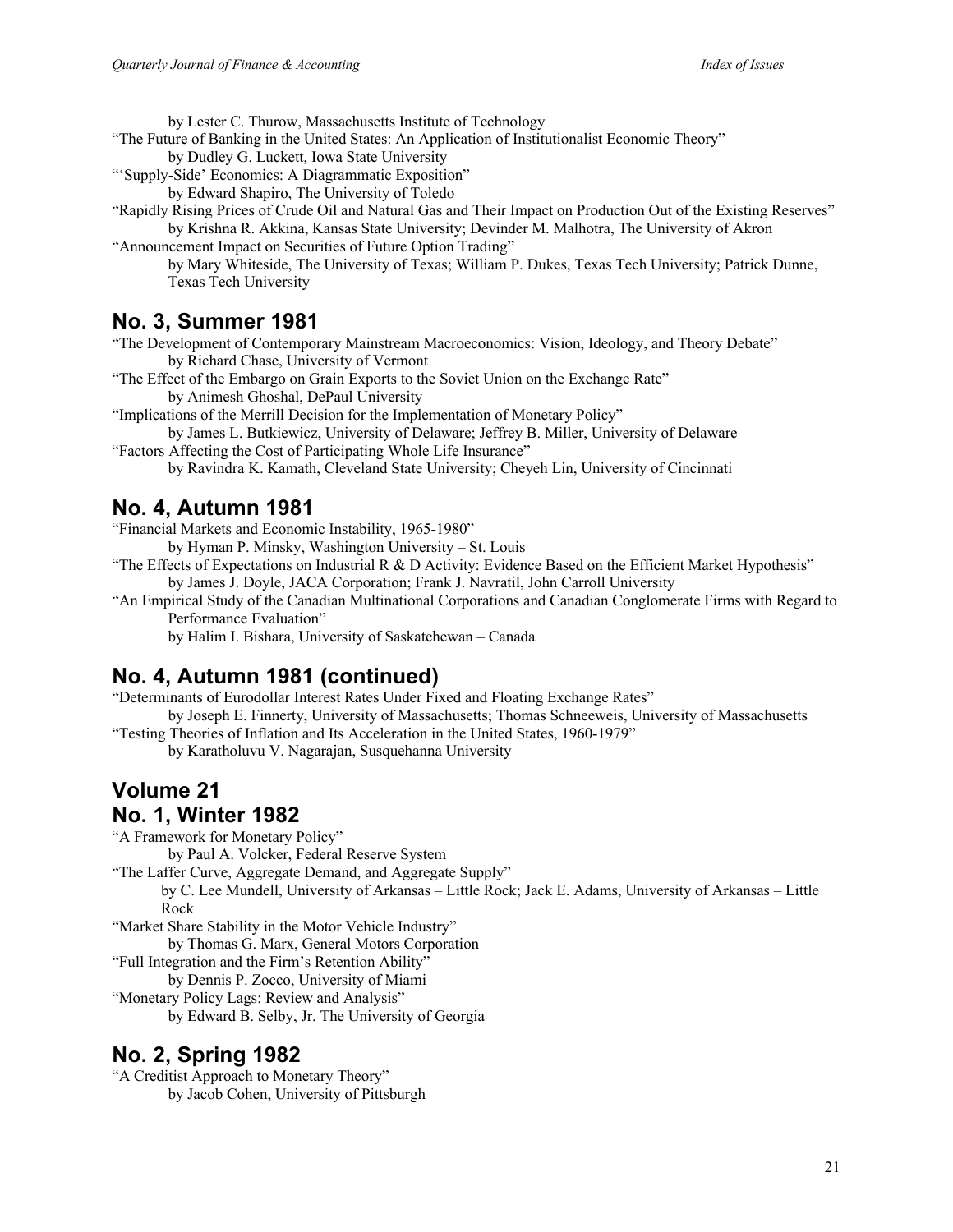"The Interaction Between Federal Income Taxes and Inflation"

by John E. McCain, University of Arkansas – Fayetteville

- "The Influence of Location on Faculty Salaries at Major Universities"
	- by Mark Bayless, General Motor Institute
- "The Silver Futures Market: An Analysis of its Price Structure"

by Ben Branch, University of Massachusetts; Alan Gleit, University of Massachusetts; Jeffrey Sooy, University of Massachusetts; Michael Fitzgerald, University of Massachusetts

"The Demographics of Shoplifting—Lincoln, Nebraska"

by David J. Thomas, St. Cloud State University; Crumpton Farrell, St. Cloud State University

#### **No. 3, Summer 1982**

"A Microeconomic Analysis of Labor Supply Incorporating the Price Level as an Independent Variable" by Lawrence Hadley, University of Dayton

"Taxing the Monopolistic Polluter: A Reconsideration"

- by Alfred Endres, Technical University of Berlin West Germany
- "An Empirical Analysis of the Use of Market Timing in Strategic Corporate Acquisition Planning" by James S. Ang, Florida State University; Jess H. Chua, University of Calgary – Canada; Ali M. Fatemi, Kansas State University

"Retention of Earnings and Managerial Control: A Study of Large Canadian Corporations" by Harbans L. Dhingra, University of Saskatchewan – Canada and University of Warwick – England

"The Islamic Development Bank: Performance and Prospects" by W.E. Kuhn, University of Nebraska – Lincoln

#### **No. 4, Autumn 1982**

"The Effects of Dynamic Free-Market Processes on Product-Market Structures" by Coldwell Daniel, III, Memphis State University "Inflation Differentials and Exchange Rates: Theory and Empirical Evidence"

by Oguz A. Caginalp, New York University

## **No. 4, Autumn 1982 (continued)**

"Are Financial Variables Adequate for Determining the Risk Premiums on Bank Bonds?"

by Ravindra Kamath, Cleveland State University; William B. Nelson, Indiana University – Northwest "Policy Reactions and the Real Rate of Interest"

by Suleman A. Moosa, California State University – Chico

# **Volume 22**

#### **No. 1, Winter 1983**

"Credit Risk, Beta, and Bond Ratings"

by LeRoy D. Brooks, University of South Carolina; Robert W. Ingram, The University of Iowa; Ronald M. Copeland, Northeastern University

"Supply-Side Linkage of Capacity Utilization and Labor Productivity: U.S. Manufacturing, 1954-1980" by C. Michael Ellis, North Texas State University

"The Changing Pattern of Differential Regional Growth in Canada 1951-1961 and 1961-1971"

by William Marr, Wilfrid Laurier University; Wayne Whitney, Bell Canada

"Credit Union Participation in the Mortgage Markets"

by Richard L. Peterson, Texas Tech University; David S. Kidwell, University of Tennessee

"Market Structure and Corporate Power Investment: An Empirical Investigation of Campaign Contributions of the 1972 Federal Elections"

by Raymond L. Raab, University of Minnesota – Duluth

## **No. 2, Spring 1983**

"The Decision To Join A Union"

by Donald W. Snyder, California State University – Los Angeles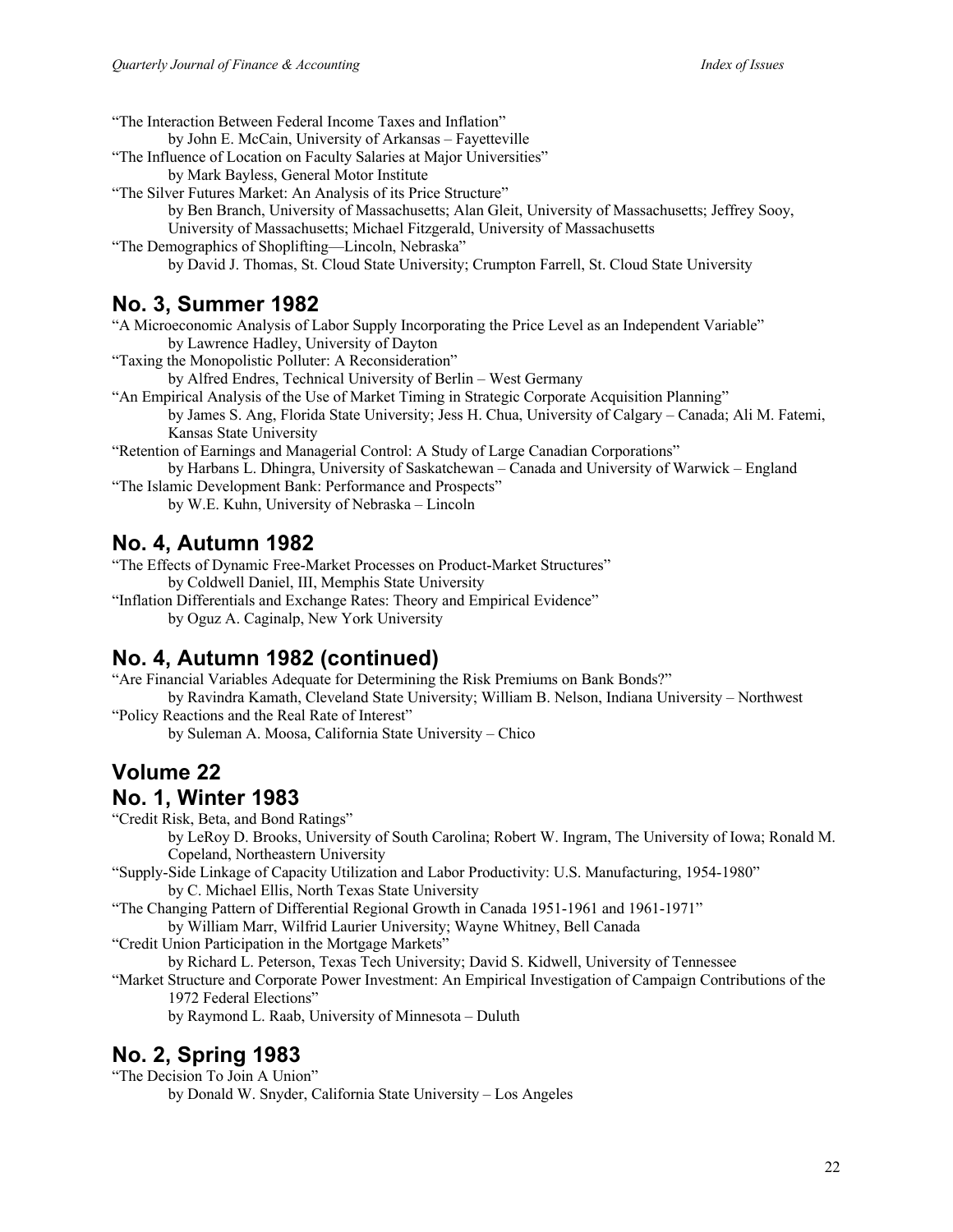"Inequality in the Distribution of Income: United States, March, 1979"

by Jerome A. Deichert, University of Nebraska – Lincoln; Clifford P. Dobitz, North Dakota State University

- "Labor Market Influences on Entry Vs. Nonentry Wages: Evidence from Minnesota Public School Districts" by David A. Pierson, Temple University
- "The Effects of Carrying Cost Uncertainty and Expected Price Changes on Inventories in the United States During 1959-1979"

by Krishna R. Akkina, Kansas State University

"Imperfect Monopoly: Some Theoretical Considerations"

by Karl Forchheimer, Translated by W. E. Kuhn, University of Nebraska – Lincoln

#### **No. 3, Summer 1983**

"Some Evidence on Asset Liquidation Losses: The Case of W.T. Grant" by Frederick C. Scherr, West Virginia University "The Impact of Conglomerate Mergers on Acquired Firms' Growth Rates" by Don E. Waldman, Colgate University "Does Government Spending Affect Industrial Concentration?" by Ralph D. Elliott, Clemson University; Benjamin M. Hawkins, Winthrop College; Woodrow W. Hughes, Jr., University of North Carolina – Charlotte "Inflation and Unemployment Models" by H. Sonmez Atesoglu, Clarkson College of Technology "Causality in the Euro-Dollar Growth Process"

by Paul Schnitzel, California State University – Los Angeles

#### **No. 4, Fall 1983**

"A Study of the Causal Relationships Between Treasury Bill Futures Prices and The Volume of Futures Tested" by Stanley R. Stansell, University of Mississippi

#### **No. 4, Fall 1983 (continued)**

"The Changing Nature of the Motor Carrier Acquisition Market"

by Russell P. Boisjoly, Simmons College; Thomas M. Corsi, University of Maryland

"Pharmacy Costs: Capitation Versus Fee-for-Service"

by Hyman Joseph, University of Iowa; Leon Burmeister, University of Iowa; Wayne Fisher, University of Iowa; David P. Lipson, University of Iowa; G. Joseph Norwood, North Dakota State University; Charles R. Standridge, University of Iowa; Charles E. Yesalis, III, University of Iowa

"An Alternative Interpretation and Empirical Test Of The Linder Hypothesis"

by C. Michael Ellis, North Texas State University

"Economics of Transferring Water To The High Plains"

by Kent W. Olson, Oklahoma State University

# **Volume 23**

#### **No. 1, Winter 1984**

"Why Journal Editors Should Encourage The Replication of Applied Econometric Research" by Edward J. Kane, Ohio State University

"Econometric Replication: Lessons from the Experimental Sciences"

by Robert A. Mittelstaedt, University of Nebraska – Lincoln; Thomas S. Zorn, University of Nebraska – Lincoln

"The Determinants of Risk and Return for Electric Utility Equity Issues"

by Ben Branch, University of Massachusetts; Alan Gleit, Versar, Inc.; Thomas Schneeweis, University of Massachusetts

"Integer Constraints on the Inventory Theory of Money Demand" by Peggy E. Swanson, University of Texas, Arlington

"Municipal Bond Banks and Their Effects on the Finances of Local Governments"

by Michael G. Vogt, Eastern Michigan University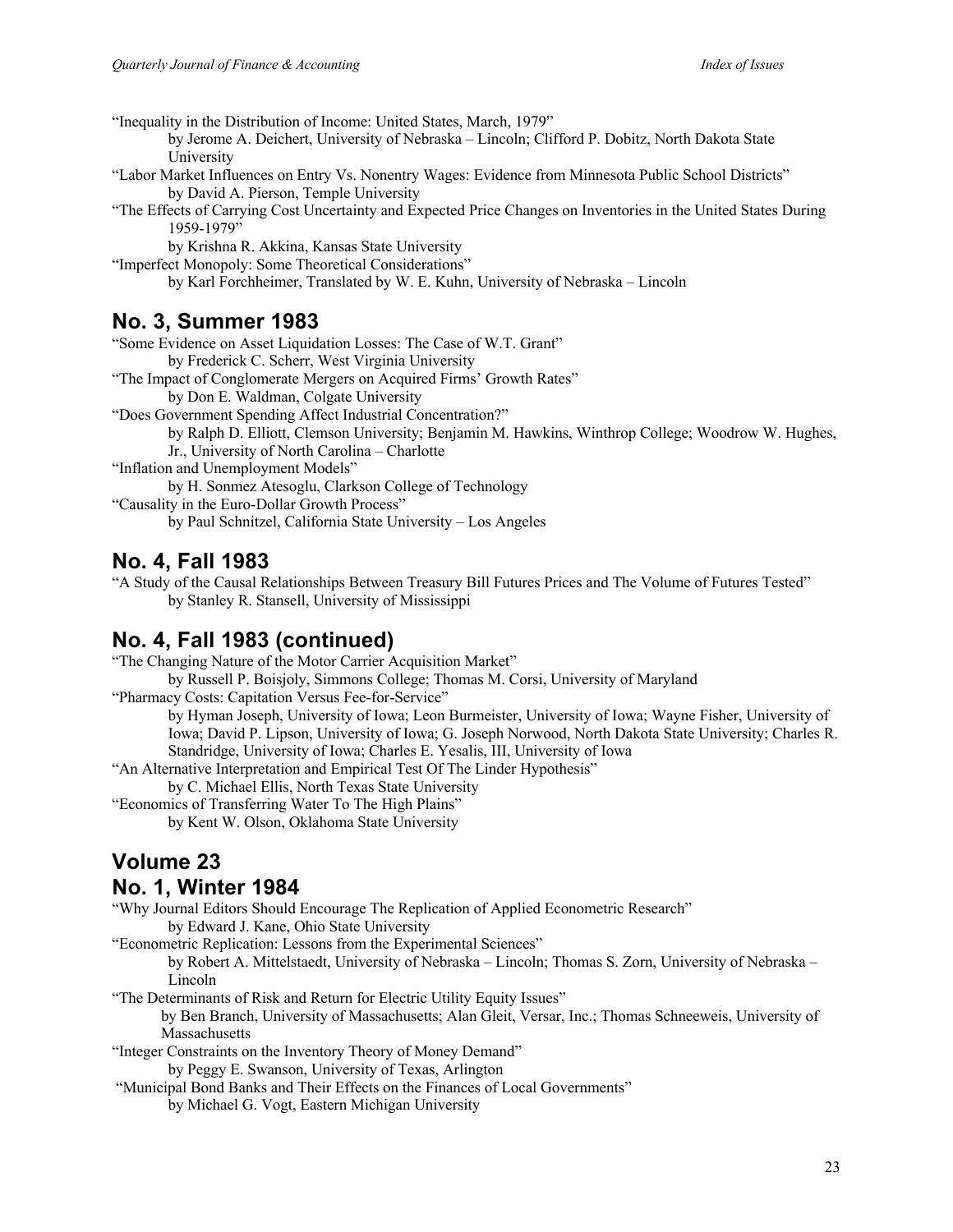"Simultaneous Equation Models of Profitability, Advertising, and Concentration for Canadian Manufacturing Industries"

by Stanley W. Kardasz, University of Waterloo; Kenneth R. Stollery, University of Waterloo "A Search Model of Capital Budgeting Behavior"

by Keith M. Howe, Iowa State University

## **No. 2, Spring 1984**

"Human Capital Investment and the Reduction in the Unemployment Rate Consistent with Nonaccelerating Inflation"

by Arthur E. Blakemore, Arizona State University

"Shapiro on Marginal Tax Rates and Aggregate Labor Supply: A Comment"

by Cecil E. Bohanon, Ball State University; T. Norman van Cott, Ball State University

"Economies of Scale in a Cooperative Financial System: A Study of Production Credit Associations"

by E. Tylor Claggett, Jr., Tennessee Valley Authority; Stanley R. Stansell, University of Mississippi "Faculty Salaries at a Small University: Does Sex Matter?"

by Bill D. Rickman, Fort Hays State University

"Natural Monopolies Versus Desirable Monopolies and Regulation in the Public Interest: Two Quibbles and a Policy Note"

by Zena and J.R. Seldon, Auburn University, Montgomery

"Double Leverage and the Cost of Bank Holding Company Capital"

by Adi S. Karna, Indiana/Purdue University; Duane B. Graddy, Middle Tennessee State University

#### **No. 3, Summer 1984**

"The Effects of Bank Loan Characteristics On Bank Loan Criticisms Accuracy: A Multivariate Logit Analysis" by Hsiu-Kwang Wu, University of Alabama; David C. Cheng, University of Alabama

"Rational Expectations, Fatality, and Keynesian Models"

by H. Sonmez Atesoglu, Clarkson University; Donald Dutkowsky, Clarkson University

#### **No. 3, Summer 1984 (continued)**

"The Expenditure Effects of Supply Side Tax Cuts: The Role of the Interest Elasticity of Money Demand" by William J. Rieber, University of Wisconsin – Parkside

"Government Bonds and Unstable Growth Paths"

by William D. Robinson, Southern Illinois University – Parkside

"Why Is Consumption Out of Labor Income Greater than Consumption Out of Nonlabor Income?" by John W. Graham, University of Illinois – Champaign-Urbana

#### **No. 4, Autumn 1984**

"A Time Series Analysis of the Relationship Between Income Velocity of Money and the Quantity of Money" by Francis W. Ahking, University of Connecticut

"The Effect of Permanent Income On Retail Sales by Sales Category"

by Raymond J. Ring, Jr., University of South Dakota

"The Stock Market Effects of Airline Deregulation"

by Wallace N. Davidson, III, North Texas State University; P.R. Chandy, North Texas State University; Mike Walker, North Texas State University

"A Second Look At Day-Of-The-Week Effects in Treasury Bill Returns"

by Michael G. Ferri, University of South Carolina; Steven J. Goldstein, Federal Savings and Loan Insurance Corporation; H. Dennis Oberhelman, University of South Carolina

"The Average Age of Boards and Financial Performance, Revisited"

by Philip L. Cochran, Pennsylvania State University; Steven L. Wartick, Pennsylvania State University; Robert A. Wood, Pennsylvania State University

"The Use of Box Jenkins Techniques for Forecasting U.S. Merchandise Exports: An Update and Extension" by William W. McCutchen, Jr., Indiana University

## **Volume 24 No. 1, Winter 1985**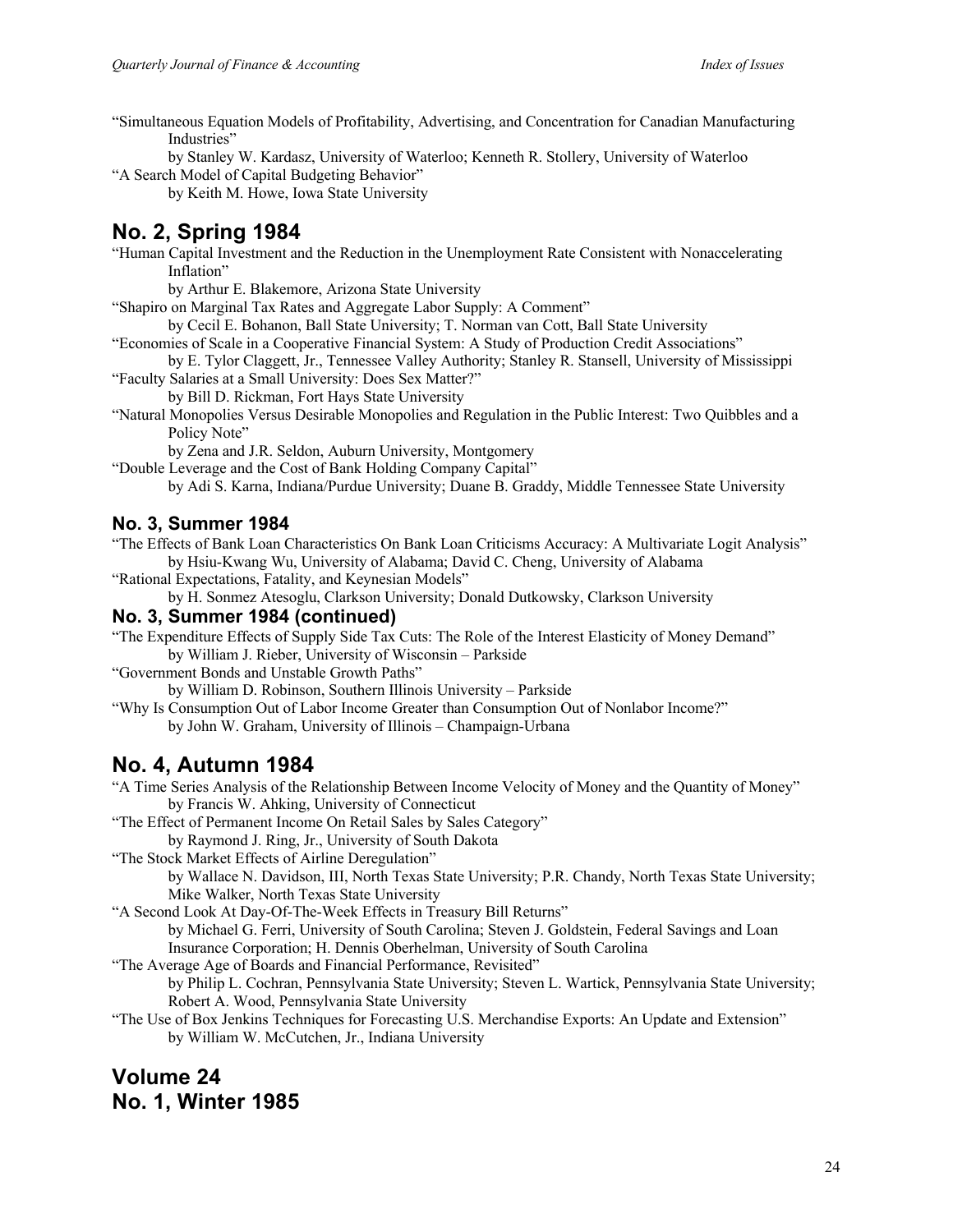"Investigation into the Determinants of Risk: A New Look"

by James Ang, Florida State University; Pamela P. Peterson, Florida State University; David Peterson, Florida State University

"The Robustness of Translog Elasticity of Substitution Estimates and the Capital-Energy Controversy" by Dennis O. Olson, University of Alaska – Fairbanks; James Jonish, Texas Tech University

"Determinants of Treasury Bill Auction Spreads: An Update with Evidence of Market Learning to Cope With Instability"

by Robert W. Boatler, Texas Christian University

"Early Warning Systems as a Monitoring Device for Bank Condition"

by Peter S. Rose, Texas A & M University; James W. Kolari, Texas A & M University

"The Impact of Same Day Settlement on the Variability of the Federal Funds Rate"

by Stephen G. Timme, Emory University; Peter C. Eisemann, Georgia State University "Expected Loss and Mortgage Default Risk"

by Richard D. Evans, Memphis State University; Brian A. Maris, Northeastern Louisiana University; Robert I. Weinstein, Bradley University

"A Comment on the Appropriateness of Fixed Effects Assumptions"

by Donald R. Williams, Kent State University

"An Empirical Investigation of the Interrelationship Between Monetary and Fiscal Policy Using Some Alternative Policy Measures"

by Raymond Wojcikewych, Bradley University

#### **No. 2, Spring 1985**

"The Effect of Board Composition on CEO Succession and Organizational Performance" by Dan R. Dalton, Indiana University; Idalene F. Kesner, University of North Carolina

## **No. 2, Spring 1985 (continued)**

"Joint Ventures, Voluntary Export Quotas, and Domestic Content Requirements" by Robert J. Carbaugh, Central Washington University; Darwin Wassink, University of Wisconsin – Eau Claire

"An Economic Rationale for Couponing"

by John S. Howe, University of Kansas; Douglas A. Houston, University of Kansas "Social Security's Effect on Retirement Assets"

by Nancy Thornborrow, Mills College

"Testing the Proxy Effect Hypothesis of Inflation on Stock Returns for the Japanese Market" by Takato Hiraki, University of Hawaii – Manoa

"A Residential Building Investment Model at the Local Level"

by Essie Adibi, Chapman College; James Doti, Chapman College

"Factor Analysis and the Empirical Definition of Money"

by Thomas P. Potiowsky, Portland State University; Ronald S. Koot, Pennsylvania State University; W. James Smith, Weber State College

#### **No. 3, Summer 1985**

"Cyclical Variation in Corporate Bond Yield Spreads: New Evidence"

by Earl Benson, Western Washington University; C. Ronald Sprecher, New Mexico State University; Elliott S. Willman, New Mexico State University

"Agency Costs and Dividend Payout Ratios"

by William P. Lloyd, Auburn University; John S. Jahera, Jr., Auburn University; Daniel E. Page, Auburn University

"The Risk-Averse Price-Taking Firm: A Partial Synthesis" by Ira Horowitz, University of Florida

"On the Rationality of Household Inflation Expectations"

by James M. Hvidding, Lafayette College

"An Empirical Inquiry into the Premiums for Controlling Interest"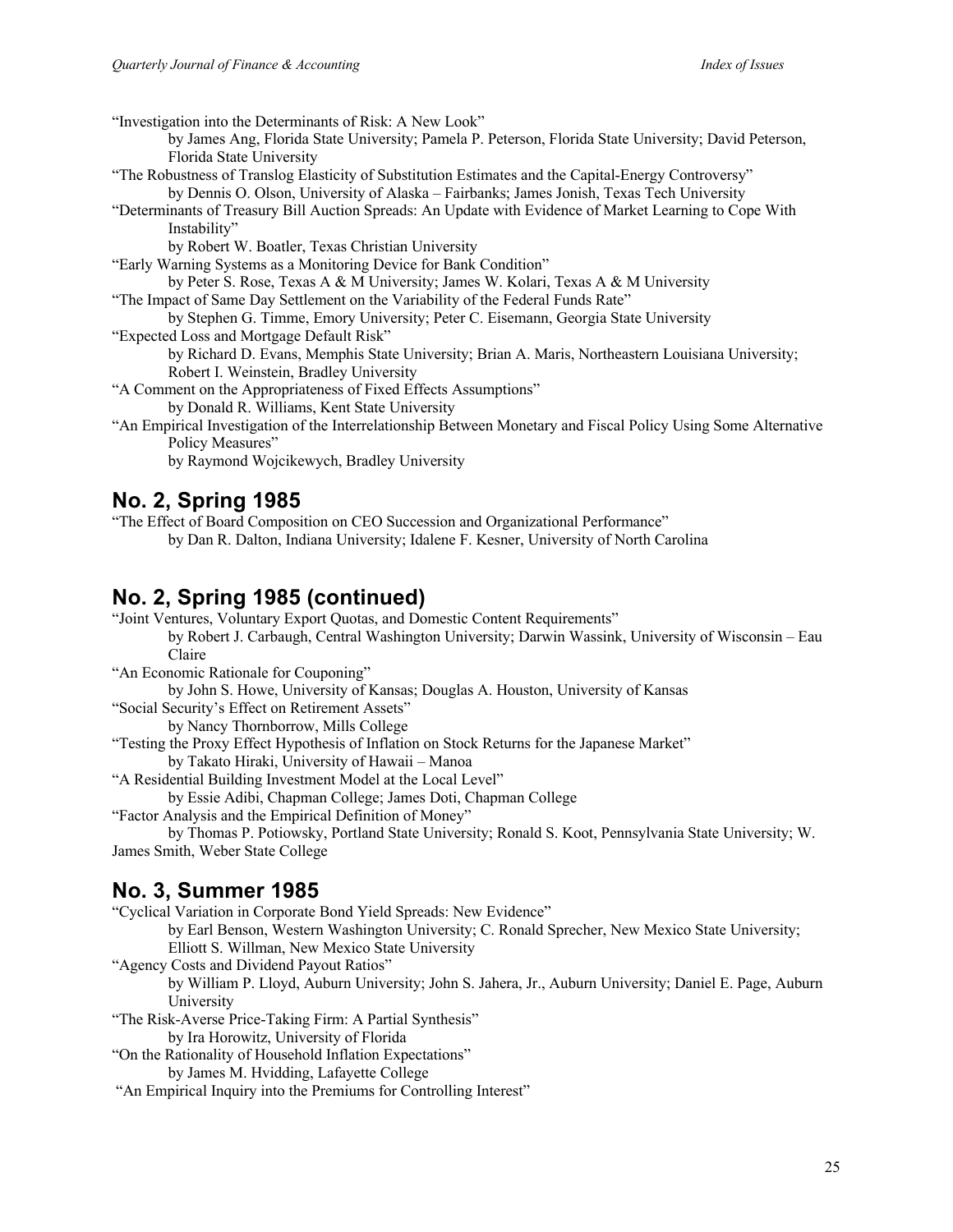by John Hand, Auburn University; William P. Lloyd, Auburn University; John S. Jahera, Jr., Auburn University

"The Monetarist Versus the New Classical Economics and the Money Unemployment Linkage: Some European Evidence"

by Ali F. Darrat, University of New Orleans

"Explaining Yield Savings on New Convertible Bond Issues"

by Randall S. Billingsley, VPI; Robert E. Lamy, VPI; M. Wayne Marr, VPI; G. Rodney Thompson, VPI

#### **No. 4, Autumn 1985**

"X-Inefficiency and Interfirm Comparison of U.S. and Canadian Manufacturing Firms in Canada"

by William G. Foote, Syracuse University; Parviz Ashegian, St. Lawrence University

- "An Economic Analysis of Accounting Decision Variables Used to Determine the Nature of Corporate Giving" by James E. Cain, Pittsburgh State University; A. Sue Cain, Pittsburgh State University
- "An Empirical Analysis of the Distributional Effects of Inflation on Wage Income by Occupation: 1969-1977" by Elizabeth Gustafson, University of Dayton; Lawrence Hadley, University of Dayton

"An Examination of the Stability of the Gross Private Saving Rate"

by Dennis Glennon, University of Louisville

"The Role of Marketing in Economic Development"

by Saul A. Klein, University of Toronto

"The Effect of Market Power on the Fringe Benefit Share of Labor Compensation" by Brian C. Brush, Marquette University; Steven E. Crane, Marquette University

"Determinants of the Commercial Loan Rate Revisited"

by B.E. Lee, New Mexico State University

## **Volume 25**

#### **No. 1, Winter 1986**

"An Examination of the Stationarity of Selected Risk Measures in Commercial Banking" by John S. Jahera, Jr., Auburn University; Naval K. Modani, University of Central Florida

"On the Specification and Estimation of Macroeconomic Policy Functions" by Joseph P. Joyce, Wellesley College

"A Case Study of Decline in Labor Productivity: Underground Coal Mining Industry, 1960-1976" by Libby Rittenberg, Lafayette College; Ernest H. Manuel, Jr. Hightech, Inc.

"Phelps, Hysteresis, and the Natural Rate of Unemployment"

by Rod Cross, St. Andrews University

"Stochastic Dominance as a Decision Model"

by William H. Jean, University of Alabama; Billy P. Helms, University of Alabama

## **No. 2, Spring 1986**

"Dividend Policy and the Return on Bank Holding Company Stock"

by Duane B. Graddy, Middle Tennessee State University; Adi S. Karna, Indiana University-Purdue University at Fort Wayne

"Changes in Expectations and the Forecasting of Interest Rates: An Error Learning Model" by Hun Y. Park, University of Illinois at Urbana-Champaign

"R and D, Firm Size, and Concentration: Evidence from the FTC Line of Business Survey" by Henry W. Chappell, Jr., University of South Carolina; Jane T. Pietrowski, University of South Carolina; Ronald P. Wilder, University of South Carolina

"Product Pricing Under Risk"

by John D. Stowe, University of Missouri – Columbia; Charles Ingene, University of Washington "The Effects of Risk Aversion When An Input Is Random: A Note"

by Kenneth S. Lyon, Utah State University; Hamid Beladi, Central Michigan University

## **No. 3, Summer 1986**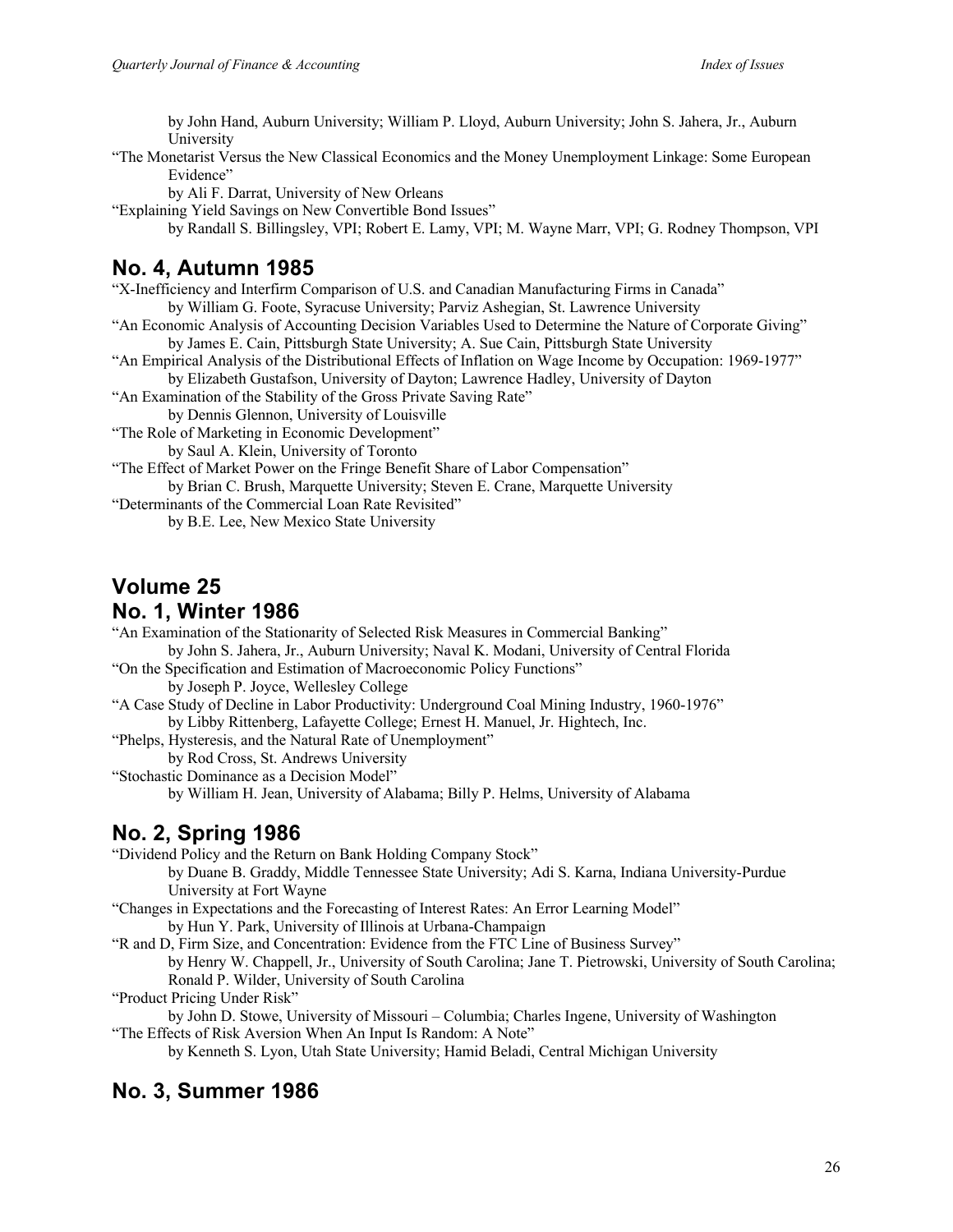"Excess Capacity and Market Structure in U.S. Manufacturing: New Evidence" by Frances F. Esposito, Southeastern Massachusetts University; Louis Esposito, University of Massachusetts at Boston "A Non-Tax Cause for the January Effect? Evidence From Early Data" by Glenn N. Pettengill, University of Missouri – Columbia "Projections and Implications of Equity Holdings by Institutional Investors in the Year 2000" by Moon K. Kim, Syracuse University; E. Bruce Frederickson, Syracuse University "Decomposition of Total Factor Productivity Growth, Additional Evidence: The Case of the U.S. Electric Utility Industry, 1951-1978" by Scott J. Callan, Clarkson University "Real, Nominal, and Price Adjustment in Generalized Models of Money Demand: Can We Improve Stability and Forecasts?" by Kenneth L. Smith, North Texas State University **No. 4, Autumn 1986**

"The Treasury's Constant-Maturity Yield Curves: A Test for Systematic Measurement Errors" by Kamal M. Haddad, San Diego State University "Security Market Anticipation of Consumer Preference Shifts: The Case of Automotive Recalls"

by Stephen W. Pruitt, University of North Florida; Robert J. Reilly, Virginia Commonwealth University; George E. Hoffer, Virginia Commonwealth University

"The Usefulness of Public Information About Corporate Goals" by Jonathan Welch, Northeastern University; Coleen Pantalone, Northeastern University "Taxation of Federal Land Banks: Competitive Effects"

by Alan K. Severn, Temple University

## **No. 4, Autumn 1986 (continued)**

"Profit Maximizing Pricing of Cents Off Coupons: Promotion or Price Discrimination?"

by J. William Levedahl, North Carolina State University

"An Economic Rationale for Couponing: A Comment"

by William J. Rieber, University of Wisconsin

"A Reply to 'An Economic Rationale for Couponing: A Comment'" by Douglas A. Houston, University of Kansas; John S. Howe, University of Kansas

"Protectionism, Domestic Monopoly, and the Levels of Production and Consumption"

by Joseph Felder, Bradley University

#### **Volume 26 No. 1, Winter 1987**

"An Analysis of Trading Strategies for Closed-End Equity Funds"

by Seth C. Anderson, University of Alabama – Birmingham

"Money and Stock Prices in West Germany and the United Kingdom: Is the Stock Market Efficient?" by Ali F. Darrat, University of New Orleans

"The Political Business Cycle: A Reexamination of Some Empirical Evidence"

by Brian H. McGavin, Florida State University

"Parameter Instability in Mutual Fund Portfolios: A Shifting Regimes Test"

by Richard J. Bauer, University of Western Ontario; Patrick A. Hays, Western Carolina University; David E. Upton, Texas Tech University

"The Frisch Conjecture and Demand Systems"

by Grant A. Taylor, University of Southern California; Lester W. Johnson, Macquarie University

"The Permanent Income Theory of Demand for Imports of Finished Manufactured Goods: The Case of the United States"

by K. Doroodian, Ohio University

"CAPM, Valuation of Firms, and Financial Leverage"

by C.R. Narayanaswamy, University of Akron; Herbert E. Phillips, Temple University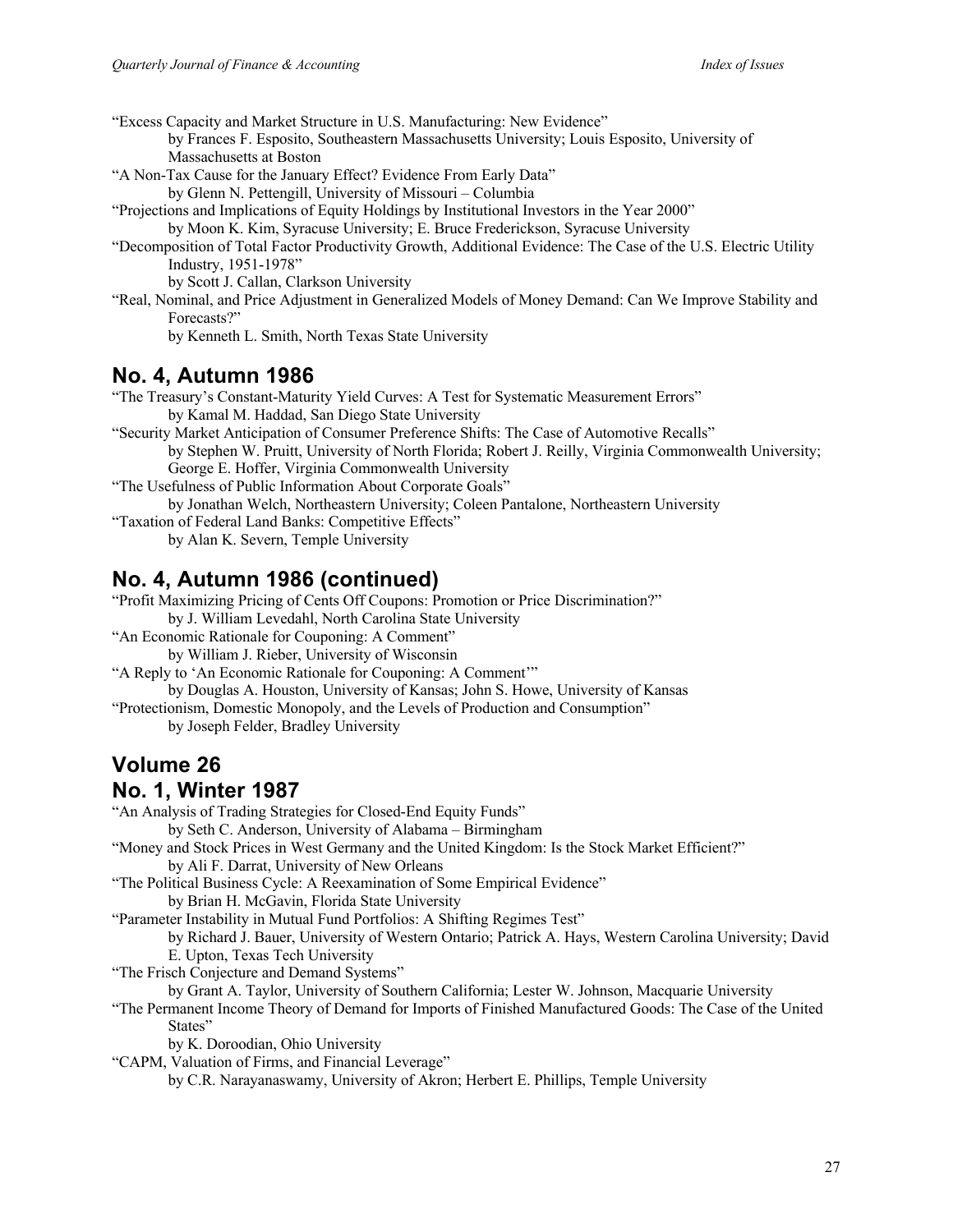#### **No. 2, Spring 1987**

"A Preliminary Assessment of the Impact of Floating Exchange Rates on International and Vehicle Currency Uses of U.S. Dollars"

by Peggy E. Swanson, University of Texas – Arlington

"Evidence of the Size Effect on Stock Returns in the Chemical Industry"

by Roberto Da Silva, Monsanto Corporation; Wilfred L. Dellva, St. Joseph's University "Residual Returns and Extramarket Risks"

by Richard J. Dowen, Northern Illinois University; W. Scott Bauman, Northern Illinois University

"The Impact of Financial Services Deregulation: The Hypotheses and the Evidence from 240 U.S. Metropolitan Banking Markets"

by Peter S. Rose, Texas A & M University

"The Performance of Beta in Forecasting Portfolio Returns in Bull and Bear Markets Using Alternate Market Proxies"

by William P. Dukes, Texas Tech University; Oswald D. Bowlin, Texas Tech University; S. Scott MacDonald, Texas Tech University

"Nominal Interest Rates and Marginal Tax Rates"

by Michael T. Bond, Cleveland State University; Gerald E. Smolen, Youngstown State University

## **No. 3, Summer 1987**

"Cooperative Distributors of Electrical Power: Operations and Scale Economies" by E. Tylor Claggett, Jr., UTMB

"A Descriptive Analysis of the Time Series Behavior of Financial Analyst Earnings Forecasts" by Sheree Buchenroth, Indiana University; Robert Jennings, Indiana University

#### **No. 3, Summer 1987 (continued)**

"Buyer Concentration and Countervailing Power"

by E.C.H. Veendorp, Clark University; D. Kantarelis, Clark University

"A Reexamination of the Effect of Rapid Military Spending on Inflation"

by Farrokh Nourzad, Marquette University

"Announcement Effects of Moody's Bond Rating Changes on Equity Returns"

by John L. Glascock, Louisiana Tech; Wallace N. Davidson, III, North Texas State University; Glenn V. Henderson, Jr., University of Cincinnati

"Trade Unions and Money Wage Changes in U.S. Manufacturing Industries: Further Empirical Evidence" by Lawrence Brunner, Central Michigan University; Hamid Beladi, Central Michigan University

"Capital Budgeting Questionnaires: A New Perspective"

by Thomas P. Klammer, North Texas State University; Michael C. Walker, University of Cincinnati "The Effect of Relative Exchange and Market Growth Rates on the Geographic Allocation of Exports: More

Empirical Evidence" by Ben-Zion Zilberfarb, Vanderbilt University

## **No. 4, Autumn 1987**

"In Search of Regulatory Lag"

by Seth W. Norton, Washington University

"Entropy and Other Measures of Industrial Diversification"

by Mohsen Attaran, California State College; Martin Zwick, Systems Science

"A Zeta Analysis of Failed Commercial Banks"

by Joseph F. Sinkey, Jr., University of Georgia; Robert R. Dince, University of Georgia; Joseph V. Terza, University of Georgia

"The Estimation of Corporate Bond Yield Curves as a Function of Term-to-Maturity and Coupon" by Tom Barnes, Brock University; David A. Burnie, University of Tennessee

"The Relative Income Hypothesis: A Review of the Cross-Section Evidence"

by George Kosicki, College of the Holy Cross

"Commitment in Employee-Owned Firms—Involvement or Entrapment?"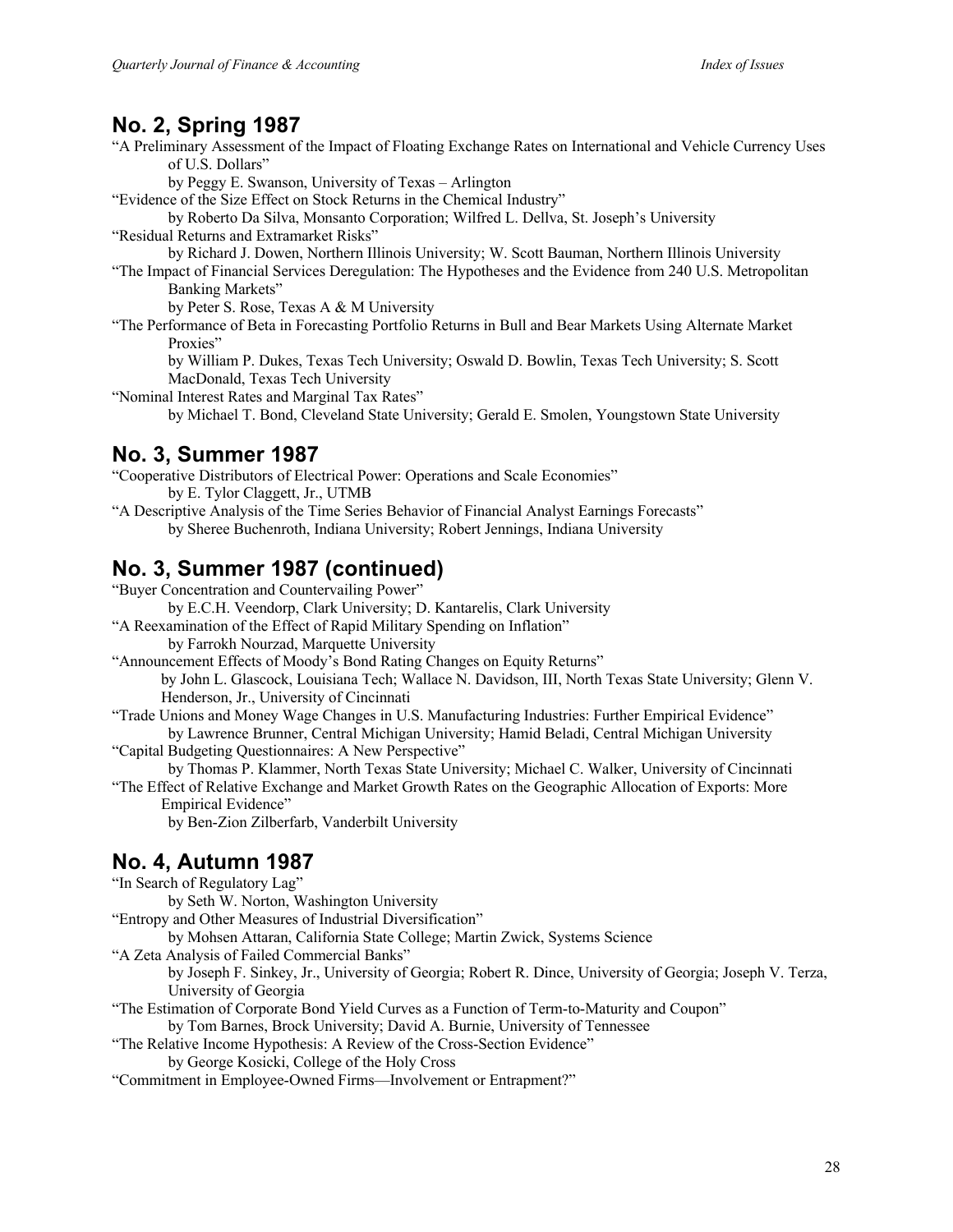by Robert J. Paul, Kansas State University; Yar M. Ebadi, Kansas State University; David A. Diltz, Kansas State University

## **Volume 27 No. 1, Winter 1988**

"Alternative Versions of the Coase Theorem and the Definition of Transaction Costs" by Mark Wohar, University of Miami "An Empirical Investigation of Heterogeneous Expectations, Analysts' Earnings Forecasts, and the Capital Asset Pricing Model" by Steve Swidler, University of Wisconsin "An Application of Options to Foreign Exchange Rate Forecasting" by Kamal M. Haddad, San Diego State; Mehdi Salehizadeh, San Diego State "The Merger Profile and Size Effect Anomalies: An Empirical Examination of Their Relationship" by Arthur J. Keown, VPI; M. Andrew Fields, University of Delaware "Life Cycle Model of Accumulation on Trial: An Eclectic Survey" by Tapen Sinha, University of Wisconsin "Early Japanese Development: The Role of Trade 1885-1940" by Richard Grabowski, Southern Illinois University "Does Business Diversification Affect Performance? Some Further Evidence" by Daniel E. Page, Auburn University; John S. Jahera, Jr., Auburn University; William P. Lloyd, Auburn University "The Valuation of Stochastic Cash Flows" by Donald Geman, University of Massachusetts; Ben Branch, University of Massachusetts

## **No. 2, Spring 1988**

"Regulators' Decisions on Rates of Return: Recent Experience in the Telephone Industry" by Gene Laber, University of Vermont "Income Taxation and the Demand for Money" by M. Keivan Deravi, Auburn University; Frank G. Steindl, Oklahoma State University "Monetary Policy, Capital Aggregation, and the Behavior of Interest Rates" by Charles E. Hegji, Auburn University "The Effects of New Debt Issues on Existing Security Holders" by Richard Kolodny, University of Maryland; Diane Rizzuto Suhler, University of Maryland "Impact of Branch Banking on Bank Firm Risk Via Geographic Market Diversification" by Antony C. Cherin, San Diego State University; Ronald W. Melicher, University of Colorado "Intraindustry Effects of the MGM Grand Fire" by C. Ronald Sprecher, New Mexico State University; Mars A. Pertl, Memphis State University "Airline Deregulation: Additional Evidence from the Capital Markets" by Michael Vetsuypens, Southern Methodist University; John A. Helmuth, Rochester Institute of Technology "Anomalies in the Stock Returns over Nontrading and Trading Periods: Further Evidence in the Korean Stock Market" by Ki-Young Lee, Korea Advanced Institute of Science & Technology; Chung-Sik Chang, Hankuk

## **No. 3, Summer 1988**

University

"Monetary Operating Procedures and Exchange Rate Volatility"

by Susan Pozo, Western Michigan University

- "The Cost Relationship Between Competitive and Negotiated Preferred Stock Sales Under Different Credit Market Conditions"
- by M. Wayne Marr, Tulane University; Michael F. Spivey, Clemson University
- "Effects of a Sinking Fund on Preferred Stock Marketability: A Probit Analysis"
- by Michael Gombola, Drexel University; William Ogden, Southern Illinois University "Predicting Future Spot Rates on the Basis of Forward Rates—A Time Series Approach"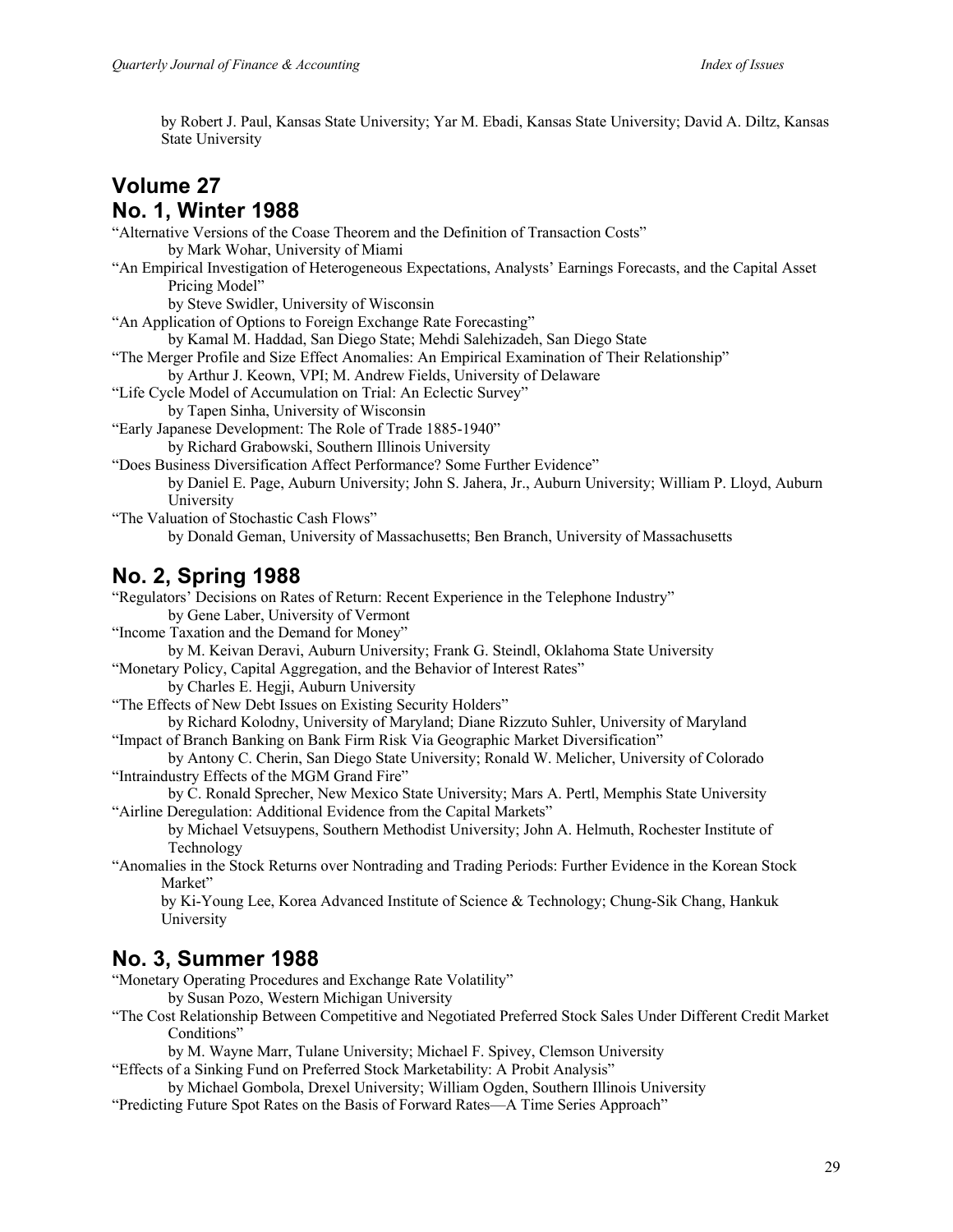by Luc A. Soenen, University of San Diego; E.G.F. van Winkel, Technological University Eindhoven "Consumer Benefits Versus Product Attributes: An Experimental Test"

by Tsung Wen Wu, Bowling Green State University; Ralph L. Day, Indiana University; David B. MacKay, Indiana University

"Reexamination of the Intervalling Effect on the CAPM Using a Residual Return Approach"

by Richard J. Dowen, Northern Illinois University; Steven C. Isberg, Northern Illinois University

"Impacts of Consumers' Familiarity and Product Class on Price-Quality Inference and Product Evaluations"

by Jeen-Su Lim, University of Toledo; Richard W. Olshavsky, Indiana University "The Bankruptcy Cost Puzzle"

by Frederick C. Scherr, West Virginia University

#### **No. 4, Autumn 1988**

"Market Concentration, Efficiency, and Antitrust Policy: Demsetz Revisited"

by Louis Amato, University of North Carolina, Charlotte; Ronald P. Wilder, University of South Carolina "Valuation of the Growth Firm Under Inflation and Differential Personal Taxes"

by Keith M. Howe, DePaul University

"The Performance of U.S. International Mutual Funds"

by Musa Essayyad, University of Alaska, Anchorage; H.K. Wu, University of Alabama

"On the Valuation of FDIC Deposit Insurance: An Empirical Study Using Contingent Claims Analysis" by James A. Miles, Pennsylvania State University; Taeho Kim, Kon Kuk University

"Analysis of Bond Rating Changes in a Portfolio Context"

by Joseph E. McCarthy, Old Dominion University; Ronald W. Melicher, University of Colorado

## **No. 4, Autumn 1988 (continued)**

"The Tax-Clientele CAPM and Firm-Size Effects: The Evidence"

by Shawn M. Forbes, University of Alabama, Huntsville; William Beranek, University of Georgia "Does Inflation Inhibit or Promote Growth? Some Time Series Evidence"

by Ali F. Darrat, Louisiana Tech University

"The Relation Between Firm Size and The Informational Content of Earnings" by Melody J. Wohlgemuth

# **Volume 28**

**No. 1, Winter 1989**

"Shareholder Wealth and Stock Repurchases by Bank Holding Companies"

by Randall S. Billingsley, Virginia Polytechnic Institute and State University; Donald R. Fraser, Texas A & M University; G. Rodney Thompson, Virginia Polytechnic Institute and State University

"The Interest Rate Volatility and The Demand for Money: The Empirical Evidence"

by Gregory A. Falls, Central Michigan University; Hamid Zangeneh, Widener University

"Some Evidence on Yield Changes and the Systematic Risk of Bonds"

by Carl R. Chen, University of Dayton

"An Analysis of Daily Patterns in Stock Returns Across Indices: Spot Versus Futures"

by Edwin D. Maberly, Northern Arizona University; Ronald W. Spahr, University of Wyoming; Anthony F. Herbst, University of Texas at El Paso

"Price (De)Regulation and Quality Rivalry: The Case of Branch Banking Revisited"

by Randall W. Bennett, Gonzaga University; Christine Loucks, Appalachian State University

"The Impact of the Degrees of Operating and Financial Leverage on the Systematic Risk of Common Stocks: Another Look"

by Stephen P. Huffman, Florida State University

#### **No. 2, Spring 1989**

"A Multivariate Analysis of Small Bank Stock Valuation"

by Tarun K. Mukherjee, University of New Orleans; William P. Dukes, Texas Tech University "Short-Term Movement in Exchange Rates and Information on the Money Stock"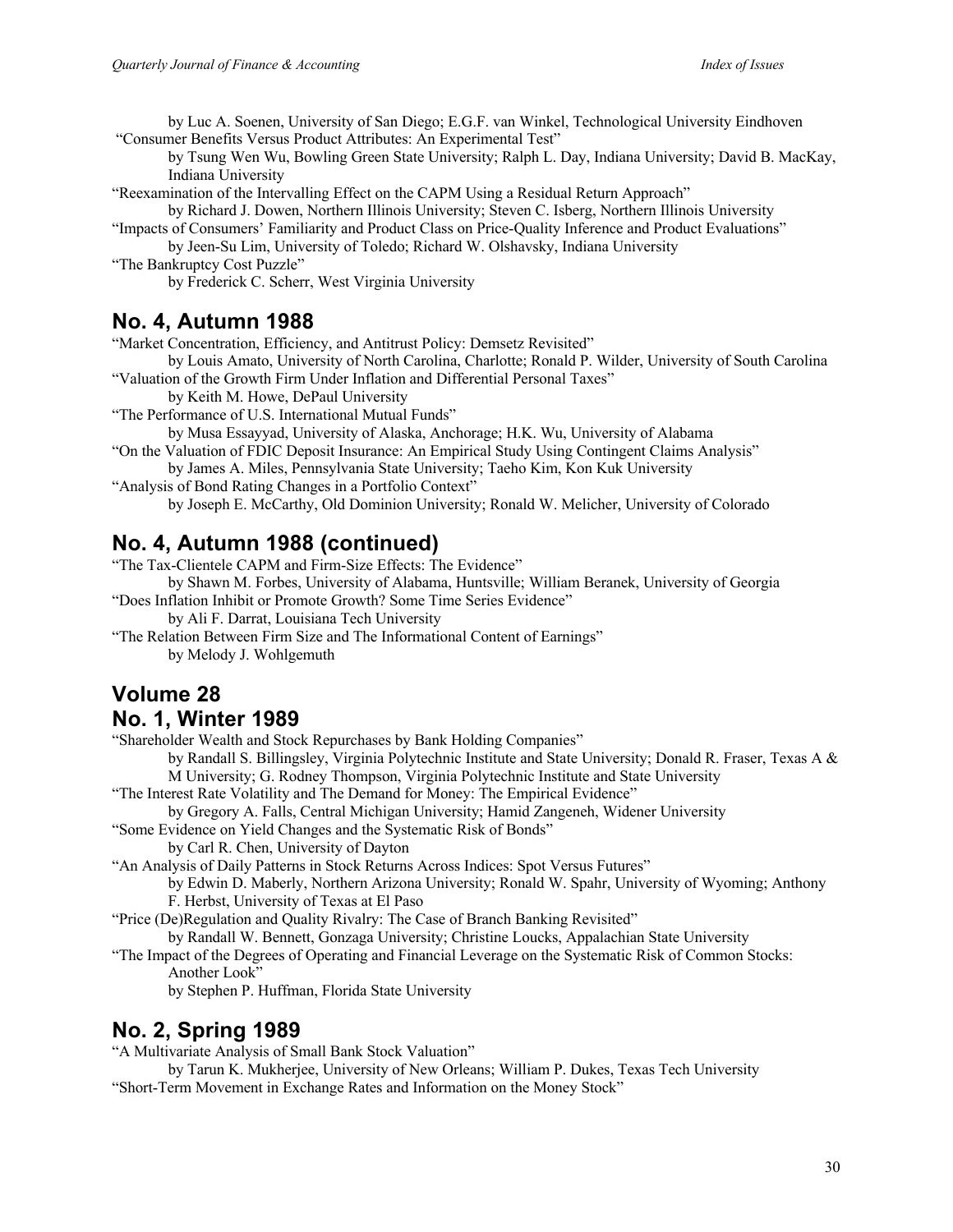by Philip Gregorowicz, Auburn University at Montgomery; Charles E. Hegji, Auburn University at Montgomery "Barriers to Entry, Concentration, and Tobin's q Ratio" by K.C. Chen, California State University, Fresno; Gailen L. Hite, Columbia University; David C. Cheng, University of Alabama "Monetary Regimes, Inflation Expectations, and Real Activity" by Shee Q. Wong, University of Minnesota – Duluth "Performance of Mutual Funds in the Pre- Versus Post-Mayday Periods" by Moon K. Kim, Syracuse University; Chunchi Wu, Syracuse University "The Effect of Government Deficits on Consumption and Interest Rates: A Two Equation Approach" by Dean D. Croushore, Pennsylvania State University

#### **No. 3, Summer 1989**

"The Dividend Cost Puzzle: A Progress Report" by Steven V. Mann, University of South Carolina "Event Studies: A Review of Issues and Methodology" by Pamela P. Peterson, Florida State University "A General Proof of Merton's Analytic Derivation of the Efficiency Portfolio Frontier" by Arun J. Prakash, Florida International University; Gerald LaCava, Boise State University; Ali. M. Parhizgari, Florida International University "The Productivity Slowdown and the Underground Economy" by Rudy Fichtenbaum, Wright State University

#### **No. 3, Summer 1989 (continued)**

"The Accuracy of Long-Term Earnings Forecasts for Industrial Firms" by Robert E. Chatfield, University of Nevada, Las Vegas; R. Charles Moyer, Wake Forest University; Phillip M. Sisneros, Lehigh University

"The Livingston Price Expectations Data: Forecast Horizon and Rationality Tests" by James M. Hvidding, Kutztown University

"Daily Return Correlations: A Reexamination"

by Glenn N. Pettengill, University of Missouri – Columbia

#### **No. 4, Autumn 1989**

"The Role of Stock Market Studies in Formulating Antitrust Policy Toward Horizontal Mergers"

- by Gregory J. Werden, U.S. Department of Justice; Michael A. Williams, Analysis Group, Inc.
- "The Role of Stock Market Studies in Formulating Antitrust Policy Toward Horizontal Mergers: Comment" by B. Espen Eckbo, University of British Columbia
- "The Role of Stock Market Studies in Formulating Antitrust Policy Toward Horizontal Mergers: Reply" by Gregory J. Werden, U.S. Department of Justice; Michael A. Williams, Analysis Group, Inc.

"An Experimental Study of the Allais Paradox over Losses: Some Preliminary Evidence"

by Don N. MacDonald, University of North Texas; Jerry L. Wall, Northeast Louisiana University "Market Power and the Cost of Capital Under Uncertainty"

by Lawrence J. Gomes, University of Wisconsin Center – West Bend; Muhammad M. Islam, Concord College

"The Fixed Exchange Rate Period Versus The Flexible Exchange Rate Period: An Examination of U.S. International Investment for Structural Change"

by Maryann DiLiberto, City University of New York – Lehman College

"Managerial Control and Compensation in the 1930s: A Reexamination"

by Stephen P. Neun, Bentley College; Rexford E. Santerre, Utica College

#### **Volume 29 No. 1, Winter 1990**

"Model Misspecification and Bias in the Evaluation of the Macroforecasting Performance of Portfolio Managers" by J. David Diltz, University of Texas at Arlington; Larry J. Lockwood, University of Texas at Arlington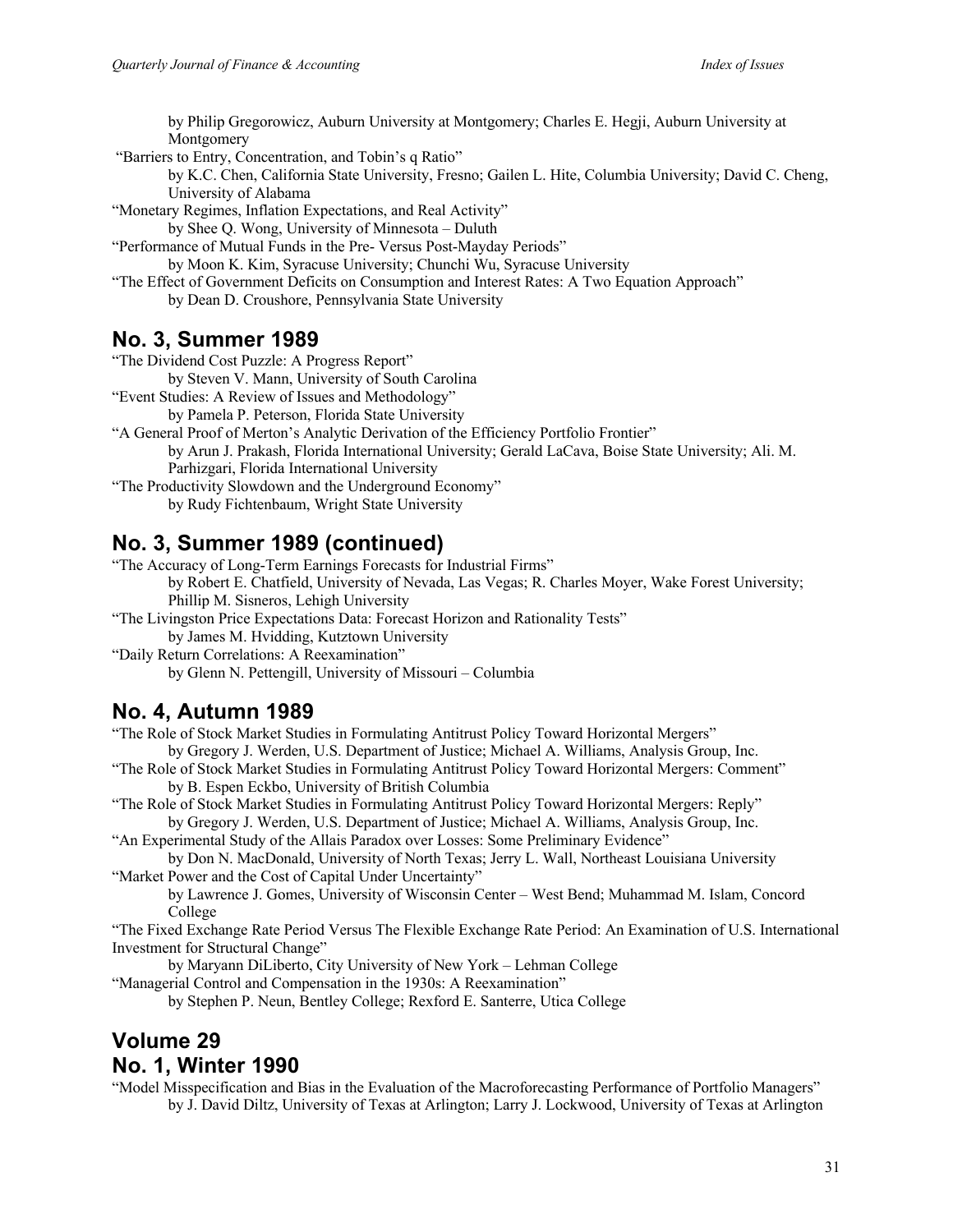"International Crowding Out: The U.S. Debt and Foreign Interest Rates"

by Andrew Solocha, University of Toledo; Thomas Bundt, University of Notre Dame "The Adjustment of Stock Returns to Block Trading Information"

by Reena Aggarwal, Georgetown University; Son-Nan Chen, University of Maryland "The Economics of a Linkage Tax"

by E. Bruce Hutchinson, University of Tennessee at Chattanooga

"Using Daily Stock Returns in Event Studies and the Choice of Parametric Versus Nonparametric Test Statistics" by Michael A. Berry, University of Virginia; George W. Gallinger, Arizona State University; Glenn V. Henderson, Jr., University of Cincinnati

"Rating Agency Responsiveness to Changes in the Economic Environment Facing Electric Utilities" by Ramesh Rao, Texas Tech University; R. Charles Moyer, Wake Forest University

"Nuclear Power Plant Cancellations: Sunk Costs and Utility Stock Returns" by Douglas Hearth, University of Arkansas; Ronald W. Melicher, University of Colorado; Darryl E.J. Gurley, University of Colorado

#### **No. 2, Spring 1990**

"The Valuation of American Calls on Futures Contracts: A Comparison of Methods"

by Trevor W. Chamberlain, McMaster University; Richard W.T. Chiu, McMaster University "Efficiency of the Railroad Industry: A Frontier Production Function Approach"

by Richard Grabowski, Southern Illinois University; Seyed Mehdian, Temple University

"The Economies of Scale Revisited: Comparing Census Costs, Engineering Estimates, and the Survivor Technique" by Craig R. MacPhee, University of Nebraska-Lincoln; Rodney D. Peterson, Colorado State University

## **No. 2, Spring 1990 (continued)**

"Day of the Week Patterns in Futures Prices: Some Further Results"

by Trevor W. Chamberlain, McMaster University; C. Sherman Cheung, McMaster University; Clarence C.Y. Kwan, McMaster University

"The Natural Rate, Hysteresis, and the Duration Composition of Unemployment in the U.S." by Rod Cross, University of St. Andrews; Harold Hutchinson, Carnegie International; Serena Yeoward, Prudential-Bache

## **No. 3, Summer 1990**

"Valuation Effects of Government Contract Awards"

by J. David Diltz, University of Texas at Arlington

"Common Stock Response to False Signals from Creditwatch Placement"

by Fayez A. Elayan, Northeast Louisiana University; Brian A. Maris, Northern Arizona University; Jo-Mae B. Maris, Northern Arizona University

"Explaining the January Small Firm Effect by the Interaction of Procedurally Rational Investors and Seasonal Traders"

by Edward M. Miller, University of New Orleans

"An Analysis of Merger-Induced Nonstationarity in Market Model Parameters of Acquiring Firms"

by Ronald Shrieves, University of Tennessee, Knoxville; Michael Lubatkin, University of Connecticut "Low Price Stocks and the January Effect"

by Ben Branch, University of Massachusetts, Amherst; Kyungchun Chang, Shung Ang University

## **No. 4, Autumn 1990**

"A Survey of Management Views on Exchange Listing"

by H. Kent Baker, The American University; Martha Johnson, The American University

"An Equilibrium Pricing Model with Decreasing Marginal Transaction Costs"

by Badr E. Ismail, Syracuse University; Moon K. Kim, Syracuse University

"The Response of Insider Trading to Changes in Regulatory Standards"

by Steven A. Allen, University of Cincinnati

"Commercial Paper Rating Models"

by P.R. Chandy, University of North Texas; Ed Duett, Mississippi State University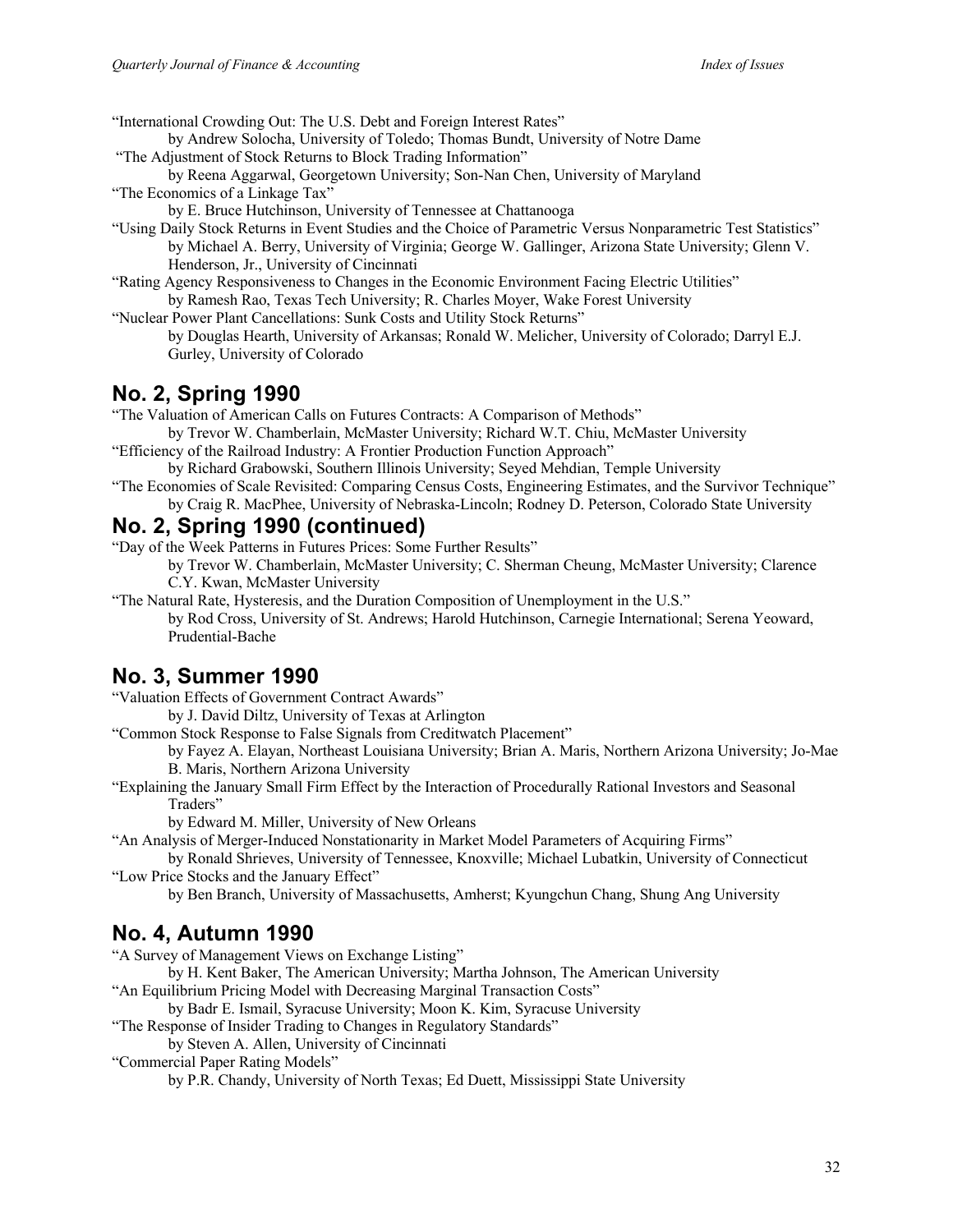"The Effect of the Method of Payment on Stock Returns in Canadian Tender Offers and Merger Proposals for Both Target and Bidding Firms"

by Isidore Masse, Brock University; Robert Hanrahan, Brock University; Joseph Kushner, Brock University

"An Intracyclical Analysis of the Risk Sensitivity of Bank Stock Returns"

by Elijah Brewer III, Federal Reserve Bank of Chicago; Cheng Few Lee, Rutgers University

#### **Volume 30 No. 1, Winter 1991**

"Bond Ratings and New Issue Municipal Bond Pricing: Path Analysis Results" by Roger D. Stover, Iowa State University

"Combined Leverage and Stock Risk"

by Rong-Jen Li, St. Joseph's University; Glenn V. Henderson, Jr., University of Cincinnati

"Agency-Theory Implications for the Insurance Industry: A Review of the Theoretical and Empirical Research"

by Joseph A. Fields, University of Connecticut; Dogan Tirtiroglu, University of Connecticut "Dividend Change Announcements and Structural Change"

by Herman Manakyan, Western Kentucky University; Carolyn Carroll, University of Alabama "Valuation Implications of AMEX Listings: A Joint Test of the Liquidity-Signaling Hypothesis"

by H. Kent Baker, The American University; Richard B. Edelman, The American University "Bond Rating Discrepancies and the Effect on Municipal Bond Yields"

by Larry G. Perry, University of Arkansas; Dorla A. Evans, Mississippi State University; Pu Liu, University of Arkansas

## **No. 2, Spring 1991**

"An Analysis of Anomaly Sensitivity to Market Conditions Using Linear and Nonlinear Techniques" by Thomas M. Krueger, University of Wisconsin – La Crosse; Keith H. Johnson, University of Kentucky

"Tests on the Rationality of Professional Business Forecasters with Changing Forecast Horizons" by Russell E. Dabbs, University of North Texas; Kenneth L. Smith, Pittsburgh State University; Joe Brocato, Tarleton State University

"Causality Tests Between the S&P 500 Cash and Futures Markets"

by George W. Kutner, Marquette University; Robert J. Sweeney, Wright State University "An Application of a VAR Technique to a Beta Decomposition Model"

by A.F. Darrat, Louisiana Tech University; T. K. Mukherjee, University of New Orleans – Lakefront "LDC Write-Off Effects and Bank Stock Returns: The Bank of Boston Decision"

by Jill L. Wetmore, Saginaw Valley State University; John R. Brick, Michigan State University "The Friday the Thirteenth Effect: Myth or Reality"

by Trevor W. Chamberlain, McMaster University; C. Sherman Cheung, McMaster University; Clarence C.Y. Kwan, McMaster University

#### **No. 3, Summer 1991**

"A Note on the Efficiency of 'Switching' Hospitals"

by Charles A. Register, University of Baltimore; Donald R. Williams, Kent State University; Edward R. Bruning, Kent State University

"The Anomalous Stock Market Behavior of Large Firms in January: The Evidence from the S&P Composite and Component Indexes"

by Theodor Kohers, Mississippi State University; Raj K. Kohli, Indiana University at South Bend

"Corporate Takeover Bids, Methods of Payment, and the Effects of Leverage"

by Jack W. Trifts, Rollins College

"Searching for the Darby Effect in Tax Exempt and Taxable Interest Rate Data"

by Roy D. Adams, Iowa State University; Masoud Moghaddam, St. Cloud State University

"A Reexamination of Stock Distributions Controlling for Nonstationarity of Systematic Risk"

by Taylor W. Foster III, New Mexico State University; Edmund A. Scribner, New Mexico State University "Market Response to Value Line OTC Special Situations Service Recommendations"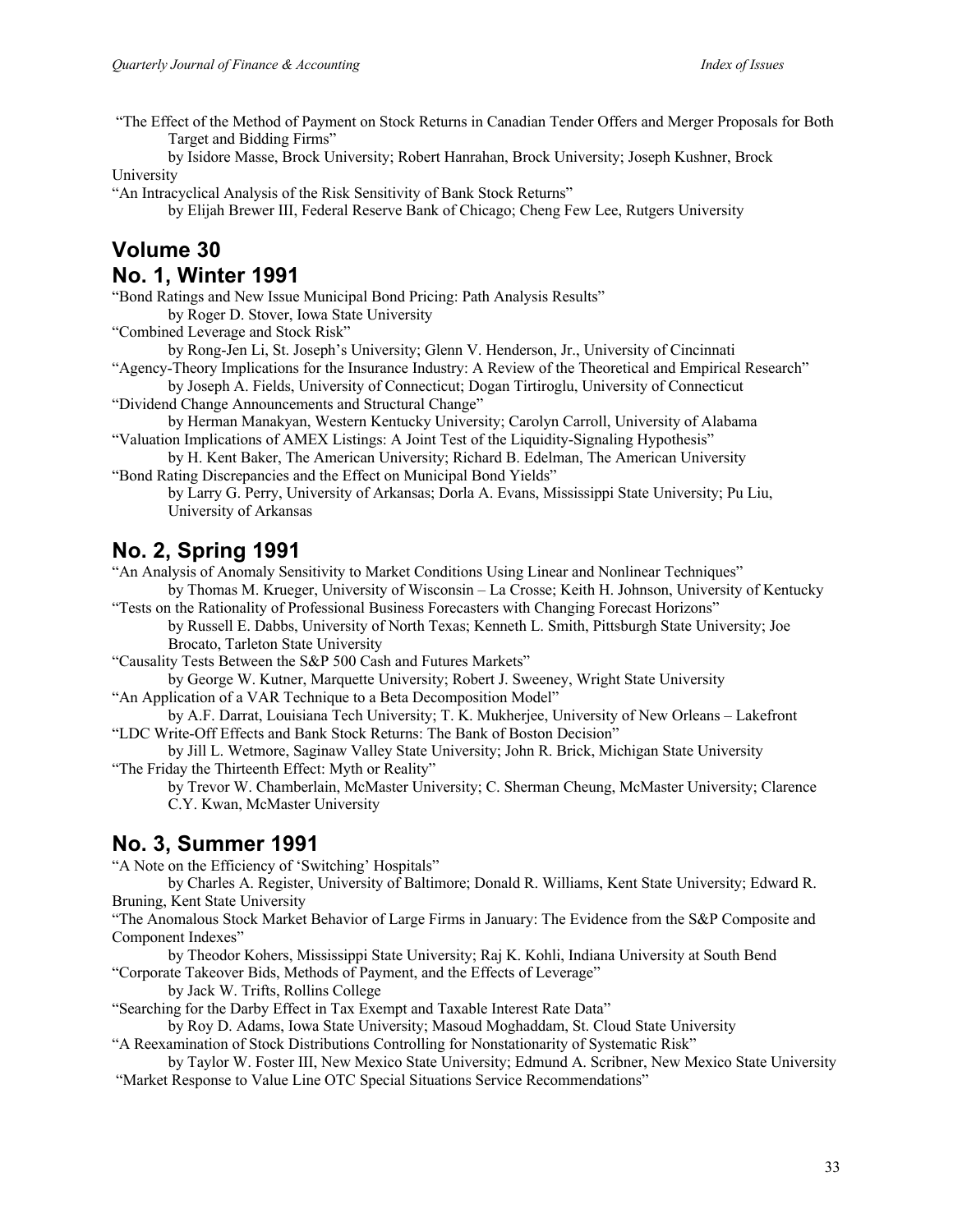by Ronald C. Rogers, University of South Carolina; Rodney L. Roenfeldt, University of South Carolina; James E. Owers, University of Massachusetts

#### **No. 4, Autumn 1991**

- "Corporate Acquisitions: Method of Payment Effects, Capital Structure Effects, and Bidding Firms' Stock Returns" by Nickolaos G. Travlos, Boston College; George J. Papaioannou, Hofstra University "Performance Measurement When Return Distributions are Nonsymmetric, Autumn 1991" by Alan Stephens, Utah State University; Dennis Proffitt, Grand Canyon University
- "Money and the Level of Stock Market Prices: Evidence from Japan"

by Dennis C. McCornac, International Christian University

"Acquiring Firm Characteristics and the Medium of Exchange"

by Paul K. Chaney, Vanderbilt University; Linda Lovata, Southern Illinois University at Edwardsville; Kirk L. Philipich, St. Louis University

"Replications in the Finance Literature: An Empirical Study"

by Raymond Hubbard, Drake University; Daniel E. Vetter, Central Michigan University

"Further Evidence on Economies of Scale and Scope in Commercial Banking" by James Kolari, Texas A & M University; Asghar Zardkoohi, Texas A & M University

## **Volume 31 No. 1, Winter 1992**

"Market Response to Subsequent Dividend Actions of Dividend-Initiating and -Omitting Firms" by James N. Rimbey, University of Arkansas; Dennis T. Officer, University of Kentucky

"Stock Repurchases: A Multivariate Analysis of Repurchasing Firms"

by Prasad V. Medury, Eastern Kentucky University; Linda E. Bowyer, University of Toledo; Venkat Srinivasan, Northeastern University

"Evidence on the Overreaction Hypothesis: The Case of Management Awards" by Joseph D. Vu, Bar Ilan University; Beni Lauterbach, DePaul University

"Valuation of the Growth Firm Under Inflation and Differential Personal Taxation Revisited" by M. Rashid, University of New Brunswick; Ben Amoako-Adu, Wilfrid Laurier University

"An Analysis of Transaction Volume and Asset Pricing in a Representative Agent Economy"

by Gregory W. Huffman, University of California – Riverside and University of Western Ontario "A Test of the Optimality of R&D Allocation"

by Barry J. Seldon, University of Texas at Dallas

## **No. 2, Spring 1992**

"Extreme Negative Information and the Market Adjustment Process: The Case of Corporate Bankruptcy" by John D. Schatzberg, University of New Mexico; Ronald R. Reiber, Canisius College "An Examination of Hypotheses Concerning Earnings Forecast Errors" by Albert Eddy, Loyola College of Maryland; Bruce Seifert, Old Dominion University "The Determinants and Performance Effects of Rivalry in Local Banking Markets" by Gary Whalen, Office of the Comptroller of the Currency "The Cost of Equity Capital Redefined" by Arto Suvas, University of Vaasa "A Simulation Comparison of Actuarial and Contingent Claims Models for Unfunded Pension Liabilities" by G. Lee Willinger, University of Oklahoma

"The Role of Revenue Sharing in Optimal Stabilization Policy"

by Dennis W. Jansen, George Washington University; Michael D. Bradley, Indiana University and Texas A & M University

## **No. 3, Summer 1992**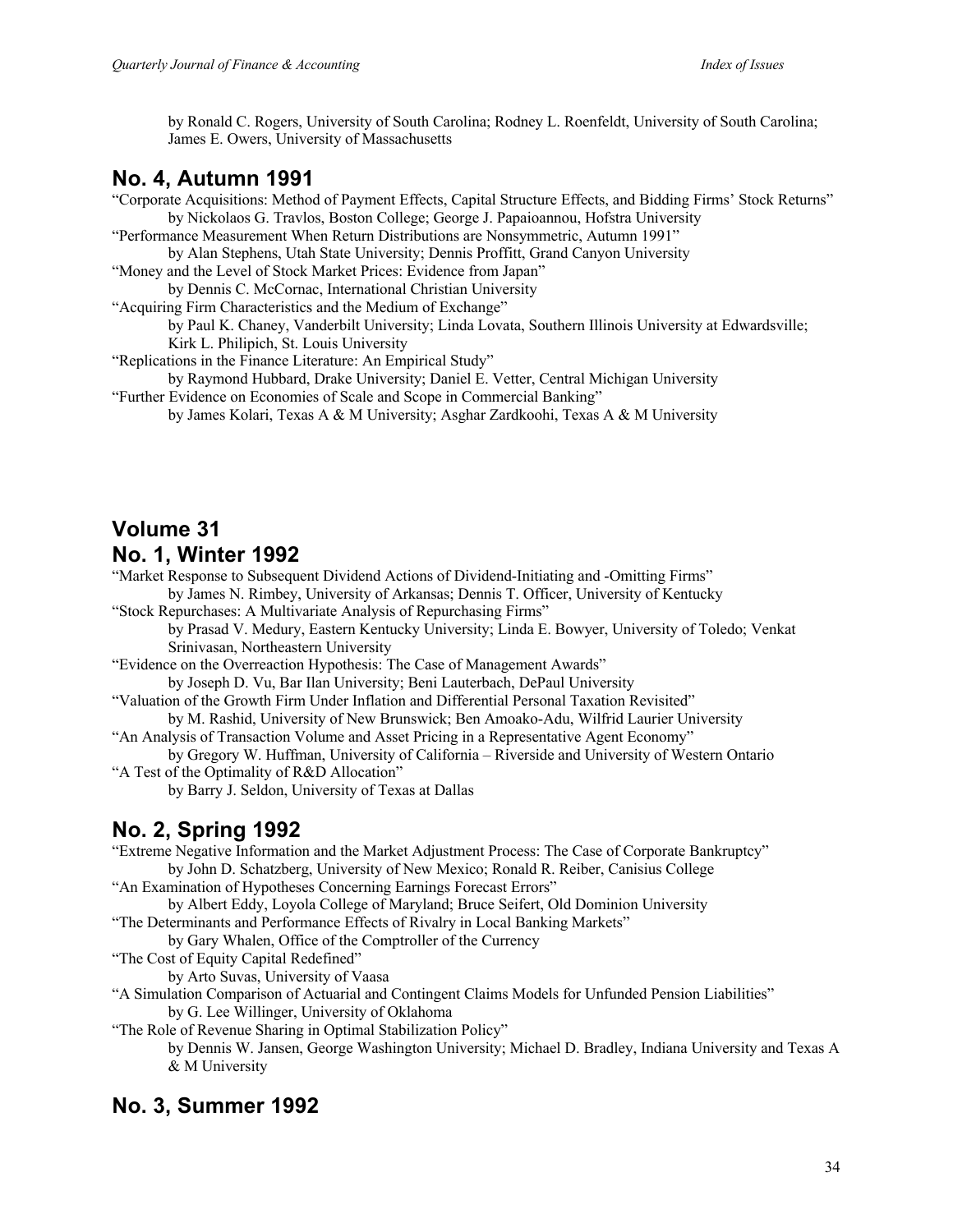"The Capacity Problem in the Measurement of Cost Curves"

by J. Kushner, Brock University; J.W. Auer, Brock University

"Detection of Beta Shifts"

by Thomas S. Howe, Illinois State University; David E. Upton, Virginia Commonwealth University "Information Effects of Loan Portfolio Quality on Bank Value"

by Jeff Madura, Florida Atlantic University; Emilio R. Zarruk, Florida Atlantic University "Credit Risk and Yield Differentials for High Yield Bonds"

by Harlan D. Platt, Northeastern University; Marjorie B. Platt, Northeastern University "Plant Closings for Financially Weak and Financially Strong Firms"

by Michael J. Gombola, Drexel University; George Tsetsekos, Drexel University

"Revenue-Stabilizing Tax Rates Over the Business Cycle: Implications for States" by Carl E. Enomoto, New Mexico State University; Christopher A. Erickson, New Mexico State University; Soumendra N. Ghosh, New Mexico State University

#### **No. 4 Autumn 1992**

"The Effect of Nonbank Diversification on Bank Holding Company Risk"

by William K. Templeton, Butler University; Jacobus T. Severiens, Kent State University

"On the Robustness of Goodness-of-Fit Criteria for Factor Identification: Simulation and Some Korean Evidence" by Taeyol Yoo, Korea Advanced Institute of Science & Technology; Sangbin Lee, Korea Advanced Institute of Science & Technology

## **No. 4 Autumn 1992 (continued)**

"Economic Cycles and the Monthly Effect in the OTC Market"

- by Kartono Liano, Mississippi State University; Herman Manakyan, Western Kentucky University; Patrick H. Marchand, University of Alabama
- "Trade Credit as a Markovian Decision Process With an Infinite Planning Horizon"

by David R. Fewings, Western Washington University

"The Disappearing Size Effect: Evidence From Dual Class Shares"

by Stephen R. Foerster, University of Western Ontario; David C. Porter, Marquette University

## **Volume 32 No. 1 Winter 1993**

"Examination of Tobin's q for Takeover Firms"

by Keeho Kim, University of Ulsan; Glenn V. Henderson, Jr., University of Cincinnati; Sharon Hatten Garrison, East Tennessee State University

"Capital Market Tests of Risk-Exposure of Loan Sales Activities of Large U.S. Commercial Banks" by M. Kabir Hassan, University of New Orleans

"Macroeconometrics of Stock Price Fluctuations"

by Dewan Abdullah, Eastern Michigan University; Steven C. Hayworth, Eastern Michigan University "The Dividend-Clientele Controversy and the Tax Reform Act of 1986"

by Douglas Hearth, University of Arkansas; James N. Rimbey, University of Arkansas

"Ben Graham's Net Current Asset Value Rule Revisited: The Size-Adjusted Returns"

by Beni Lauterbach, Bar Ilan University; Joseph D. Vu, DePaul University

"Early Japanese Development and the Role of Trade: A Correction"

by Richard Grabowski, Southern Illinois University, Carbondale

## **No. 2, Spring 1993**

"Banking Markets and Interstate Entry in the Southeastern United States"

by Randall W. Bennett, Gonzaga University; Christine Loucks, Boise State University

"Valuation Effects and the Market Adjustment Process Around the Announcement of Pure Stock Splits"

by Avner Arbel, Cornell University; Gene Swanson, Loyola College in Maryland

"An Examination of Stock Price Reactions to Discount Rate Changes Under Alternative Monetary Policy Regimes" by Gerald R. Jensen, Northern Illinois University; Robert R. Johnson, Creighton University

"Effects of the Chernobyl Nuclear Accident on Utility Share Prices"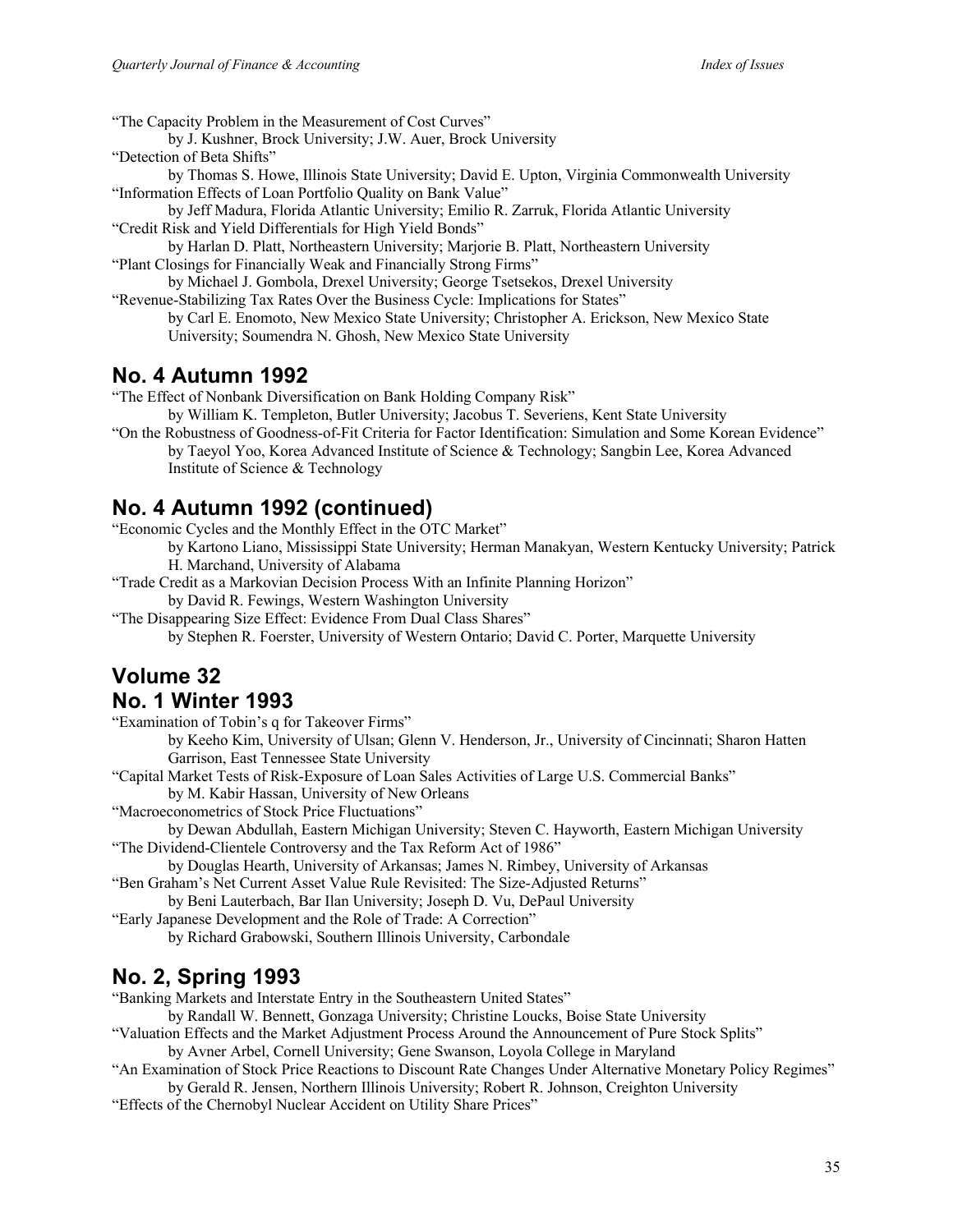by Rajiv Kalra, Moorhead State University; Glenn V. Henderson, Jr., University of Cincinnati; Gary A. Raines, University of Cincinnati

"A Reexamination of the Investment Performance of Junk Bonds"

by Terry L. Zivney, Ball State University; William J. Bertin, University of Tennessee at Chattanooga; Khalil M. Torabzadeh, Radford University

#### **No. 3, Summer 1993**

"Systematic Risk Behavior of Financially Distressed Firms"

by Richard W. McEnally, University of North Carolina – Chapel Hill; Rebecca B. Todd, New York University

"Further Evidence on Managerial Motives for Stock Splits"

by H. Kent Baker, American University; Gary E. Powell, Hood College

"Publishing Behavior of Individuals and Most Prolific Authors in the Economics Literature"

by Kee H. Chung, Memphis State University; Raymond A.K. Cox, Central Michigan University; Albert A. Okunade, Memphis State University

"Decomposition of Market Model Variation in the Presence of Misspecification"

by Steve A. Johnson, University of Texas at El Paso; Richard L. Sprinkle, University of Texas at El Paso "Causality Between the Money Supply and Share Prices: A VAR Investigation"

by Dharmendra Dhakal, Rust College; Magda Kandil, University of Wisconsin – Milwaukee; Subhash C. Sharma, Southern Illinois University

#### **No. 3, Summer 1993 (continued)**

"Institutional Investor Support of Managers: An Investigation of Tender Offers" by Stan Eakins, East Carolina University

#### **No. 4, Autumn 1993**

"Dividend Policies in Practice: Is There an Industry Effect?"

by Stephen J. Dempsey, University of Vermont; Gene Laber, University of Vermont; Michael S. Rozeff, SUNY-Buffalo

"Investment Performance Over Bull and Bear Markets: Fabozzi and Francis Revisited" by John M. Clinebell, University of Northern Colorado; Jan R. Squires, Southwest Missouri State University; Jerry L. Stevens, University of Richmond

"New Evidence on the Behavior of Canadian Stock Prices in the Days Surrounding the Ex-Dividend Day" by George Athanassakos, Wilfrid Laurier University; David Fowler, York University

"Do Inside Ownership and Leverage Share Common Determinants?"

by Susan Chaplinsky, Northwestern University; Greg Niehaus, University of South Carolina "Returns to Target Shareholders From Initial Purchases of Common Shares: A Multivariate Analysis"

by Frederick C. Scherr, West Virginia University; Ashok Abbott, West Virginia University; Upinder Dillon, SUNY-Binghamton

#### **Volume 33 No. 1, Winter 1994**

"The Influence of Outside Directors on the Adoption of Poison Pills"

by Charmen Loh, Rider College

"Determinants of Bondholder Wealth Following Corporate Takeovers (1980-1988)"

by M. Mark Walker, University of Mississippi

- "Assessing the Impacts of Copyright Restrictions on Audio Home Copying"
	- by Fred L. Mannering, University of Washington

"Valuation Consequences of Master Limited Partnership Formation"

by Ronald C. Rutherford, University of Texas, Arlington; Thomas M. Springer, Florida Atlantic University "Mutual Fund Risk Measurement And Future Returns"

by Joel R. Barber, Florida International University

## **No. 2, Spring 1994**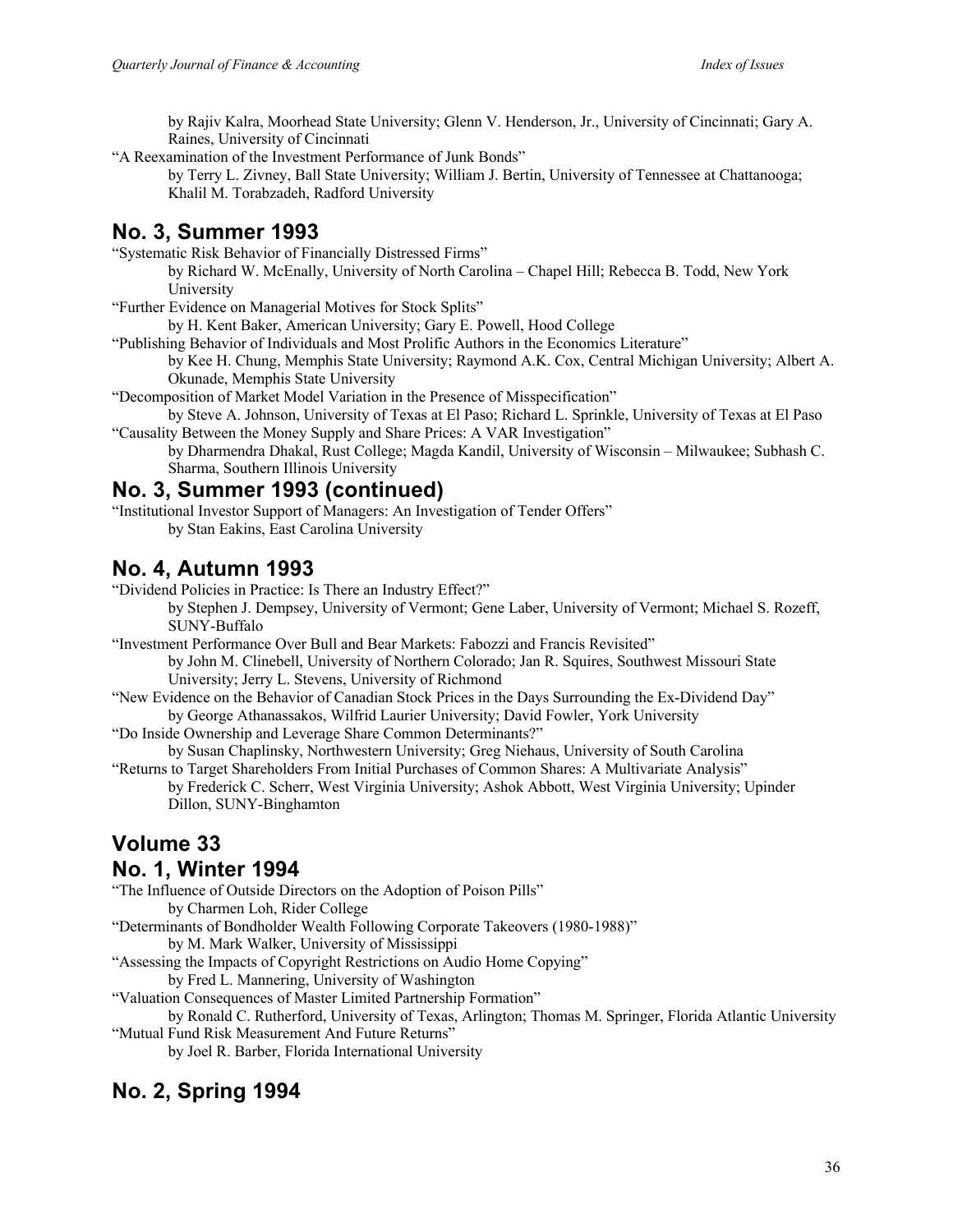"Economies of Scale and Scope in Banking: Evidence From A Generalized Translog Cost Function" by Jeffrey A. Clark, Florida State University; Paul J. Speaker, West Virginia University

"Valuation Effects of Convertible Security Calls: An Update"

by Anthony K. Byrd, University of South Carolina; William T. Moore, University of South Carolina "Turnover: The Implication of Establishment Size and Unionization"

by Peter A. Groothuis, Westminster College

"The Postlisting Returns Anomaly Revisited"

by Richard B. Edelman, American University; H. Kent Baker, American University "Do Institutions Window Dress? An Empirical Investigation"

by Stan Eakins, East Carolina University; Susan Sewell, East Carolina University "International Evidence on Mean Reversion in Stock Prices"

by Steven J. Cochran, Villanova University; Robert H. DeFina, Villanova University

#### **No. 3, Summer 1994**

"Market Response to Earnings Announcements: The Effects of Firm Characteristics" by Kirt C. Butler, Michigan State University; Ki C. Han, Suffolk University

"Effects of Monopolization on Costs and Demand in an Increasing Cost Industry" by Dale B. Truett and Lila J. Truett, University of Texas at San Antonio

## **No. 3, Summer 1994 (continued)**

"The Impact of Financial Deregulation on the Relationship Between Stock Prices and Monetary Policy" by Unro Lee, University of the Pacific

"Estimation of Food Demand Elasticities Using Hicksian Composite Commodity Assumptions"

by Julie A. Nelson, University of California – Davis

"Agency Conflicts, Issue Costs, and Debt Maturity"

by John C. Easterwood, VPI; Palani-Rajan Kadapakkam, University of Michigan

"Variations in Return Signs: Announcements and the Weekday Anomaly" by Glenn N. Pettengill, Emporia State University; Donald E. Buster, University of Alabama

## **No. 4, Autumn 1994**

"Cash Balances and the January Effect in Stock Returns"

by Dan W. French, New Mexico State University; Teresa D. Trapani, Texas Christian University "The Effect of the Two Different Monetary Base Measures on Financial Markets"

by Jose Mercado-Mendez, Central Missouri State University; Scott E. Hein, Texas Tech University "The Market Reaction to Voluntary Corporate Spin-Offs: Revisited"

by George Alfred Johnson, Winston-Salem State University; Robert M. Brown, Virginia Polytechnic Institute and State University; Dana J. Johnson, Wake Forest University

"Monetary Models of the Canadian—U.S. Exchange Rate: A Reexamination of Empirical Evidence, 1971-1986" by G. Florentis, Dalhousie University; Daniel V. Gordon, University of Calgary; P. Huber, Dalhousie University

"The Equivalence of the Cascading Scenario and the Backward-Bending Demand Curve Theory of the 1987 Stock Market Crash"

by David Eagle, Eastern Washington University

"Efficacy of Portfolio Performance Measures: An Evaluation"

by Pornchai Chunhachinda, Florida International University; Krishnan Dandapani, Florida International University; Shahid Hamid, Florida International University; Arun J. Prakash, Florida International University

## **Volume 34 No. 1, Winter 1995**

"International Capital Inflows, Federal Budget Deficits, and Interest Rates, 1971-1984"

by Willie J. Benton, Jr., Georgia Institute of Technology; Richard J. Cebula, Georgia Institute of Technology

"Defense, Nondefense Expenditures, and Inflation: An Empirical Analysis"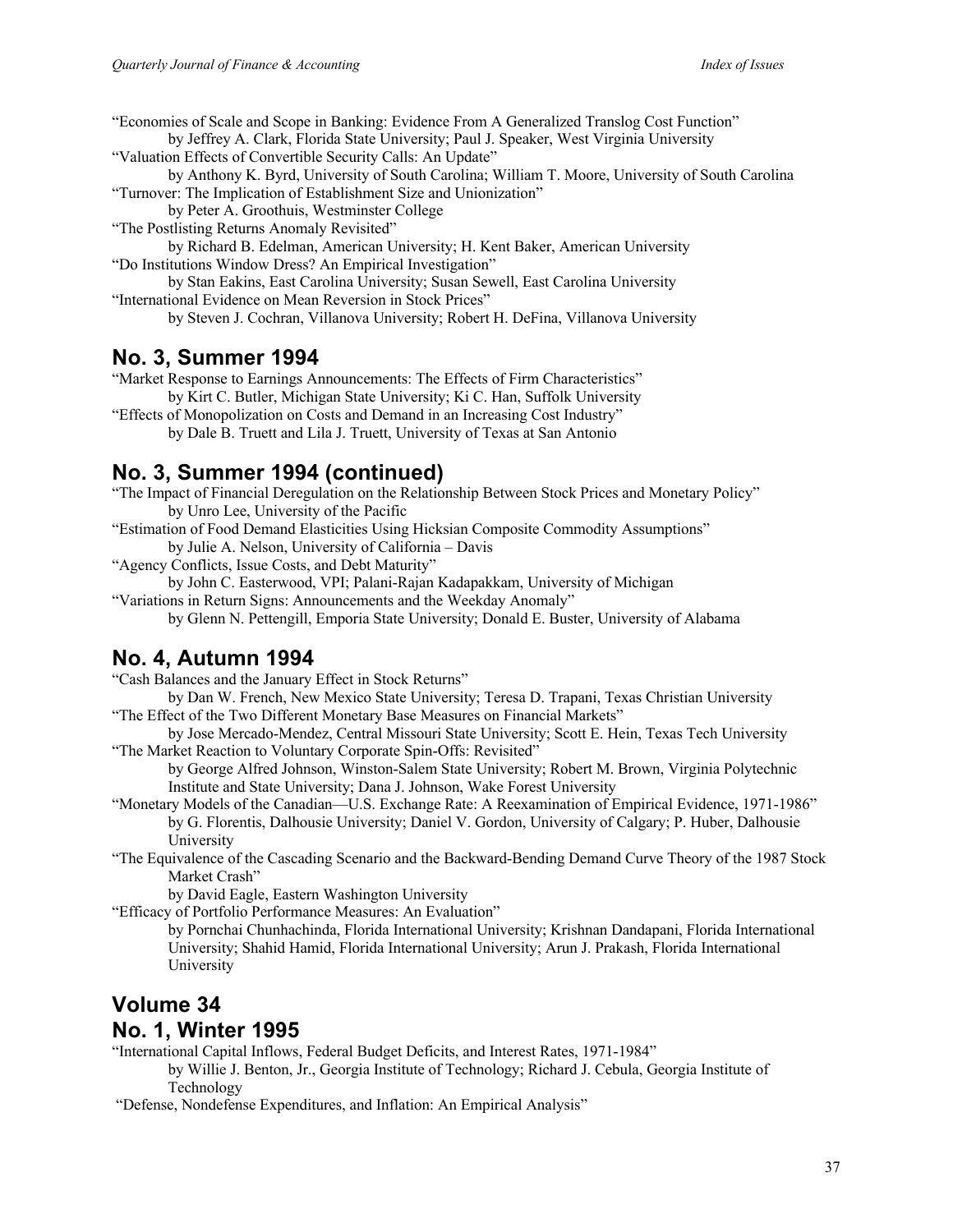by Anandi P. Sahu, Oakland University; James E. Payne, Eastern Kentucky University; Robert T. Kleiman, Oakland University

"On the Revenue-Expenditure Nexus: Evidence From Local School Districts"

by William L Weber, Southern Missouri State University; Nasser Daneshvary, University of Nevada – Las Vegas

"Exchange Rates and the Inflation Rate"

by Keivan Deravi, Auburn University at Montgomery; Philip Gregorowicz, Auburn University at Montgomery; Charles E. Hegji, Auburn University at Montgomery

"Middle Managers in Banking: An Investigation of Gender Differences in Behavior, Demographics, and Productivity"

by Linda R. Martin, University of Hartford; Sandra Morgan, University of Hartford

"Further Evidence on the Relationship Between Bankruptcy Costs and Firm Size"

by Donald R. Deis, Louisiana State University; Daryl M. Guffey, Louisiana State University; William T. Moore, University of South Carolina

"Treasury Bill Rates as Proxies for Expected Inflation"

by Clifton T. Jones, Murray State University; Douglas R. Kahl, University of Akron; Jerry L. Stevens, University of Richmond

#### **No. 2, Spring 1995**

"Pricing of Differentially Taxed Securities: Experimental Evidence" by Daniel P. Murphy, University of Tennessee; Julie H. Collins, University of North Carolina "Should Managers Shelf Register Secondary Offerings?"

by Marlin R.H. Jensen, Auburn University; Carl D. Hudson, Auburn University; Michael J. Sullivan, University of Nevada – Las Vegas

"The Choice of Structure Measure in Industrial Economics"

by Louis Amato, University of North Carolina at Charlotte

"Dividends and Investment: Further Empirical Evidence"

by David A. Louton, Bryant College; Dale L. Domian, University of Regina

"Serial Correlation in the Wagering Market for Professional Basketball"

by Dale R. Oorlog, Central Missouri State University

"Evidence of Intertemporal Systematic Risks in Daily Stock Prices Revisited"

by Mark Klock, George Washington University; Sattar Mansi, George Washington University

"The Effects of Inaccurate Parameter Estimates in Cost Variance Investigation Decisions"

by Donald W. Gribbin, Southern Illinois University; Hon-Shiang Lau, Oklahoma State University

#### **No. 3, Summer 1995**

"An Empirical Reexamination of the Leasing Puzzle" by Bruce C. Branson, North Carolina State University "Intrayear Compounding and Fundamental Bond Valuation" by Han-Tarn Jeng, National Chung Cheng University; Robert W. McLeod, University of Alabama "Arbitration and Salary Gaps in Major League Baseball" by Elizabeth Gustafson, University of Dayton; Lawrence Hadley, University of Dayton "Thrift Scale Economies: An Alternative Approach" by James E. McNulty, Florida Atlantic University; James A. Verbrugge, University of Georgia; David W. Blackwell, University of Houston "A Reexamination of the Relationship Between Liquidity Premiums and the Level of Interest Rates"

by Joseph K. Kiely, East Carolina University; James W. Kolari, Texas A & M University; Peter S. Rose, Texas A & M University

"Misestimation of Systematic Risk and Magnitude of the Size Effect: "

by Evidence Using Direct and Reverse Regressions; Ravinder K. Bhardwaj, Winthrop University; LeRoy D. Brooks, University of South Carolina; Bill B. Francis, Winthrop University

"The Political Economy of United States Foreign Direct Investment in Developing Countries: An Empirical Analysis"

by Rebecca Summary, Southeast Missouri State University; Larry Summary, Southeast Missouri State University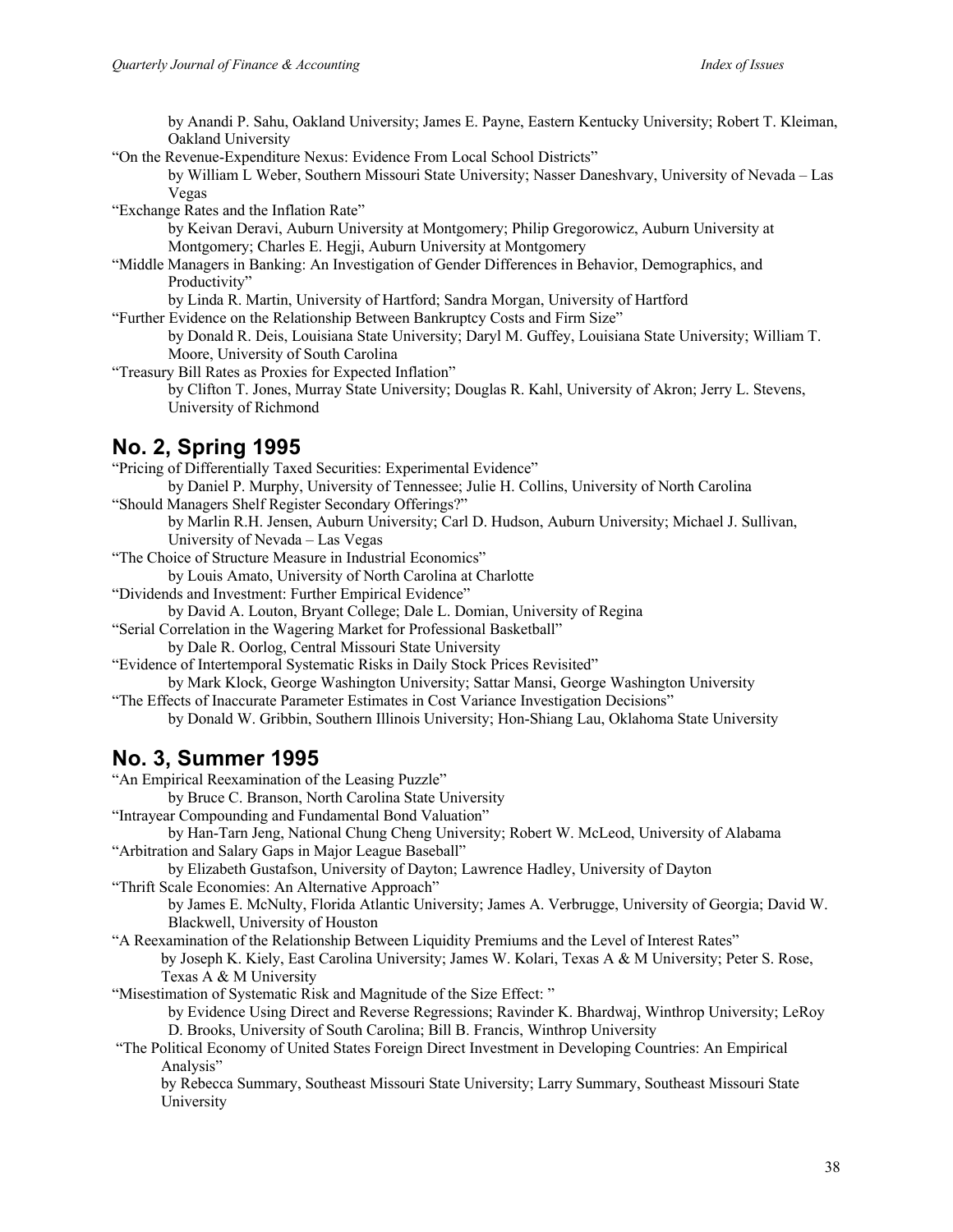#### **No. 4, Autumn 1995**

"The Impact of Barron's Recommendations on Stock Prices"

by Emery A. Trahan, Northeastern University; Paul J. Bolster, Northeastern University "An Econometric Analysis of Differences Between Motor Carriers: Implications for Market Structure"

by B. Starr McMullen, Oregon State University; Hiroshi Tanaka, Oregon State University "The Impact of Golden Parachutes on Fortune 500 Stock Returns: A Reexamination of the Evidence"

by Michael F. Toyne, Harvard University; Damian J. Mogavero, LaSalle University

"Stock Splits, Bid-Ask Spreads, and Return Variances: An Empirical Investigation of Nasdaq Stocks" by Jinwoo Park, Kansas State University; Chandrasekhar Krishnamurti, Indian Institute of Science

"Sale and Leaseback Transactions: The Case of Electric Utilities"

by R. Charles Moyer, Wake Forest University; V. Sivarama Krishnan, Cameron University "Firm Size, Overreaction, and Return Reversals"

by Robert L. Albert, Jr., LaSalle University; Glenn V. Henderson, Jr., University of Cincinnati

#### **No. 4, Autumn 1995 (continued)**

"Competition Versus Consolidation of Order Flow: Common Stock Listing on Dual Domestic Exchanges" by Walayet A. Khan, University of Evansville; H. Kent Baker, The American University; Richard B. Edelman, The American University

# **Volume 35**

## **No. 1, Winter 1996**

"Dividends, Taxes, and Returns: Empirical Evidence"

by Ki C. Han, Suffolk University; Shahriar Khaksari, Suffolk University

"Assessing the Relationship Between Income Smoothing and the Value of the Firm"

by Larry N. Bitner, University of Richmond; Robert C. Dolan, University of Richmond "The Detection of Nonstationarity in the Market Model"

by John E. Burnett, University of Alabama in Huntsville; Carolyn Carroll, University of Alabama; Paul Thistle, Western Michigan University

"Leveraged Buyouts: Implications for U.S. Treasury Tax Receipts"

by Robert E. Chatfield, University of Nevada, Las Vegas; Gerald D. Newbould, University of Nevada – Las Vegas

"Is Underpricing a Signal of Quality in 'Second' Initial Public Offerings?"

by John P. Cook, University of Kentucky; Dennis T. Officer, University of Kentucky "The January Effect in Preferred Stock Investments"

by Daniel E. Vetter, Central Michigan University; John R. Wingender, Oklahoma State University

"Market Risk Premiums and the Macroeconomy: Canadian Evidence of Stock Predictability" by John J. Schmitz, University of Western Ontario

## **No. 2, Spring 1996**

"On Replication in Business and Economics Research: The QJBE Case"

by Scott M. Fuess, Jr.

"The Influence of Tax-Loss Selling by Individual Investors in Explaining the January Effect" by Ken Johnston, Georgia Southern University; Don R. Cox, Appalachian State University

"Implied Penalties for Financial Leverage: Theory Versus Empirical Evidence"

by Felicia Marston and Susan Perry

"Disappearing Evidence of Chaos in Security Returns: A Simulation"

by Michael D. Atchison, University of Virginia; Mark A. White, University of Virginia

"Nuisance OLS Correlations in Market Model Parameter Shift Studies"

by Jeff McGill, Queen's University; T. Johnsen, University of Denver

"The Certification Role of Large Block Shareholders in Initial Public Offerings: The Case of Venture Capitalists" by Timothy H. Lin, National Chung Cheng University

"Share Repurchase Motives and Stock Market Reaction"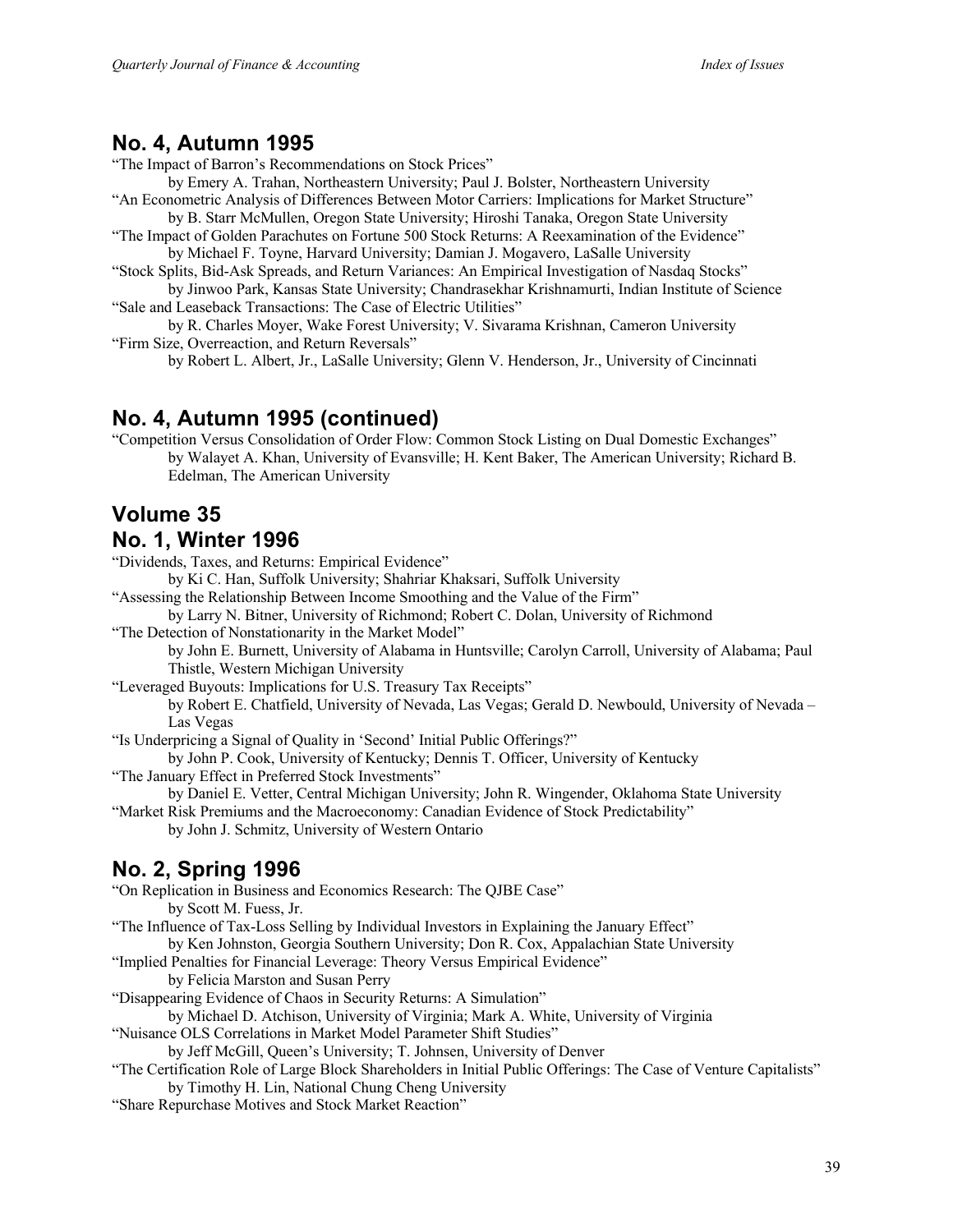by Mike Cudd, Southeastern Louisiana University; Salil K. Sarkar, Southeastern Louisiana University; Rakesh Duggal, Southeastern Louisiana University

#### **No. 3, Summer 1996**

- "Valuing Convertible Bonds Under the Assumption of Stochastic Interest Rates: An Empirical Investigation" by Peter Carayannopoulos, University of Michigan – Flint
- "An Empirical Analysis of the Choice of Payment Method in Corporate Acquisitions During 1979-1990" by M. Mark Walker, University of Mississippi; Walter J. Mayer, University of Mississippi
- "A Reexamination of Homogeneous Stock Grouping in the Context of the APT: An Application of Discriminant Analysis"

by C.R. Narayanaswamy, University of Idaho

"An Empirical Analysis of the Impact of Asset Writedown Disclosures on Stockholders' Wealth" by Srinivasan Ragothaman, University of South Dakota; Bruce Bublitz, University of Kansas

"Institutional Ownership and the Share Price Response to New Equity Issues by Bank Holding Companies" by Greg Filbeck, University of Toledo

## **No. 4, Autumn 1996**

"Capital Market Forecasts of Economic Growth: New Tests for Germany, Japan, and the United States" by Mary M. Bange, Michigan State University

"Financial Deregulation, Monetary Policy, and Stock Market (In)Efficiency"

by Ali F. Darrat, Louisiana Tech University; R.N. Dickens, Louisiana Tech University

"Stock Return Volatility and Time-Varying Betas in the Toronto Stock Exchange" by Athanasios Episcopos, Clarkson University

"A Reexamination of the Relationships Between Ownership Structure, Firm Focus, and Tobin's Q" by Thomas L. Steiner, University of Dayton

"Additional Evidence on the Determinants of Accounting Policy Choice: The Case of Positive Early Adopters of SFAS 96"

by Daniel T. Simon, University of Notre Dame; Michael L. Costigan, Southern Illinois University at Edwardsville

## **Volume 36 No. 1, Winter 1997**

"Contagion Effects in Stock Returns and Analysts' Forecasts: The Case of Mutual Benefit Life Insurance Corporation"

by Samuel H. Szewczyk, Drexel University; Martin R. Thomas, Drexel University; George P. Tsetsekos, Drexel University

"Measuring Trends in Sales Concentration in American Business"

by Edward Nissan, University of Southern Mississippi

"Advertising and Concentration: A Survey of the Empirical Evidence"

by Arthur S. Leahy, Internal Revenue Service and Central Michigan University

"Pure Leverage Decreases: A Study of Two Junior-for-Senior Groups"

by Robert M. Hull, Washburn University; Robert Kerchner, Washburn University

"Economics Journal Rankings by Type of School: Perceptions Versus Citations"

by Paul M. Mason, University of North Florida; Jeffrey W. Steagall, University of North Florida; Michael

M. Fabritius, University of Mary Hardin-Baylor

"The Wealth and Earnings Implications of Stock Splits by Non-Dividend-Paying Firms"

by Eugene Pilotte, Rutgers University

## **No. 2, Spring 1997**

"The Nonpersistence of Mutual Fund Performance"

by Shawn Phelps, University of Central Florida; Larry Detzel, University of Central Florida "Validating Conjoint and Hedonic Preference Measures: Evidence From Valuing Reductions in Risk"

by Douglas Gegax, New Mexico State University; Linda R. Stanley, Colorado State University "An Empirical Examination of the Interest Rate Swap Market"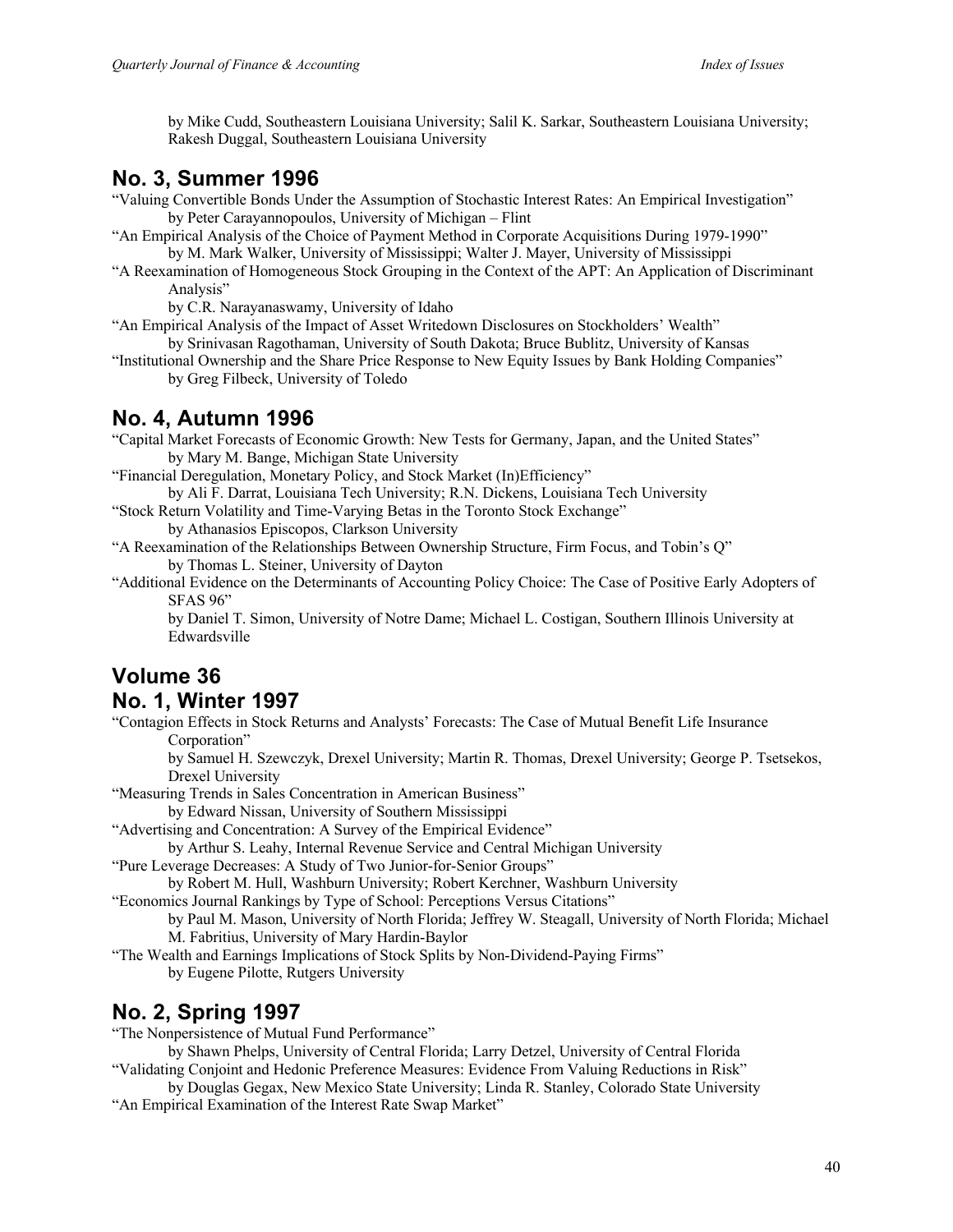by D.K. Malhotra, Philadelphia College of Textiles & Science

"Motivation for Voluntary Corporate Liquidations: Distress, Agency Conflicts, and Shareholder Gain" by Michael J. Sullivan, University of Nevada, Las Vegas; Claire E. Crutchley, Auburn University; Dana J.

Johnson, University of Delaware

"Stability of the Arbitrage Pricing Theory Model Factors"

by Patrick A. Hays, Western Carolina University; David E. Upton, Virginia Commonwealth University; Carroll D. Aby, Jr., Northwestern State University

#### **No. 3, Summer 1997**

"Stock Prices and Wall Street Weather: Additional Evidence"

by Mark A. Trombley, University of Arizona

"Seasonality in the Returns of Defaulted Bonds: The January and October Effects"

by David J. Ward, University of Wisconsin Oshkosh; Stephen P. Huffman, University of Wisconsin Oshkosh

## **No. 3, Summer 1997 (continued)**

"The Holiday Anomaly: An Investigation of Firm Size Versus Share Price Effects"

by Paul Brockman, Hong Kong Polytechnic University; David Michayluk, Louisiana State University "Testing for Liquidity Gains in the Market Reaction to Nasdaq National Market System Phase-Ins"

by K.G. Viswanathan, Hofstra University; George Papaioannou, Hofstra University; Steven Krull, Hofstra University

"An Examination of the Impact of Changes in the Maturity Mix of Government Borrowing on Long-Term Interest Rates"

by Marc C. Chopin, Louisiana Tech University; Ross N. Dickens, Louisiana Tech University; Otis W. Gilley, Louisiana Tech University

## **No. 4, Autumn 1997**

"Journal Prestige and the Publication Frequency of Replication Research in the Finance Literature"

by Raymond Hubbard, Drake University; Daniel E. Vetter, Central Michigan University "Option Listing Effects and the Role of Confounding Events"

by John B. Broughton, Chapman University; David M. Smith, University of Albany, SUNY "The Role of Performance-Based Compensation in Reducing the Underinvestment Problem"

by Daniel L. McConaughy, California State University – Northridge; Chandra S. Mishra, Oregon State University

"A Reexamination of Price Behavior Surrounding Option Introduction"

by Li-Chen Jennifer Ho, University of Texas at Arlington; Chao-Shin Liu, University of Notre Dame "The Effect of Canadian Stock Splits, Stock Dividends, and Reverse Splits on the Value of the Firm"

by Isidore, Masse, Brock University; J.R. Hanrahan, Brock University; Joseph Kushner, Brock University

# **Volume 37**

#### **No. 1, Winter 1998**

"Real Effective Exchange Rates and Export Adjustment in the U.S." by Adbulhamid Sukar, Cameron University

"Infrastructure Capital and Private Sector Productivity: A Dynamic Analysis"

by Farrokh Nourzad, Marquette University

"The Power of One and Two Sample t-statistics Given Event-Induced Variance Increases and Nonnormal Stock Returns: A Comparative Study"

by Eric J Higgins, Florida State University; David R. Peterson, Florida State University

"Firm Characteristics, Stock Price Reactions, and Debt as a Method of Payment for Corporate Acquisition" by Nandu Nayar, University of Oklahoma; Jeannette Switzer, Concordia University

"The Value of Arbitration Rights in Major League Baseball: The Value of Bargaining Rights"

by Örn Bodvarsson, St. Cloud State University; King Banaian, St. Cloud State University

## **No. 2, Spring 1998**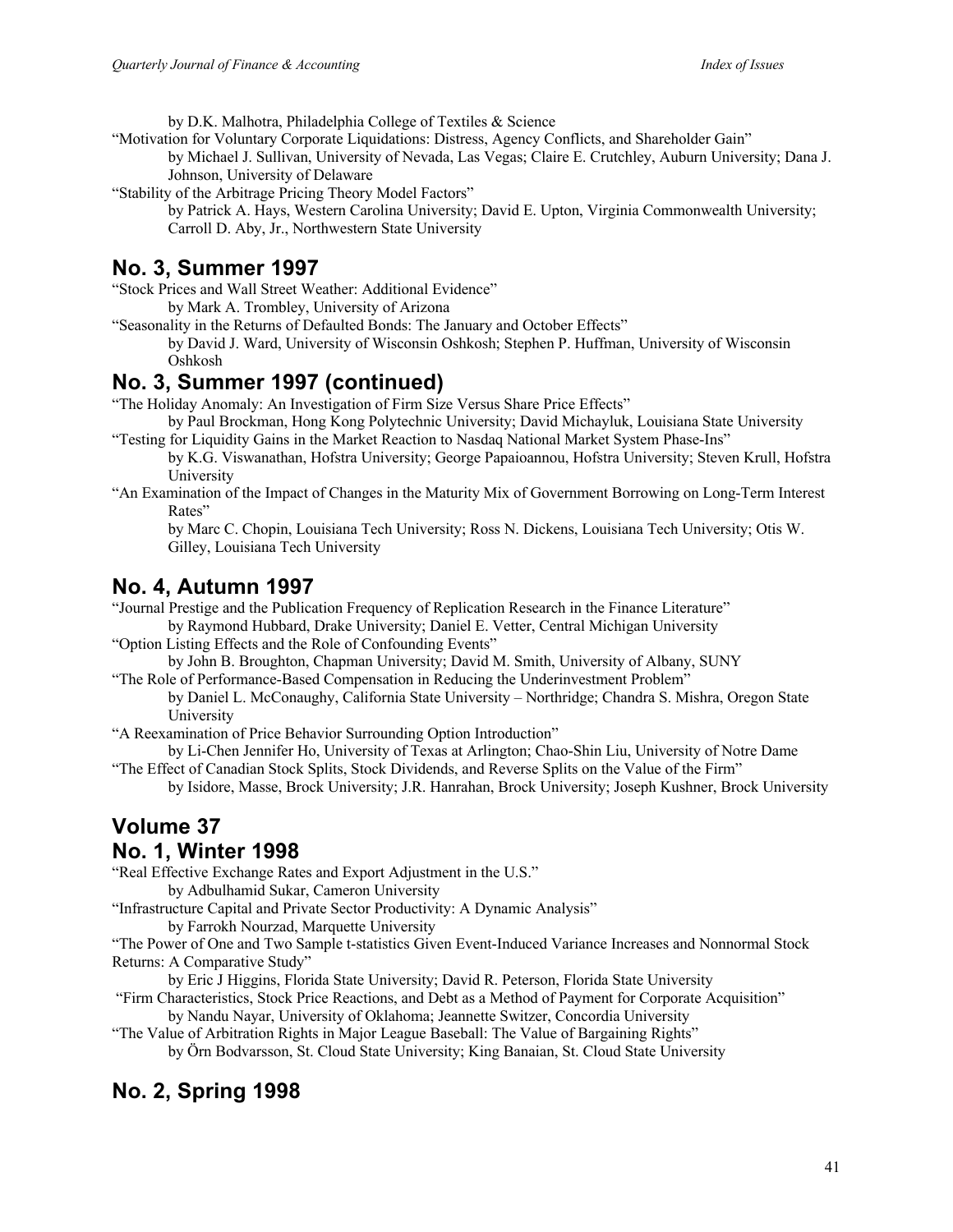"The Substitutability of Network and National Spot Television Advertising"

by B.D. McCullough, FCC; Tracy Waldon, FCC

"The Effects of International Intermarket Investment Barriers on Asset Pricing: A Case of Singapore Stock Exchange"

by M. Ariff, Monash University; Walayet A. Khan, University of Evansville

"How Much is Purchasing Power Parity Worth?"

by Stefan C. Norrbin, Florida State University; C. Mitchell Conover, University of North Carolina at Wilmington

"Neural Network Versus Tobit Models: Analyzing the NAture of Institutional Demand for Common Stocks" by Stanley G. Eakins, East Carolina University; Stanley R. Stansell, East Carolina University; James F. Buck, East Carolina University

#### **No. 3, Summer 1998**

"Firm Size, Common Stock Offerings, and Announcement Period Returns"

by Robert H. Hull, Washburn University; Juliann Mazachek, Washburn University; Kanalis A. Ockree, Washburn University

"An Investigation of Investor Reaction to the Information Content of a Going Concern Audit Report While Controlling for Concurrent Financial Statement Disclosures"

by Steven J. Carlson, University of North Dakota; G. William Glezen, University of Arkansas; Michael E. Benefield, Arkansas Tech University

"A Test of the Proxy-Effect Hypothesis: Evidence From Pacific Basin Countries" by Unro Lee, University of the Pacific

"The Long-Term Effect of Antitakeover Legislation on Shareholder Wealth and Firm Performance: Further Evidence From Pennsylvania Senate Bill 1310"

by Gayle R. Erwin, University of Virginia; Tina M. Galloway, University of Miami; and James M. Miller, University of Washington – Bothell

## **No. 4, Autumn 1998**

"The Controversial Contrarian Profits: A Study on the Differential Returns Across Months" by Joanne Li, Loyola College – Maryland

"Tax-Induced Segmentation in the Tax-Exempt Securities Market"

by Paul A. Leonard, University at Albany – State University of New York

"Interstate Bank Mergers and Their Impact on Shareholder Returns: Evidence From the 1900s"

by Michael F. Toyne, Northeastern State University; James D. Tripp, Western Illinois University

"Hedging Volatility Shocks to the Canadian Investment Opportunity Set" by Marie D. Racine, Wilfrid Laurier University

## **Volume 38**

#### **No. 1, Winter 1999**

"Turbulence at the Top: Antecedents of Key Executive Dismissal"

by Gay Hatfield, University of Mississippi; Dan L. Worrell, University of Texas at Arlington; Wallace N. Davidson, III, Southern Illinois University; Eugene Bland, University of Mississippi

"The Varying Risk Market Model: A Reexamination Based on Heteroskecastic Conditions and Other Statistical Robustness Tests"

by J. Edward Graham, University of North Carolina—Wilmington; Andrew Saporoschenko, University of Akron

"Listing Changes and Visibility Gains"

by H. Kent Baker, American University; Gary E. Powell, Hood College; Daniel G. Weaver, Baruch

College

"Is It Good or Bad to Make the Cover of Business Week?"

by Jorge L. Urrutia, Loyola University of Maryland; Joseph D. Vu, DePaul University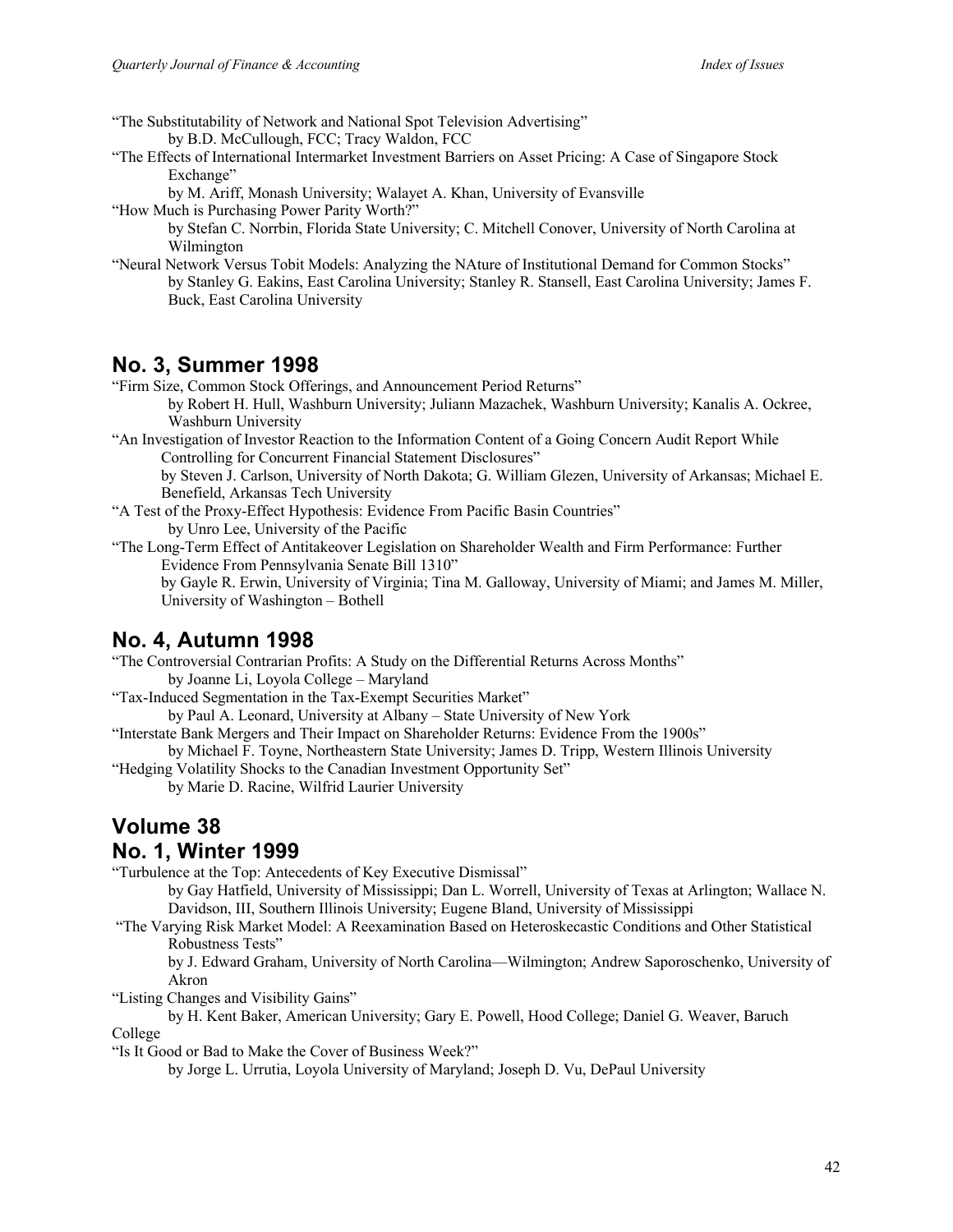#### **No. 2, Spring 1999**

"The Corroborative Relation Between Earnings and Cash Flows"

by Jeffrey J. Quirin, Kansas State University; David O'Bryan, Pittsburg State University; William E. Wilcox, University of South Dakota

"How Corporate Managers View Dividend Policy"

by H. Kent Baker, The American University; and Gary D. Powell, Hood College

"Leverage, Ownership Structure, and Returns to Shareholders of Target and Bidding Firms"

by Elias Raad, Lebanese American University; Robert Ryan, Carlisle Companies Inc.; Joseph F. Sinkey, Jr., University of Georgia

"Market Valuation of Bankrupt Firms: Is There An Anomaly?"

by Philip Russel, University of New Brunswick; Ben Branch, University of Massachusetts and Bank of New England Corporatio; Violet Torbey, Bond University

#### **No. 3, Summer 1999**

"The Differential Predictive Ability of Opaque and Transparent Firms' Earnings Numbers"

by Kenneth S. Lorek, Northern Arizona University; Mary S. Stone, University of Alabama; G. Lee Willinger, University of Oklahoma

"Delayed Reaction in Stocks with the Characteristics of Past Winners: Implications for Momentun, Value, and Institutional Following"

by Steven L. Jones, Indiana University; Drew B. Winters, University of Central Florida "Operating Characteristics and Operating Risk: Additional Empirical Evidence"

by Richard A. Lord, Montclair State University; William Beranek, University of Georgia "The Determinants of Relative Price Variability"

by Michael Aarstol, University of Georgia

#### **No. 4, Autumn 1999**

"On Measuring the Response of Real GDP Growth to Changes in Inflation Volatility"

by Bradley K. Wilson, University of Alabama at Birmingham; Sarah E. Culver, University of Alabama at Birmingham

"Testing for Asymmetry in the Relationship between the Malaysian Business Cycle and the Stock Market" by Param Silvapulle, La Trobe University; Mervyn Silvapulle, La Trobe University; Julee Tan, La Trobe University

"The Determinants of Accounting Choices in Troubled Companies"

by Dominic Peltier-Rivest, Université du Quebec à Montréal

"Testing Rational Partisan Theory When Elections are Endogenous Events: Some Empirical Evidence from the United Kingdom"

by Jac C. Heckelman, Wake Forest University

## **Volume 39**

#### **No. 1, Winter 2000**

"Testing for Segmentation in the Term Structure: Operation Twist Revisited"

by Sam R. Hakim, Entergy Trading Corp.; Mahochehr Rashidian, California State University – Northridge "Re-released Information in the Wall Street Journal's 'Insider Trading Spotlight' Column"

by Eurico J. Ferreira, Indiana State University; LeRoy D. Brooks, University of South Carolina

"An Examination of the Lead/Lag Relationship Between the Option Market and the Stock Market: Where Do We Stand?"

by Staffan Hentze, Hawaii Pacific University; Michael J. Seiler, Hawaii Pacific University

"On the Gompertz Process and New Product Sales: Some Further Results from Cointegration Analysis" by Ali F. Darrat, Louisiana Tech University

#### "The Impact of the Day of the Week on IPO Return Autocorrelation and Cross-Correlation" by Eric Higgins, Drexel University; Shelly Howton, Villanova University; Steven Perfect, Florida Power and Light, EMT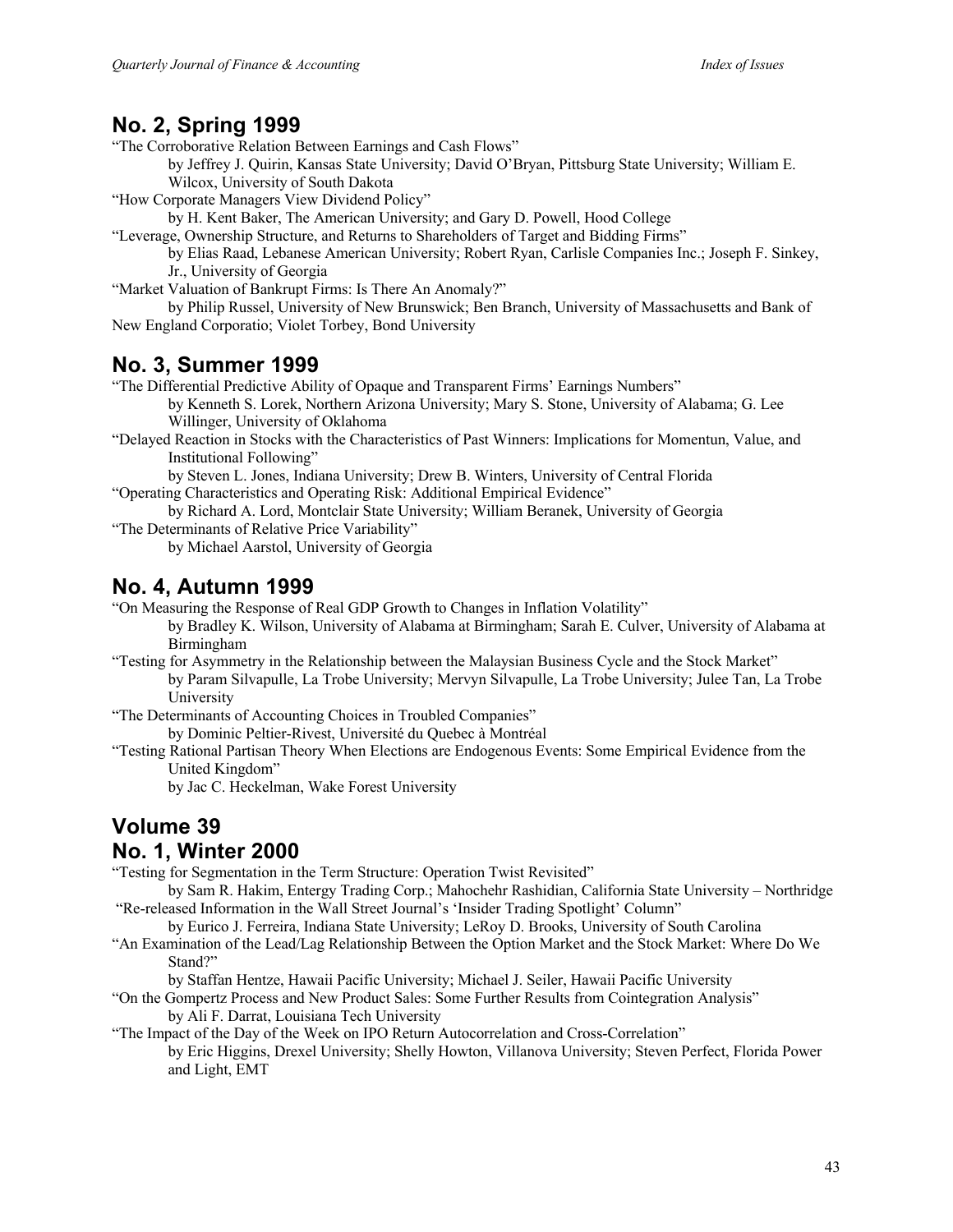## **No. 2, Spring 2000**

- "Transfer Pricing with Technology Choice and Demand Fluctuations in a Simple Manufacturing Model" by Gerald Aranoff, Bar-Ilan University
- "Land Leasing and Debt on Farms: Substitutes or Complements?"

by Ralph Bierlen, U.S. Department of Agriculture, Larry N. Langeneier, Kansas State University, Bruce L. Ahrendsen, University of Arkansas, Bruce L. Dixon, University of Arkansas

"The Impacts of Educational Expansion and Schooling Inequality on Income Distribution" by Yong-Yih Chu, Feng Chia University

"Stock Price Reactions to Regional Wall Street Journal Securities Recommendations"

by Salil K. Sarkar, University of Texas at Arlington, and Douglas J. Jordan, University of Texas at Arlington "Local Lending Markets: What a Small Business Owner/Manager Needs to Know"

by David W. Blackwell, PricewaterhouseCoopers LLP; Drew B. Winters, University of Central Florida

#### **No. 3, Summer 2000**

"Stock Price and Operating Performance of ESOP Firms"

by Zahid Iqbal, Southern University; Shaikh A. Hamid, Northeastern University

"Firm Reputation and Insider Trading: The Investment Banking Industry"

by Kenneth Yung, Old Dominion University; Gabriel Ramirez, Virginia Commonwealth University

"Transactions Demand for Money: The Micro Evidence"

by Jan Tin, U.S. Bureau of the Census "Positive Feedback Trading in the Options Market"

by James L. Davis, Kansas State University; Amir Tavakkol, Kansas State University

## **No. 4, Autumn 2000**

"Do Managers Grant Sales Price Reductions to Avoid Losses and Declines in Earnings and Sales?"

by Scott B. Jackson, University of Texas at San Antonio; William E. Wilcox, Bradley University "Earnings Management in Healthy Firms"

by Dominic Peltier-Rivest, Concordia University; Steve Swirsky, Florida State University "The Value Line Enigma Revisited"

by David Porras, Quincy University; Melissa Griswold, Quincy University

"A Reexamination of Institutions and Individuals at the Turn of the Year"

by Ken Johnston, Georgia Southern University; Don R. Cox, Appalachian State University; Tony Barilla, Georgia Southern University

## **Volume 40**

## **No. 1, Winter 2001**

"The Effectiveness of Legal Sanctions in Curtailing Insider Trading: Evidence from Exchange Listings" by Walayet A. Khan, University of Evansville; Asjeet S. Lamba, University of Melbourne

"A Quality Assessment of Motor Carrier Maintence Strategies: An Application of Data Development Analysis" by Patricia M. Poli, Fairfield University; Carl A. Scheraga, Fairfield University

"Fixed Cost, Marginal Cost, and Market Structure"

by Charles E. Hegji, Auburn University at Montgomery

"Organizational Structure, Performance, Quality, and Administrative Compensation in Texas Nursing Facilities" by Eric Joseph Knox, Texas A & M University at Galveston; Eric G. Blankmeyer, Southwest Texas State University; J.R. Stutzman, Southwest Texas State University

## **No. 2, Spring 2001**

"Stock Offerings, Issue Costs, and Bank Debt Reductions"

by Robert M. Hull, Washburn University

"Information Asymmetries, Managerial Ownership, and the Impact of Layoff Announcements on Shareholder Wealth"

by Greg Filbeck, Schweser Study Program; Shelly E. Webb, Xavier University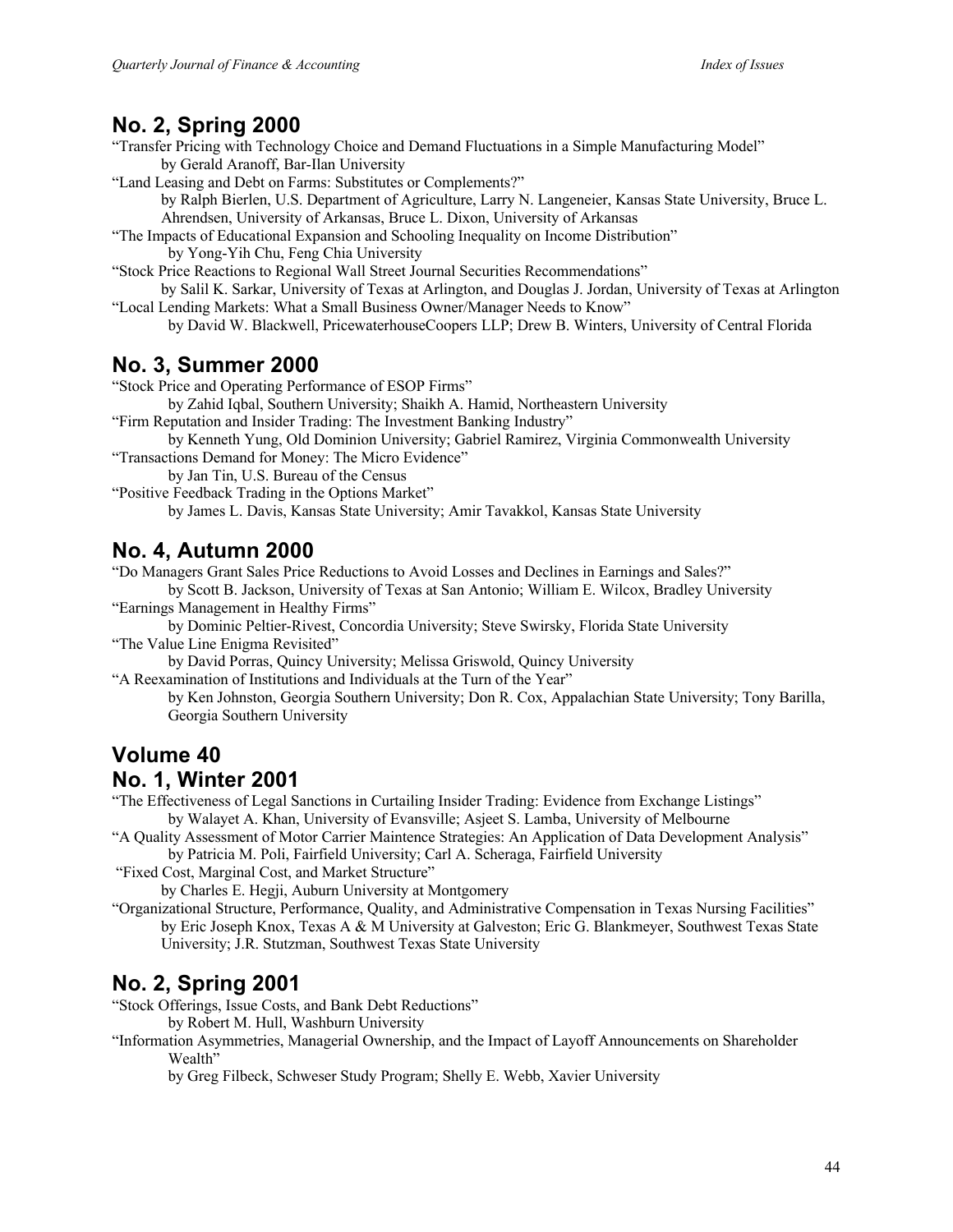- "An Empirical Investigation of the Stability of the Risk Measures of Latin-American Common Stocks Through Their Underlying Return-Generating Processes"
	- by Arun J. Prakash, Florida International University; Raul Moncarz, Florida International University; Gary A. Anderson, Florida International University
- "Merrill Lynch's Focus Stock Picks: A Test of Analysts' Stock Picking Ability" by Frederick P. Schadler, East Carolina University; Stanley G. Eakins, East Carolina University

## **Nos. 3 & 4, Summer/Autumn 2001**

- "Estimating Expected Returns in an Event Study Framework: Evidence from the Dartboard Column" by Glenn N. Pettengill, Emporia State University; John M. Clark, University of Missouri – Kansas City
- "Stability, Volatility, Risk Premiums, and Predictability in Latin American Emerging Stock Markets" by Mahfuzul Haque, Indiana State University; M. Kabir Hassan, University of New Orleans; Oscar Varela, University of New Orleans

## **Nos. 3 & 4, Summer/Autumn 2001 (continued)**

- "Reassessment of Contagion and Competitive Intra-Industyr Effects of Bankruptcy Announcements" by Paul J. Haensly, University of Texas of the Permian Basin; John Theis, University of Texas of the Permian Basin; Zane Swanson, Emporia State University
- "Tracking Error in the Dow Jones Industrial Average Versus Alternative Market Indices: New Evidence" by Paul Haensly, University of Texas of the Permian Basis; Niranjan Tripathy, University of North Texas; Daniel Peak, University of North Texas
- "The Role of Performance Plans in Mitigating Agency Problems: An Empirical Examination" by Sanjay Gupta, Valdosta State University; Charles D. Bailey, University of Central Florida "Cash Settlement and Price Discovery in Futures Markets"
- 
- by Leo Chan, College of Wooster; Donal Lien, University of Texas San Antonio "The Significance of Serial Cross-Correlations After Controlling for a Specific Factor Structure in Security Returns" by Eric James Higgins, Kansas State University; David R. Peterson, Florida State University
- "Free Cash Flow, Leverage, and Investment Opportunities"

by Carolyn Carroll, University of Alabama; John M. Griffith, Old Dominion University

## **Volume 41**

## **Nos. 1 and 2, Winter/Spring 2002**

"Bank Dividend Policy: Explanatory Factors"

by Ross N. Dickens, University of South Alabama; K. Michael Casey, Henderson State University; Joseph A. Newman, Marshall University

- "Operational Actions and Reliability of the Signaling Theory of Dividends: An Investigation of Earnings Anomaly Following Dividend Cuts and Omissions"
- by Zahid Iqbal, Texas Southern University; Mohammad Habibur Rahman, York Center for Asian Research "Executive Compensation and Corporate Production Efficiency: A Stochastic Frontier Approach"
- by H. Young Baek, Nova Southeastern University; José A. Pagán, University of Texas Pan American "Managerial Incentives and Strategic Investor Behavior"
- by Gregory E. Goering, University of Alaska; Michael K. Pippenger, University of Alaska "The Weather and Stock Returns in New Zealand"
- by Stephen P. Keef, Victoria University of Wellington; Melvin L. Roush, Victoria University of Wellington
- "An Examination of the Random Walk Model and Technical Trading Rules in the Malaysian Stock Market" by Ming-Ming Lai, Multimedia University; Balachandher K. Guru, Multimedia University; Fauzias Mat Nor, Universiti Kebangsaan Malaysia
- "Municipal Economic Growth, 1960-1990"
	- by Rob Roy MdGregor, University of North Carolina at Charlotte; Gaines H. Liner, University of North Carolina at Charlotte

## **Nos. 3 & 4, Summer/Autumn 2002**

"Relative Price Changes as Supply Shocks: Evidence From U.S. Cities" by Hiranya K. Nath, Sam Houston State University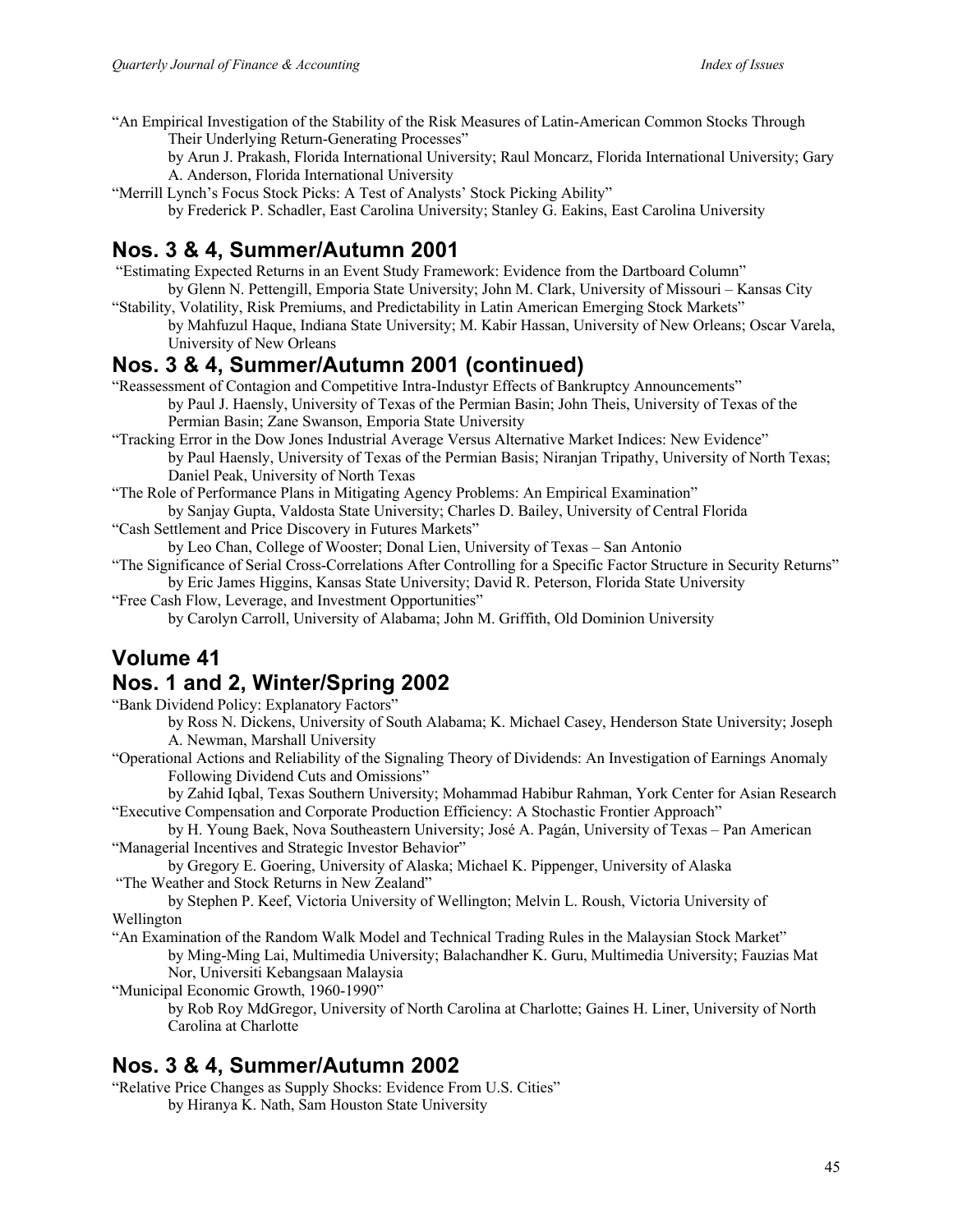"Management of Defined-Benefit Pension Funds and Shareholder Value"

by Sharad Asthana, Temple University; Roland Lipka, Temple University

- "The Threat of Systematic Risk in European Banking"
	- by Martin Schüler, ZEW Mannheim

"Lender Liability Involving Breach of Contract and the Value of Banking Relationships: A Survey and Interpretation"

by James E. McNulty, Florida Atlantic University

"R2: A Market-Based Measure of Portfolio and Mutual Fund Diversification"

by John E. Cresson, Southeastern Louisiana University

"Role of Venture Capitalists in IPO Corporate Governance" by Amani Khaled Bouresli, Kuwait University; Wallace N. Davidson III, Southern Illinois University; Fayez A. Abdulsalam, Kuwait University

## **Nos. 3 & 4, Summer/Autumn 2002 (continued)**

"Changes in the Size Structure of the World's Largest Banks by Country" by Edward Nissan, University of Southern Mississippi

"Stock Returns and Real Activity: New Evidence from the United States and Japan"

by Shigeyuki Hamori, Kobe University; David A. Anderson, Centre College; Naoko Hamori, University of Marketing and Distribution Sciences

## **Volume 42**

## **Nos. 1 and 2, Winter/Spring 2003**

"Ownership Structure and Risk: A Canadian Empirical Analysis"

by Yoser Gadhoum, University of Quebec; Mohamed A. Ayadi, Brock University

"Predicting Successful Takeovers and Risk Arbitrage"

by Ben Branch, University of Massachusetts; Taewon Yang, University of California at San Bernardino "A New Index Outperforms the Purchasing Managers' Index,"

by Rolando F. Peláez, University of Houston – Downtown

"Conflict of Interest in Commercial Bank Security Underwritings: United Kingdom Evidence" by Gregory M. Hebb, Dalhousie University; Donald R. Fraser, Texas A & M University

"Analyst Forecast Dispersion and Future Stock Return Volatility"

by George Athanassakos, University of Western Ontario and Helsinki School of Economics; Madhu Kalimipalli, Wilfrid Laurier University

"Empirical Evidence on the Conditional Relation Between Higher-Order Systematic Co-Movements and Security Returns"

by Don U A Galagedera, Monash University; Darren Henry, La Trobe University; Param Silvapulle, Monash University

"Market Reaction to Open Market Stock Repurchases and Industry Affiliation" by Kartono Liano, Mississippi State University; Gow-cheng Huang, Alabama State University; Herman

Manakyan, Salisbury University

"Declining Unionzation: Further Analysis of the 'Fringe Benefits' Effect"

by Wayne Edwards, University of Alaska – Anchorage; Scott M. Fuess, Jr., Univeristy of Nebraska – Lincoln

## **Nos. 3 & 4, Special (Summer/Autumn) 2003**

"A Survey of the Monday Effect Literature" by Glenn Pettengill, Emporia State University "Reexamining Return Autocorrelation and Monday Returns" by Cynthia Royal Tori, Valdosta State University "Market Breadth and the Monday Seasonal in Stock Returns" by Joe H. Sullivan, Mississippi State University; Kartono Liano, Mississippi State University "Day-of-the-Week Effects Among Mutual Funds"

by Edward M. Miller, University of New Orleans; Larry J. Prather, East Tennessee State University; M. Imtiaz Mazumder, University of New Orleans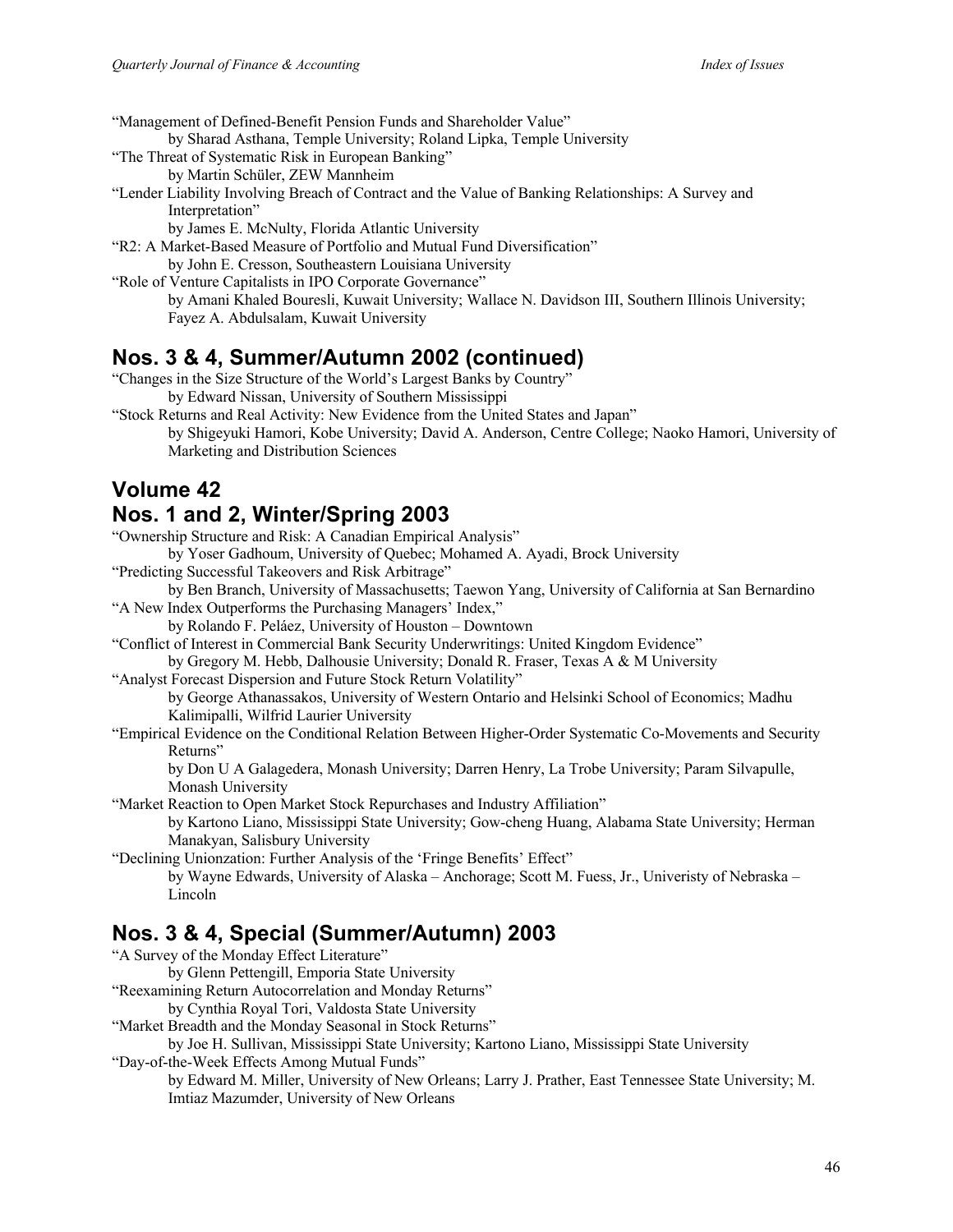"The Blue Monday Hypothesis: Evidence Based on Nasdaq Stocks, 1971-2000"

by Vijay Gondhalekar, Grand Valley State University; Seyed Mehdian, University of Michigan – Flint "The Monday Effect: A Disaggregation Analysis"

by J. Clay Singleton, Rollins College; John Wingender, Creighton University

## **Volume 43**

#### **Nos. 1 and 2, Winter/Spring 2004**

"The Valuation Effect of Government's Merger Challenges: Evidence from a Regulated Industry"

by Yulong Ma, California State University – Long Beach; Huey-Lian Sun, Morgan State University; Alex P. Tang, Morgan State University

## **Nos. 1 and 2, Winter/Spring 2004 (continued)**

"On the Evolution of Inter- and Intra-Regional Linkages to Middle East and North African Capital Markets" by Eric Girard, Siena College; Eurico Ferreia, Indiana State University

"Untangling the Effects of Credit Cards on Money Demand: Convenience Usage vs. Borrowing"

- by Amanda Swift King, Georgia Southern University
- "Time-Varying Skewness in Stock Returns: An Information-Based Explanation"

by Lakshman Alles, Curtin University of Technology

- "Pay Discrimination in the NBA Revisited"
- by James Richard Hill, Central Michigan University
- "Testing for Seasonal Behavior of Monthly Stock Returns: Evidence from International Markets" by Param Silvapulle, Monash University

"Repeated LBOs: The Case of Multile LBO Transactions"

by Arman Koseday, Sabanci University; David Michayluk, University of Rhode Island

"A Reexamination of Information Flow in Financial Markets: The Impact of Regulation FD and Decimalization" by Prem G. Mathew, University of Saskatchewan; J. Christopher Hughen, Bowling Green State University; and Kent P. Ragan, Southwest Missouri State Unversity

#### **Nos. 3 and 4, Summer/Autumn 2004**

| "Cost of Capital with Flotation Costs"                                                                       |
|--------------------------------------------------------------------------------------------------------------|
| by Joel R. Barber, Florida International University                                                          |
| "MBO Withdrawals and Determinants of Stockholders' Wealth"                                                   |
| by Pornsit Jiraporn, Texas A & M University; Wallace N. Davidson, Southern Illinois University -             |
| Carbondale; Hong Qian, Pennsylvania State University                                                         |
| "U.S. Asset Returns and Fiscal Policy: New Empirical Investigation"                                          |
| by Unro Lee, University of the Pacific                                                                       |
| "The Measurement of Post-acquisition Performance Using EVA"                                                  |
| by Ken Yook, The Johns Hopkins University                                                                    |
| "The Impact of Weekly Time-Period Choice on Volume and Size Cross-Autocorrelations"                          |
| by Eric Higgins, Kansas State University; Amir Tavakkol, Kansas State University                             |
| "Bid-Ask Spreads in U.S. Equity Markets"                                                                     |
| by P.C. Kumar, American University                                                                           |
| "Health and Family Labor Force Transitions"                                                                  |
| by Jodi Messer Pelkowski, Wichita State University; Mark C. Berger                                           |
| "An Econometric Investigation of the Volatility and Market Efficiency of the U.S. Small Cap 600 Stock Index" |
| by Godwin Onyeaso, Concordia College; Michael Rogers, Albany State University                                |
|                                                                                                              |

## **Volume 44 Nos. 1 and 2, Winter/Spring 2005**

"Administrative Compensation in Private Nonprofits: The Case of Liberal Arts Colleges"

by John F. O'Connell, College of the Holy Cross

"Exchange Market Pressure in Australia"

by Shakila Jeisman, Queensland University of Technology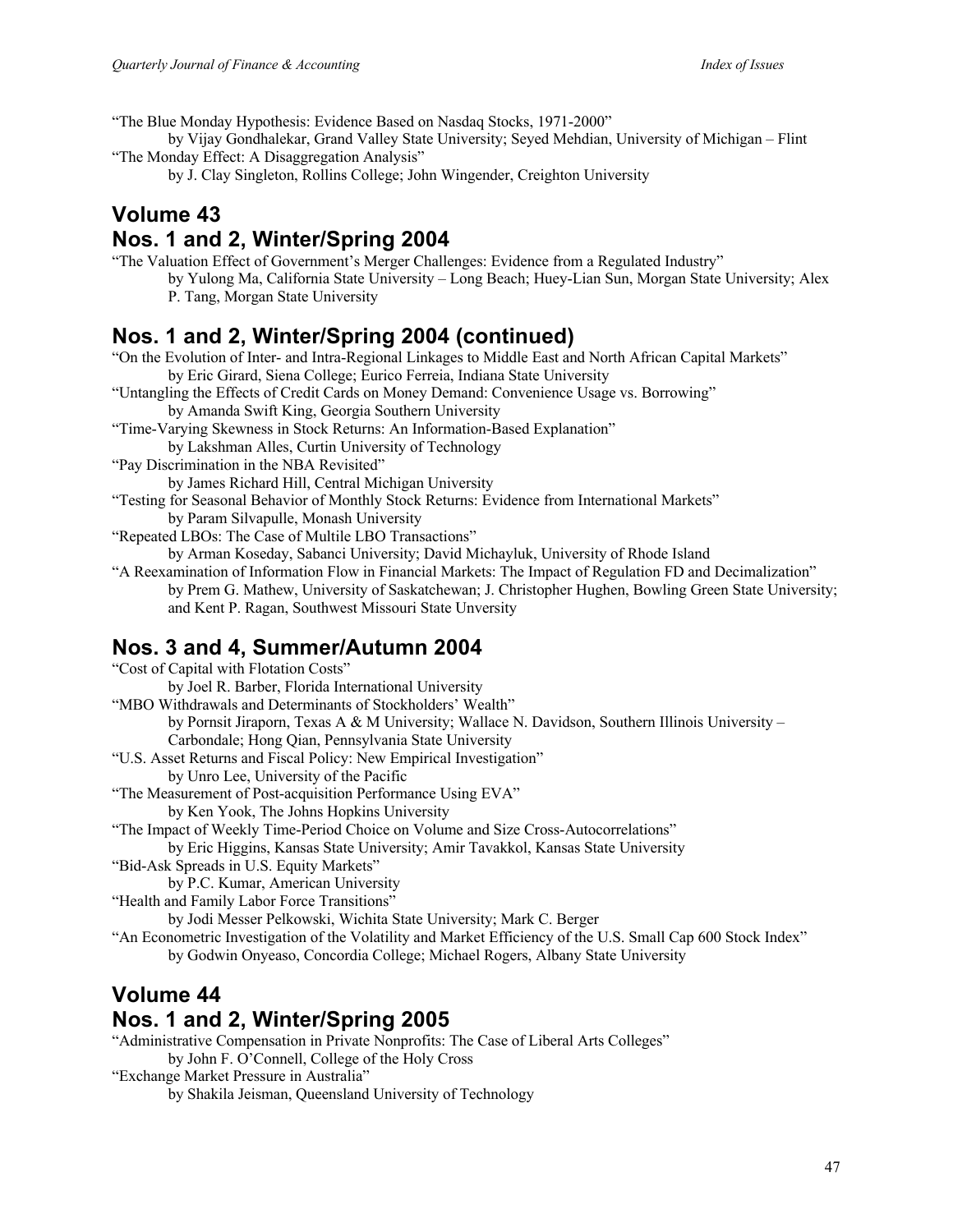"Studies on the Effect of Trading Volume and Return Volatility on Call Warrants and Underlying Stocks in Taiwan" by Chien-Lian Chiu, Tamkang University; MingChih Lee, Tamkang University; Cho-Min Lin, Ling Tung College; Chun-Da Chen, Tamkang University

"The Effect of Asymmetric Information on Dividend Policy"

by Sanjay Deshmukh, DePaul University

"The Impact of Limit Order Handling on NYSe and Nasdaq Transaction Costs"

by Robin K. Clou, National Central University

"The Impact of Trading Party on the Execution Spread: Evidence From Futures Markets" by Olgun Fuat Sahin, Moorehead State University; Pattarake Sarajoti, Sasin GIBA of Chulalongkorn University

## **Nos. 1 and 2, Winter/Spring 2005 (continued)**

"Financing Strategies of the R&D Firm"

by Lawrence Fogelberg, Troy State University; John M. Giffith, Old Dominion University "The Response of Bank Share Prices on Securitization Announcements"

by Dominic Gasbarro, Murdoch University; Mark Stevenson, Murdoch University; Robert G. Schwebach, Colorado State University; and J. Kenton Zumwalt, Colorado State University; University of Western Australia

## **Nos. 3 and 4, Summer/Autumn 2005**

"Daily and Intraday Patterns in Spread and Depth: Limit Orders and Specialists"

by Yani Li, University of Mississippi; Bonnie F. Van Ness, University of Mississippi; Robeert A. Van Ness, University of Mississippi

"Managing Portfolio Turnover: An Empirical Study"

by W. Scott Bauman, Winshir Group; Robert E. Miller, Northern Illinois University; E. Theodore Veit, Rollins College

"An Extension of Security Price Reactions Around Product Recall Announcements"

by Larry J. Prather, East Tennessee State University; Ting-Heng Chu; East Tennessee State University; Che-Chun Lin, National Tsing Hua University

"Hedging with Floor-traded and E-mini Stock Index Futures"

by Chien-Liang Chiu, Tamkand University; Pei-Shan Wu, Tamkand University; Dhun-Da Chen, Ching-Yun University; Wan-Hsiu Cheng, Yaichung Healthcare and Management University

"A Simple Model to Predict Loss Ratios in the Domestic Stock Property—Liability Insurance Industry"

D. Richard Cutler, Utah State University; and Peter M. Ellis, Utah State University

"The Persistence of Runs—The Directional Movement of Index Returns"

by Zhen Li, University of Notre Dame

"The Stock Price Overreaction Effect: Evidence on Nasdaq Stocks"

by Yulong Ma, California State University at Long Beach; Alex P. Tang, Mmorgan State University; Tanweer Hasan, Roosevelet University

"The Relationship of Audit Committee Characteristics with Endogenously Determined Audit and Non-Audit Fees" by Ho Young Lee, University of Nebraska at Omaha; Vivek Mande, California State University – Fullerton

## **Volume 45**

## **Nos. 1 and 2, Winter/Spring 2006**

"Do Positive Feedback Traders Act in Germany's Neuer Markt?"

by Martin T. Bohl, European University Viadrina Frankfurt; tefan Reitz, Justus-Liebig-University Giessen "Empirical Evidence of Nonlinearity and Chaos in the Returns of American Depository Receipts"

by Jorge L. Urrutia, Loyola University Chicago; Joseph Vu, DePaul University

"An Empirical Analysis of Emerging Stock Markets of Europe"

by M. Kabir Hassan, University of New Orleans; Mahfuzul Haque, Indiana State University; Shari B. Lawrence, University of New Orleans

"The Risk Arbitrage Performance: Failed Acquisition Attempts"

by Ben Branch, University of Massachusetts; Taewon Yang, University of California at San Bernardino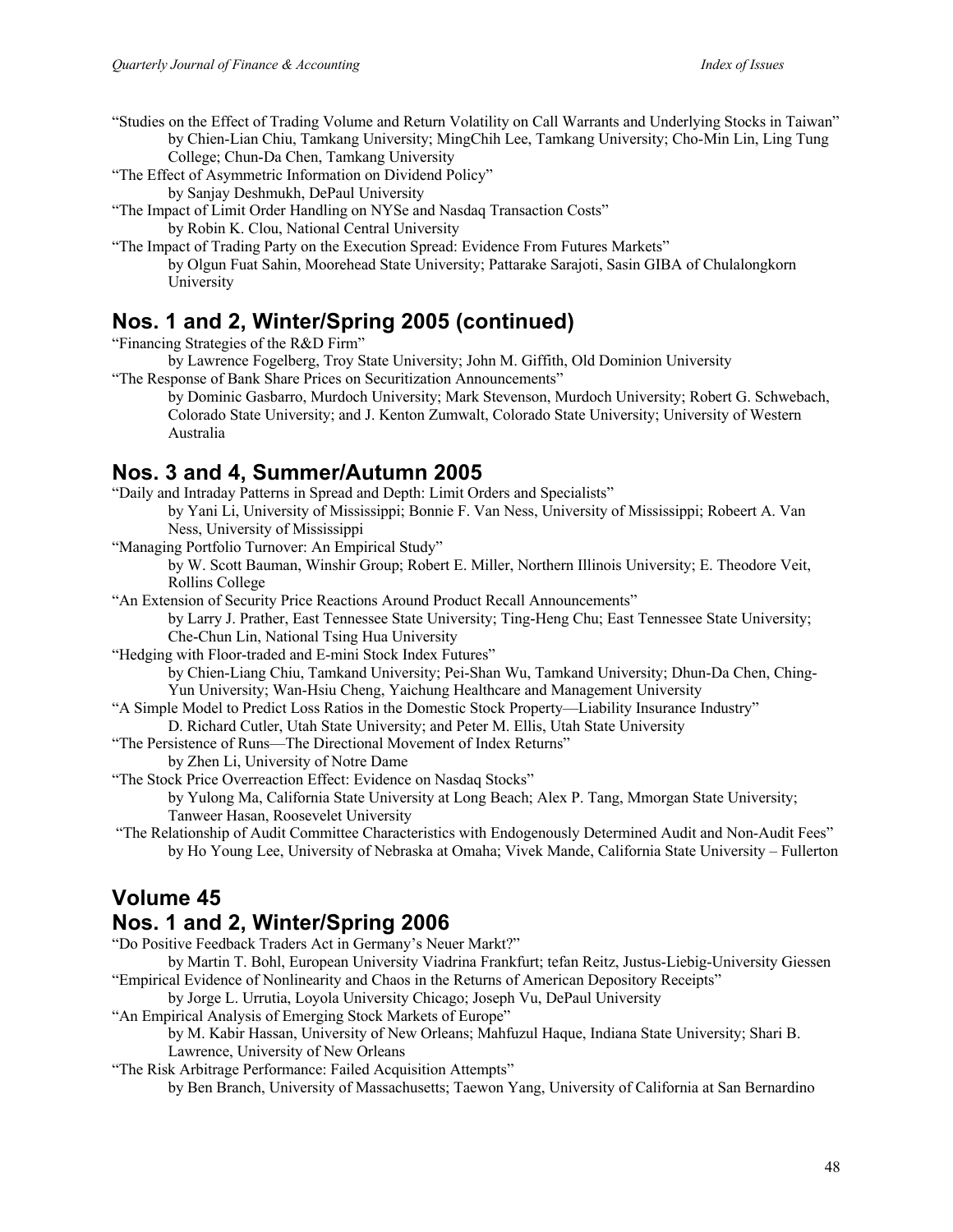"Causes and Consequences of Audit Shopping: An Analysis of Auditor Opinions, Earnings Management, and Auditor Changes"

by Wallace N. Davidson III, Southern Illinois University; Pornsit Jiraporn, Texas A & M University at Laredo; Peter DaDalt, Morgan State University

"Selection of the Scale Measure in Narrow Money Demand: The Cases of Japan and Germany"

by Elyas Elyasiani, Temple University; Ali H.M. Zadeh, Susquehanna University

"Evidence on Stock Price Effects Associated with Changes in the S&P 600 SmallCap Index"

by Diane Scott Docking, Northern Illinois University; Richard J. Dowen, Northern Illinois University

#### **Nos. 3 and 4, Summer/Autumn 2006**

"Seasonal and Nonseasonal Long Memory in the U.S. Interest Rate and the Monetary Aggregates"

by J. Cunado, Universidad de Navarra; L.A. Gil-Alana, Universidad de Navarra; F. Perez de Gracia, Universidad de Navarra

"The Dynamic Interaction between Equity Prices and Supply Shocks"

by Jakob B. Madsen, University of Copenhagen

"The Impact of Announced Motives, Financial Distress, and Industry Affiliation on Shareholders' Wealth: Evidence from Large Sell-offs"

by Halil Kiymaz, Rollins College

"Did Decimalization Benefit Members of the Toronto Stock Exchange?"

by Mark R. Huson; Youngsee Kim; and Vikas C. Mehrotra

"Is There Conditional Mean Reversion in Stock Returns?" by Chia-Cheng Ho, National Chung Cheng University; R. Stephen Sears, West Virginia University

# **Volume 46**

#### **No. 1, Winter 2007**

"Managerial Turnover and ESOP Performance"

by Weili Lu, California State University – Fullerton; Joseph Reising, Minnesota State University – Mankato; Mark Hoven Stohs, California State University – Fullerton

"Performance Measurement and Matching: The Market for Football Coaches"

by Todd Brown, Stephen F. Austin State University; Kathleen A. Farrell, University of Nebraska – Lincoln; Thomas S. Zorn, University of Nebraska – Lincoln

"The Effect of Monitoring by Outside Blockholders on Earnings Management"

by Ke Zhong, University of Texas at Tyler; Donald W. Gribbin, Western Michigan University; Xiafan Zheng, University of Manitoba

"The Effect of Risk Factors on Cost of Equity Estimation"

by Gregory L. Nagel, Mississippi State University; David R. Peterson, Florida State University; and Robert S. Prati, East Carolina University

## **Volume 46 No. 2, Spring 2007**

"CFO Magazine's 'Working Capital Survey': Do Selected Firms Work for Shareholders?

by Greg Filbeck, Penn State Erie; Thomas Krueger, University of Wisconsin – La Crosse; Dianna Preece, University of Louisville

"Prior Debt and the Cost of Going Public"

by Steven D. Dolvin, Butler University; Mark K. Pyles, College of Charleston

"The Chinese Stock Market: An Examination of the Random Walk Model and Technical Trading Rules" by Nauzer Balsara, Northeastern Illinois University; Gary Chen, University of Illinois; Lin Zheng, Georgia College and State University

"Examining Split Bond Ratings: Effect of Scale"

by Krishnan Dandapani, Florida International University; Edward R. Lawrence, Florida International University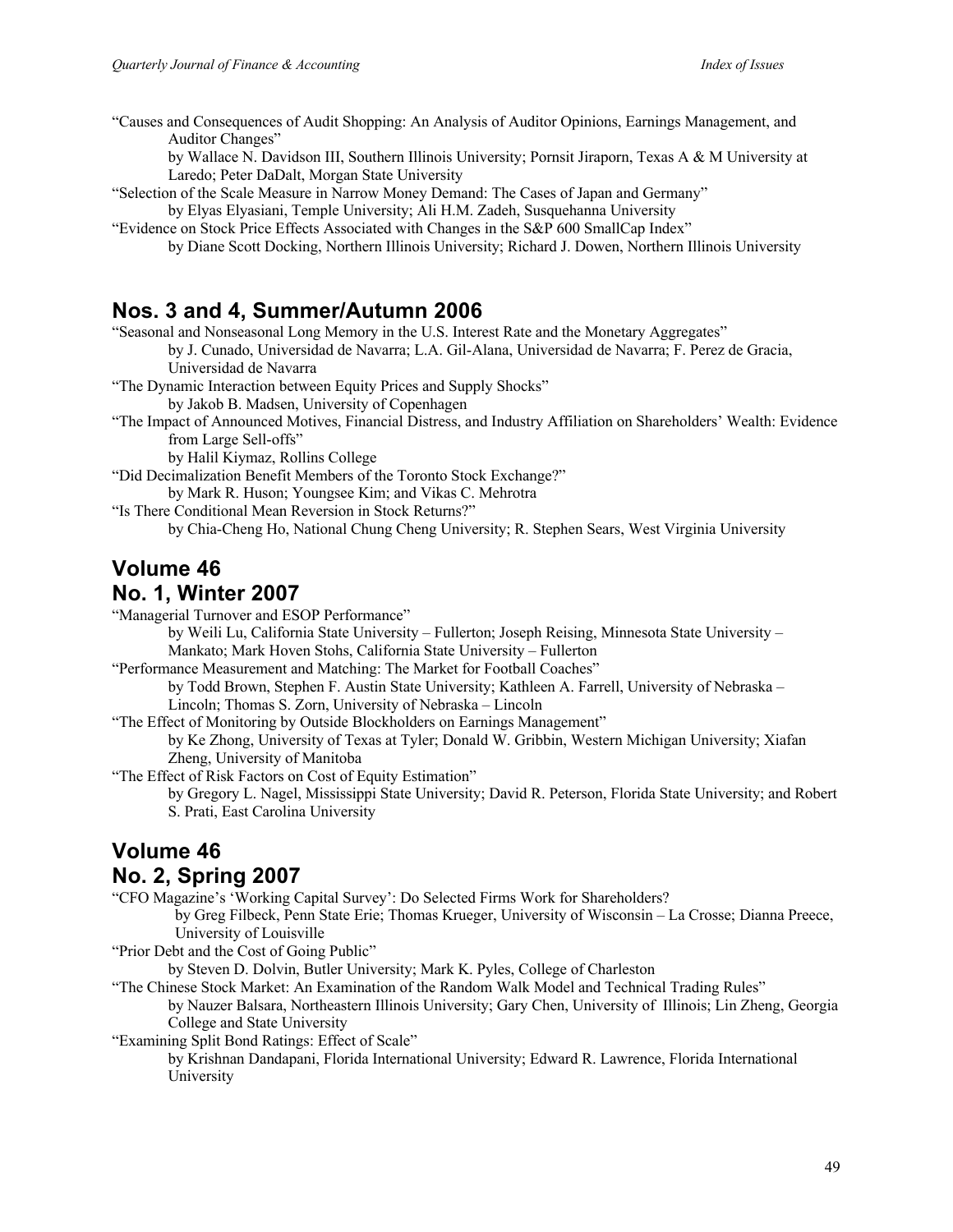#### **Volume 46 No. 3, Summer 2007**

"How Homogeneous are the Stock Markets of the Middle East and North Africa?"

by Jorg Bley, American University of Sharjah

"Convertible Debt Use and Corporate Governantce"

by Sara Helms Robicheaux, Birmingham-Southern College; Xudong Fu, University of Alabama; James Allen Ligon, University of Alabama

## **No. 3, Summer 2007 (continued)**

"On Computing Complete Distributions for American and European Standard and Exotic Options on Stocks Paying Discrete Dividends with Applications to Stochastic Dominance Analysis"

by Paul E. Hodges, University of Texas of the Permian Basin; Paul J. Haensly, University of Texas of the Permian Basin; John Theis, Columbus State University

"Y2K: Myth or Reality?"

by Luis Garcia-Feijóo, Creighton University; John R. Wingender, Creighton University

# **Volume 46**

#### **No. 4, Autumn 2007**

"Firm Complexity and FX Derivative Use"

by Walter Dolde, University of Connecticut; Dev R. Mishra, University of Saskatchewan

"Labor Market Institutions and Unemployment: Can Earlier Findings be Replicated?"

by Bree Dority, University of Nebraska – Lincoln; Scott M. Fuess, Jr., University of Nebraska – Lincoln; Institute for the Study of Labor

"Intraday Trading by Floor Traders and Customers in Futures Markets: Whose Trades Drive the Volatility-Volume Relation"

by Haiwei Chen, California State University – San Bernardino

"Pricing Stock Options Under Expected Increasing and Decreasing Price Cases"

by R. Stafford Johnson, Xavier University; Richard A. Zuber, University of North Carolina at Charlotte; John M. Gandar, University of North Carolina at Charlotte

"A Simple and Student Friendly Approach to the Mathematics of Bond Prices" by Edward R. Lawrence, Florida International University; Siddharth Shankar, Florida International University

# **Volume 47**

## **No. 1, Winter 2008**

"Value-at-Risk: An Analysis of January and Non-January Returns"

by Stephen P. Huffman, University of Wisconsin – Oshkosh; Cliff Moll, Florida State University

"Monetary Policy and Pricing of Cash-Flow and Discount-Rate Risk"

by Partha Gangopadhyay, St. Cloud State University

"Do Mutual Funds Exhibit a Smart Money Effect?"

by Qiang Bu, Pennsylvania State University – Harrisburg; Nelson Lacey, University of Massachusetts – Amherst

"Regulatory Regime Changes and Acquisition Attributes: The Case of Commercial Bank and Thrift Acquisitions of Thrifts"

by Fatma Cebenoyan, Hunter College; A. Sinan Cebenoyan, Hofstra University; Elizabeth S. Cooperman, University of Colorado at Denver and Health Sciences Center

"Brand Value and Asset Pricing"

by Frank Fehle, Citadel Investment Group; Susan M. Fournier, Tuck School of Business at Dartmouth; Thomas J. Madden, University of South Carolina; David G. Shrider, Miami University

## **No. 2, Spring 2008**

"Short-Term Performance, Industry Effects, and Motives: Evidence from Large M&As" by Halil Kiymaz, Rollins College; H. Kent Baker, American University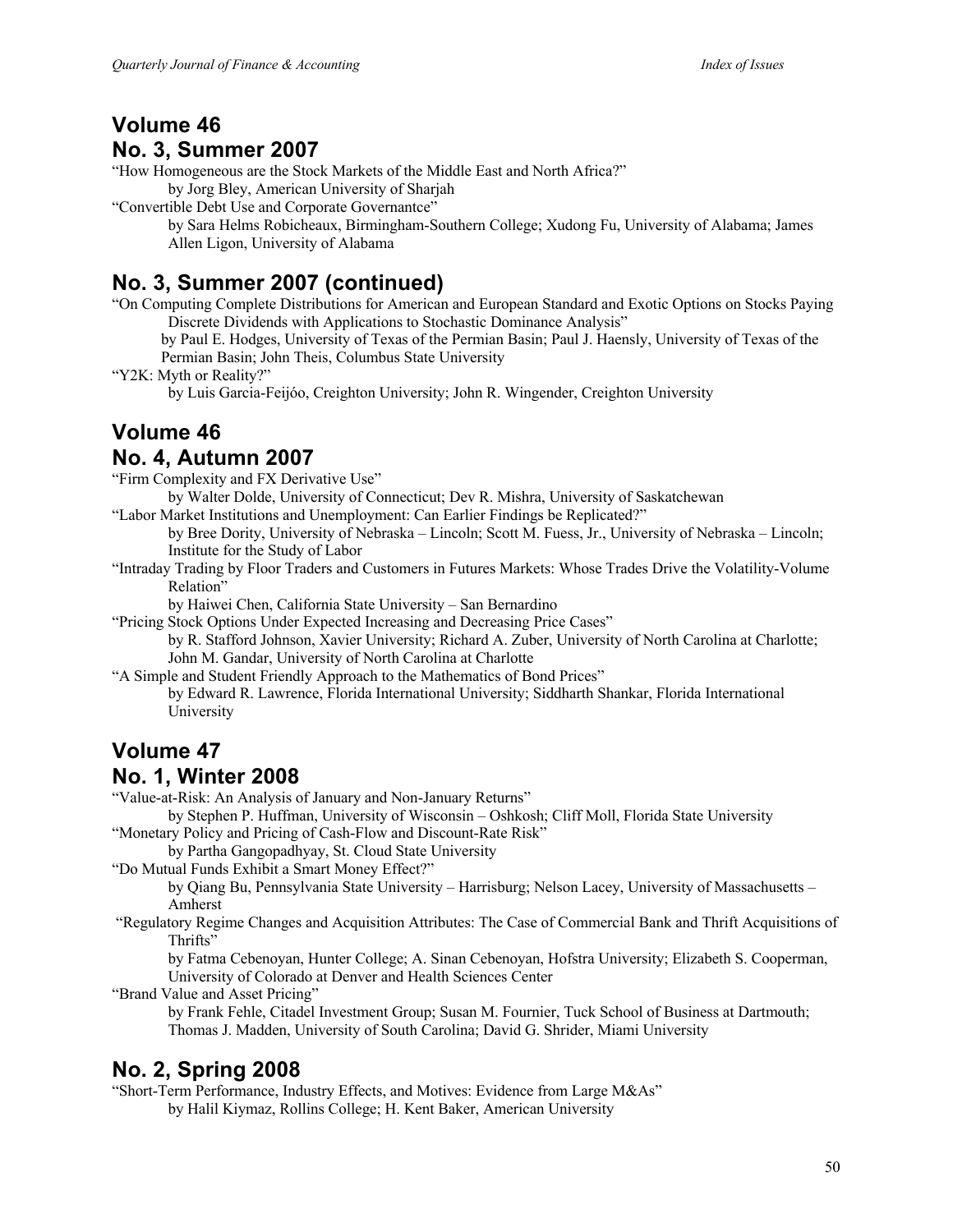"Using Economic Value Added as a Portfolio Separation Criterion"

by Drew Fountaine, California State University – Northridge; Douglas J. Jordan, Sonoma State University; G. Michael Phillips, California State University – Northridge

"Intraday and Night Index Arbitrage"

by Chun I. Lee, Loyola Marymount University; Kimberly C. Gleason, Florida Atlantic University; Jeff Madura, Florida Atlantic University

## **No. 2, Spring 2008 (continued)**

"On the Maturity of Incremental Corporate Debt Issues"

by Michael J. Highfield, Mississippi State University

"Heuristics of Representativeness, Anchoring and Adjustment, and Leniency: Impact on Earnings' Forecasts by Australian Analysts"

by Alastair Marsden, University of Auckland; Madhu Veeraraghavan, Monash University; Min Ye, University of Auckland

#### **No. 3, Summer 2008**

"Quarterly versus Serial Expiration in Pure Cost of Carry Markets: The Case of Single Stock Futures Trading in the  $U.S.$ "

Mark Bertus, Auburn University; Ting-Heng Chu, East Tennessee State University; Steve Swidler, Auburn University

"Information Asymmetry and the Cost of Going Public for Equitry Carve-Outs"

Karen Hogan, Saint Joseph's University; Steven Dolvin, Butler University; Gerard T. Olson, Villanova University

"The Effect of China's Reform Pollicies on Stock Market Information Transmission"

Peggy E. Swanson, University of Texas at Arlington; Anchor Y. Lin, National Chung Hsing University "Effects of Exchange Rate Fluctuations on Equity Market Volatility and Correlations: Evidence from the Asian

Financial Crisis"

Kyung-Chun Mun, Truman State University

#### **No. 4, Autumn 2008**

"Measuring Idiosyncratic Risks in Leveraged Buyout Transactions"

Alexander Peter Groh, GSCM Montpellier Business School and IESE Business School; Rainer Baul, University of Göttingen; Oliver Gottschalg, HEC School of Management

"Hidden Debt and the Selectivity of Professional Partnerships"

Linus Wilson, University of Louisiana – Lafayette

"Managing the Costs of Issuing Common Equity: The Role of Regristration Choice"

Jennifer Gethel, Babson College; Laurie Krigman, Babson College

- "Earnings Management Pior to Initial Public Offerings: Evidence from Secondary Share Data" Brett D. Cotton, East Carolina University
- "Does Institutional Ownership Create Value? The New Zealand Case"

Jianguo Chen, Massey University; Lloyd P. Blenman, University of North Carolina – Charlotte; Dar-hsin Chen, National Taipei University

"Diversification Gains in the Market for Provinical Bonds

Valentina Galvani, University of Alberta; Aslan Bahnamian, University of Alberta

"Market Reaction to Announcements to Invest in ERP Systems"

Daniel C. Benco, Southeastern Oklahoma State University; Larry Prather, Southeastern Oklahoma State University

"Is Executive Compensation Different Across S&P Listed Firms?"

João Paulo Torre Vieito, Escola Superior de Ciências Empresariais de Valença; António Melo da Costa Cerqueira, Faculdade de Economia da Universidade do Porto; Elísio Fernando Moreira Brandão, Faculdade de Economia da Universidade do Porto; Walayet Khan, Evansville University

## **Volume 48 No. 1, Winter 2009**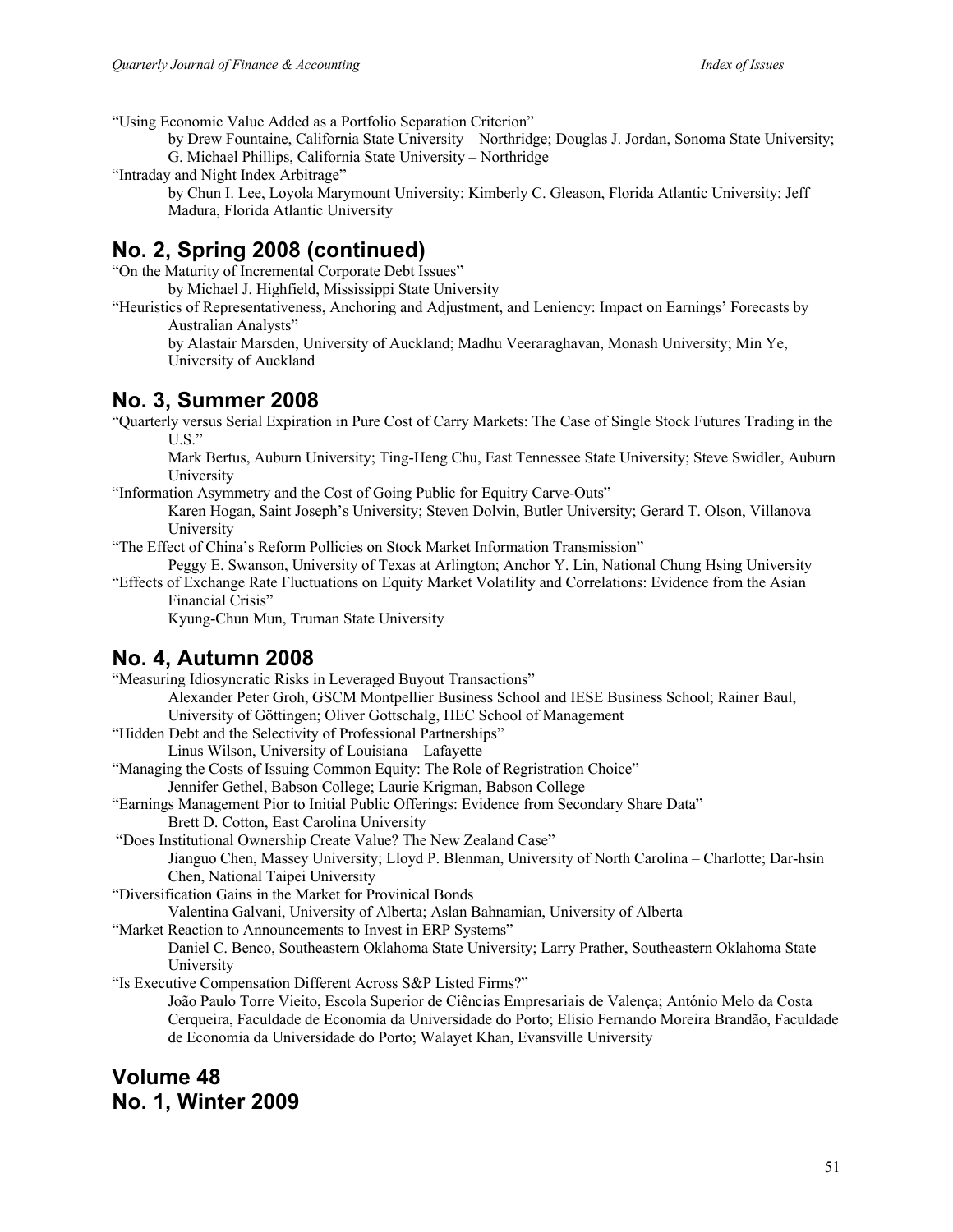"A Re-examination of Corporate Strategic Alliances: New Market Responses"

Terrill R. Keasler, Appalachian State University; Karen C. Denning, Fairleigh Dickinson University

"Differences in Academic Content, Placement, and Research Productivity Among Doctoral Programs in Finance" Jorge Brusa, Texas A & M International; Michael Carter, University of North Texas; George E. Heilman, Winston-Salem State University

## **No. 1, Winter 2009 (continued)**

"The Effects of Bank Lending Practices on CRA Compliance Examination Scheduling and Non-Compliant Banks' Recovery 1990 – 1998"

John C. Alexander, Clemson University; Drew Dahl, Utah State University; Michael F. Spivey, Clemson University

"Currency Instability: Regime Switching versus Volatility Clustering"

C. Sherman Cheung, McMaster University; Peter C. Miu, McMaster University

"Market Perceptions of EPA Actions Under Different Political Regimes"

Duane B. Graddy, Middle Tennessee State University; Tom H. Strickland, Middle Tennessee State University

## **No. 2, Spring 2009**

"PEG Investing Strategy: A Revisit"

John D. Schatzberg, University of New Mexico; Gautam Vora, University of New Mexico

"Evaluating Stock Price Behavior after Events: An Application of the Self-Exciting Threshold Autoregressive Model"

Rakesh Bharati, Southern Illinois University – Edwardsville; Susan J. Crain, Missouri State University; Prasad Nanisett, Artio Global Investors New York

"Profitability of Insider Trades in Extremely Volatile Markets: Evidence from the Stock Market Crash and Recovery of 2000-2003"

by Partha Gangopadhyay, St. Cloud State University; Ken C. Yook, The Johns Hopkins University; and Ghulam Sarwar, California State University – San Bernardino

"The Influence of Seasonal Depression on Equity Returns: Further Evidence from Real Estate Investment Trusts" by Mark Pyles, College of Charleston

"The Effect of the Private Securities Litigation Reform Act of 1995 on the Cost of Equity Capital" by Ho Young Lee, Yonsei University; Vivek Mande, California State University – Fullerton; Myungsoo Son, California State University – Fullerton

## **No. 3, Summer 2009**

"Are M&A Premiums Too High? Analysis of a Quadratic Relationship Between Premiums and Returns" by Belén Díaz Díaz, University of Cantabria; Sergio Sanfilippo Azofra, University of Cantabria; Carlos López Gutiérrez, University of Cantabria

"Delaware Incorporation and the Board of Directors"

by Pornsit Jiraporn, Pennsylvania State University and Thammasat University; Wallace N. Davidson III, Southern Illinois University; Pandej Chintrakarn, Mahidol University International College

"CEO Gender: Effects on Valuation and Risk"

by Anna D. Martin, St. John's University; Takeshi Nishikawa, St. John's University; Melissa A. Williams, University of Houston – Clear Lake

"Were Defense Contractors Rewarded for Risk, Innovation, and Influence?"

by Ke Zhong, University of Texas at Tyler; Donald W. Gribbin, Western Michigan University

## **No. 4, Autumn 2009**

"Trading Behavior and Price Discovery during the S&P 500 Rollover"

by Tzu-Man Huang, California State University – Stanislaus; Peter Locke, Texas Christian University "The Impact of a Change in Corporate Governance Regulations on Firms in Canada"

by Kenneth MacAulay, St. Francis Xavier University; Shantanu Dutta, University of the Ontario Institute

of Technology; Mary Oxner, St. Francis Xavier University; Tim Hynes, Mount Allison University "Dividend Tax Cuts and Regulated Firms' Security Prices"

by Ross N. Dickens, University of South Alabama; Kenneth J. Hunsader, University of South Alabama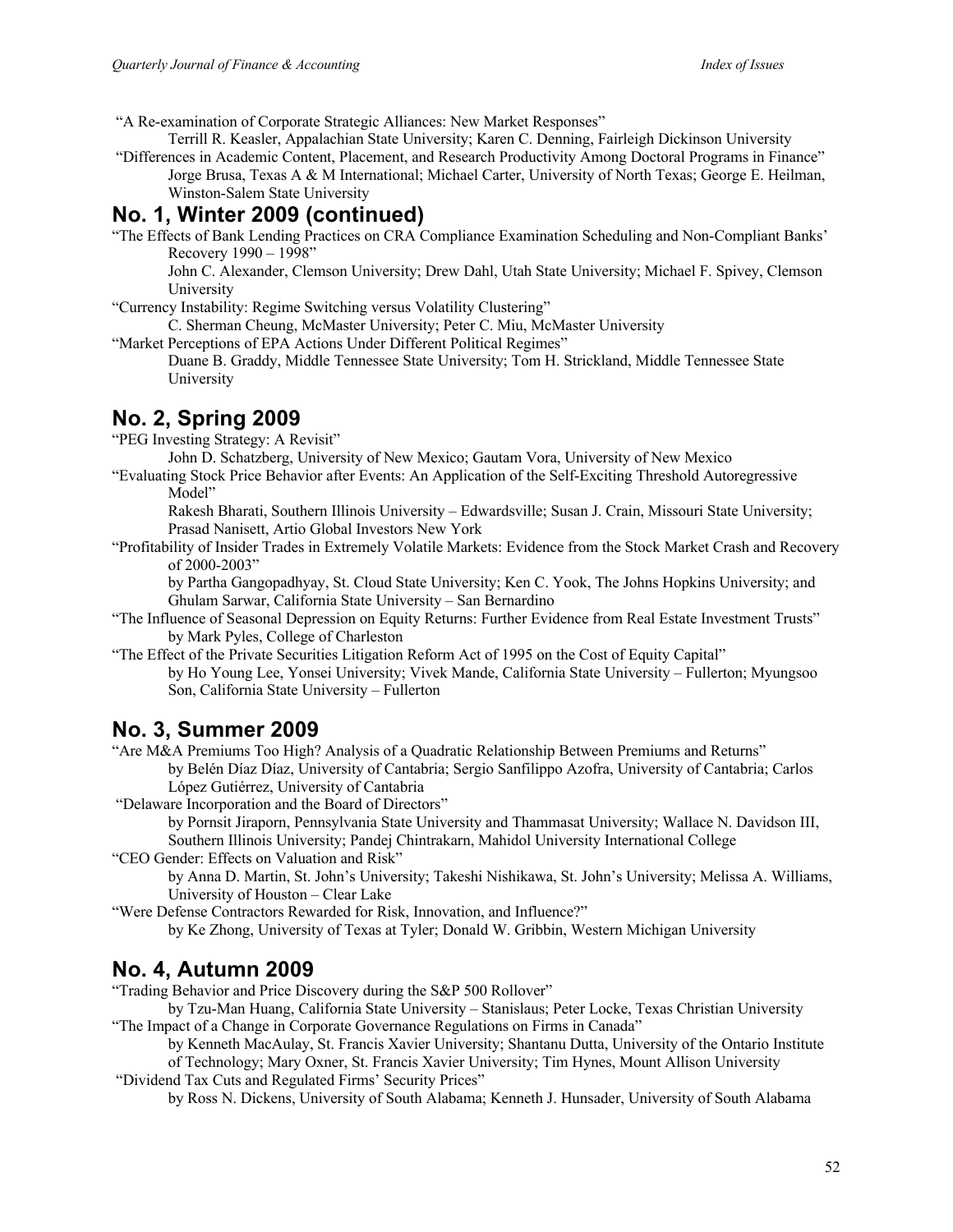"S&P 500 Index Revisited: Do Index Inclusion Announcements Convey Information about Firms' Future Performance?"

by Karel Hrazdil, Simon Fraser University; Thomas Scott, University of Alberta

#### **Volume 49 No. 1, Winter 2010**

"Corporate Governance Characteristics of Firms Backdating Stock Options"

Ho Young Lee, Yonsei University; Vivek Mande, California State University – Fullerton, and Myungsoo Son, California State University – Fullerton

"Evidence of Long Memory in U.S. Stock Returns: The Case of the 1990s Bubble"

by Patrick A. Hays, Western Carolina University; Sanjay Rajagopal, Western Carolina University; Max Schreiber, Western Carolina University

"Shareholder-Level Capitalization of Dividend Taxes: Additional Evidence from Earnings Announcement Period Returns"

by John D. Schatzberg, University of New Mexico; Craig G. White, University of New Mexico; Robert Ricketts, Texas Tech University; Dwayne Dowell, Texas Tech University

"Asset Acquisition, Diversification, and Revision-Theoretic Exercises in Portfolio Theory"

by Dispasri Ghosh, California State University – Fullerton

"Antitakeover Amendments and Managerial Entrenchment: New Evidence from Investment Policy and CEO Compensation"

by Atreya Chakraborty, University of Massachusetts; Shahbaz Sheikh, University of Western Ontario

## **No. 2, Spring 2010**

"Financial Contracting and Managerial Flexibility"

by Luis Garcia-Feijoo, Florida Atlantic University; John S. Howe, University of Missouri - Columbia "The Importance of Being Known: Relationship Banking and Credit Limits"

by Atreya Chakraborty, University of Massachusetts; Rajiv Mallick, Amundi Investment Solutions Americas LLC; Cresanta Fernando

- "Stock Market Adjustment to Earnings Announcement in the Presence of Accounting Irregularity Allegations" by Kyung-Chun Mun, Truman State University; Sandra K. Fleak, Truman State University; George E. Morgan, Virginia Polytechnic Institute and State University
- "Attention and Liquidity Effects of Stock Splits by Small Commercial Banks"

by Michael Impson, University of North Texas

"Institutional Ownership and Internal Control Material Weakness"

by Alex P. Tang, Morgan State University; Li Xu, Southern Illinois University

## **Nos. 3 and 4, Summer/Autumn 2010**

"A General Relationship between Prices of Bonds and their Yields"

by Joel R. Barber, North Georgia College and State University

"Price Stabilization of Closed-End Fund IPOs"

by David C. Leonard, Miami University; Terry D. Nixon, Miami University; David G Shrider, Miami University; David M. Shull, Miami University

"Free Cash Flow and the Walth Effects of Stock Repurchase Announcements"

by Ken C. Yook, Johns Hopkins University; Partha Gangopadhyay, St. Cloud State University

"Momentum Portfolios and the Capital Asset Pricing Model: A Bayesian Approach"

by James A. Turner, Weber State University

"Constancy and Perpetuity: Simplyfying or Camouflaging?

by Dilip K. Ghosh, The American University of Cairo; Dispasri Ghosh, California State University – Fullerton

"Targets Performance in Terminated Bids: an Empirical Examination"

by Narjess Boubakri, American University of Sharjah; Abdelaziz Chazi, American University of Sharjah; Ashraf Khallaf, American University of Sharjah

"Does Female Representation on Audit Committees Affect Audit Fees?"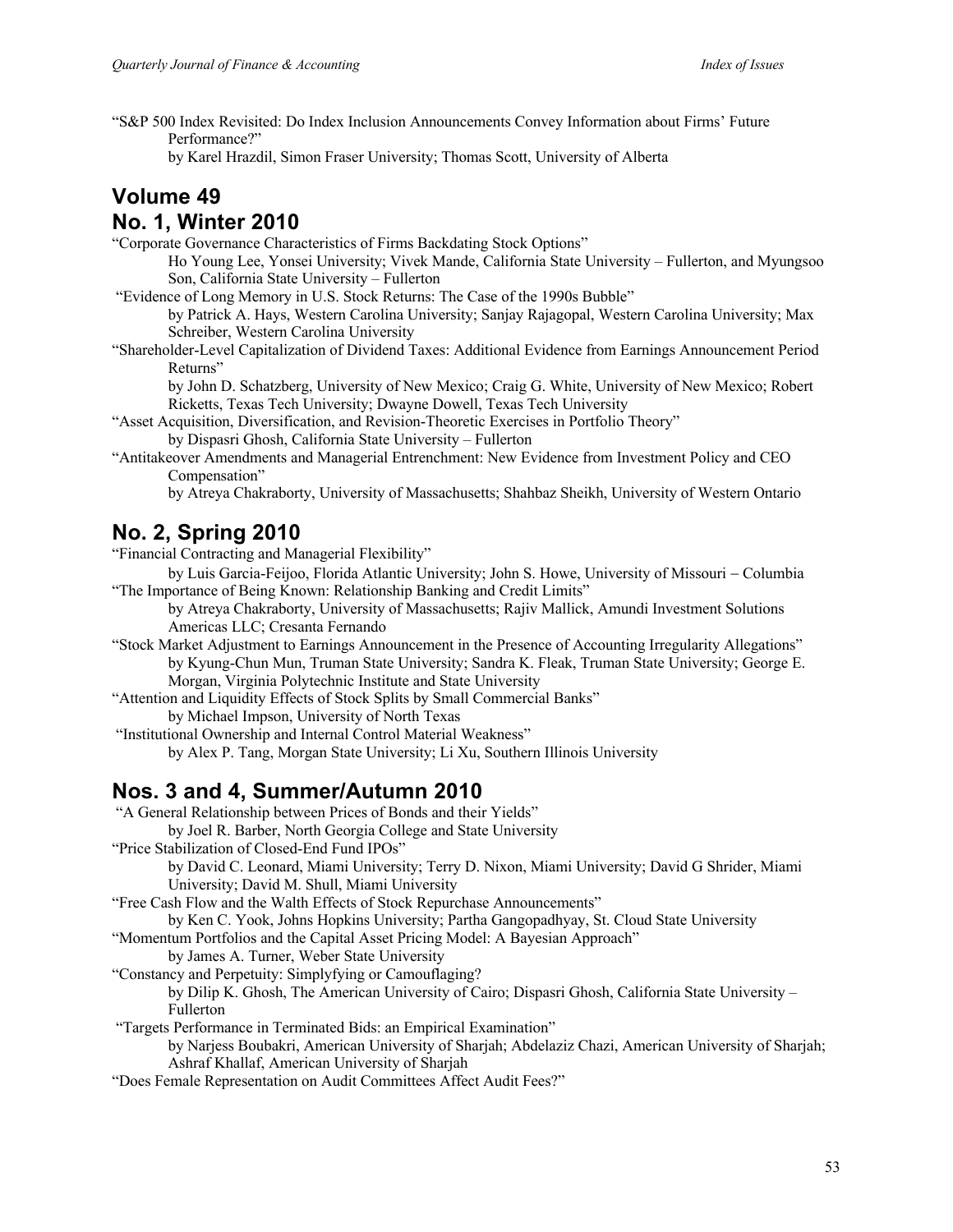by Kim Ittonen, University of Vaasa; Johanna Miettinen, Lahti University of Applied Sciences; Sami Vähämaa, University of Vaasa

## **Volume 50 No. 1, Winter 2011**

"Problems in Performance Attribution" by Iraj Fooladi, Dalhousie University; John Rumsey, Dalhousie University "Speculative Short Sellers, Put Options, and the Weekend Effect: A Closer Examination" by John Wingender, Creighton University; Glenn Pettengill, Grand Valley State University; and Vijay Gondhalekar, Grand Valley State University "Options Expected Returns: Variation by Moneyness and Maturity" by Ryan McKeon, University of San Diego "Corporate Diversification and Performance in South America: Evidence for Chile" by Carlos P. Maquieira, Universidad Santo Tomás; Christian E. Espinosa, Universidad Diego Portales; João Vieito, Polytechnic Institute of Viana do Castelo "The Effect of Family Control on Corporate Performance" by Maria de Lourdes Trevino-Villareal, Universidad Autonomova de Nuevo Leon; Alejandro Alvararado– **Rodriquez** "How SME Uniqueness Affects Capital Structure? Evidence from Central and Eastern Europe Panel Data" by Miroslav Mateev, American University in Bulgaria; Konstantin Ivanov, Erasmus University "The Information Risk Drivers: A Long–Term Analysis to Support a Risk Premia Modeling" by Guido Mantovani, Ca' Foscari University **No. 2, Spring 2011**

"When Do Firms Issue Exchangeable Debt?"

By Anna N. Danielova, McMaster University

"To Be or Not To Be Public: The Impact of SOX"

By Leonard Rosenthal, Bentley University; Kimberly C. Gleason, University of Pittsburgh; Jeff Madura, Florida Atlantic University

"The Impact of Indepdnetn and Overlapping Board Structures on CEO Compensation, Pay-Performance Sensititivty and Accruals Management"

By Jui-Chin Chang Texas A & M University; Mi Luo, Villanova University; Huey-Lian Sun, Morgan State University

## **Nos. 3 & 4, 2014**

"Timing of Equity Offerings: Evidence from Germany"

By Jorg Bley, American University of Sharjah

"Mutual Fund Governance, returns, Expenses, and Cash Flows"

By D.K. Malhotra, Philadelphia University; Maria Jaramillo, Philadelphia University; and Rand Martin, Bloomsberg University

"Exploring the Existence and Drivers of Selection Biases in Finance Articles' Citations"

By Kamal M. Haddad, San Diego State University; Hung Chan, San Diego State University; and Chee W. Chow, Retired, La Jolla, CA

"How Large Are the Benefits of Emerging Market Equities?"

By C. Mitchell Conover, University of Richmond; Gerald R. Jensen, Northern Illinois University; and Robert R. Johnson, Creighton University

# **Volume 51**

## **Nos. 1 & 2, 2014**

"Insider R&D Manipulation around IPOs"

By Robert M. Hull, Washburn University; Sungkyu Kwak, Washburn University; and Rosemary Walker, Washburn University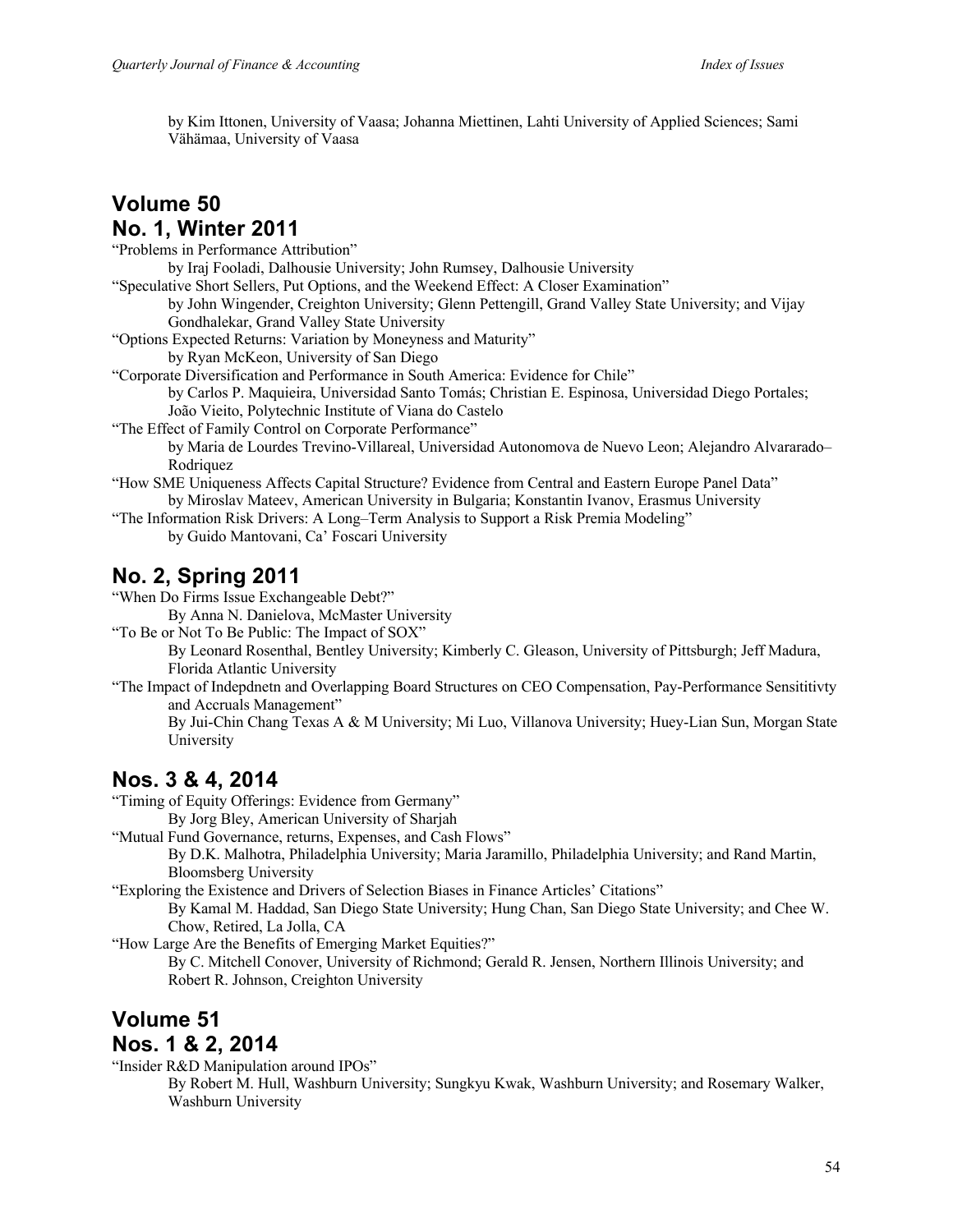"Expected Future Interest Rates and the Timing of Private Placements"

By Halil D. Kaya, Eastern Kentucky University

## **Nos. 1 & 2, 2014 (continued)**

"An Analysis of Characteristics of Mutual Fund Mergers and Takovers in India"

- By Dr. Charu Banga, University of Delhi; Dr. Amitabh Gupta, University of Delhi
- "Is Risk Arbitrage Market Neutral: The Case of Stock Swap Offers with Collars" By Jia Wang, Rowan University; Ben Branch, University of Massachusetts

## **Nos. 3 & 4, 2014**

"Does Disclosure of Non-Financial Statement Information Reduce Firms' Propensity to Under-Invest?" By Hung-yuan Lu, California State University – Fullerton

"Higher-order Moments and Investor Sentiment (Alles' Model Revisited)

By Alain Frugier, University of Auvergne (France)

"Large Investments, Financial Contraint, And Capital Structure

By Hinh D. Khieu, University of Southern Indiana; Manfen W. Chen, University of Southern Indiana; Mark K. Pyles, College of Charleston

"Transitition Economy and Equity Home Bias: The Case of Vietnam"

By Dr. Lloyd Blenman, University of North Carolina – Charlotte; Ben Le, University of North Carolina – Charlotte

#### **Volume 52 Nos. 1 & 2, 2014**

"Bidder Earnings Management, Cynical Targets and Acquisition Premia"

By Kimberly C. Gleason, University of Pittsburgh; Malek A. Asharairi, German Jordanian University (GJU); Yezen H. Kannan, Duquesne University

"Gold and the Value-Growth Differential in Stock Returns"

By Vijay Gondhalekar, Grand Valley State Universiy; Laurence Blose, Grand Valley State University

"Sticky Mortgage Rates during the Deacde of 1994-2004: Stronger Empirical Evidence Using an Advanced Methodology"

By V. Reddy Dondeti, Norfolk State University; Carl B. McGowan, Norfolk State University "An Examination of the Long-term Results of Acquired Carve-out Spin-off Combinations"

By Thomas H. Thompson, Lamar University

## **Nos. 3 & 4, 2014**

"Share Repurchases and Long-term Dilution: Firm Characteristics and Industry Differences"

By Thomas Root, Drake University; John Rozycki, Drake University; Inchul Suh, Drake University "Takeovers and the Size Effect"

By Bradley A. Goldie, Miami University (Ohio)

"Econometric Fragility of Market Anomalies: Evidence from Weekday Effect in Currency Markets" By Imed Chkir, Telfer School of Management – University of Ottawa; Lamia Chourou, Telfer School of Management – University of Ottawa; Abdul Rahman, Retail Banking Academy – London; and Samir Saadi, Telfer School of Management – University of Ottawa

"The Determinants of Corporate Debt Mix"

By Kenneth Khang, Idaho State University; Tao-Hsien Dolly King, University of North Carolina – Charolotte; Hung Nguyen, University of North Carolina – Charlotte

## **Volume 53 Nos. 1 & 2, 2015**

"The Interactions between LLP and SFAS 157 and Its Role in the Choice of Tools for Earnings and Capital Management by Banks during a Financial Crisis"

By Fatima Alali, California State University – Fullerton; Asokan Anandarajan, New Jersey Institute of Techonology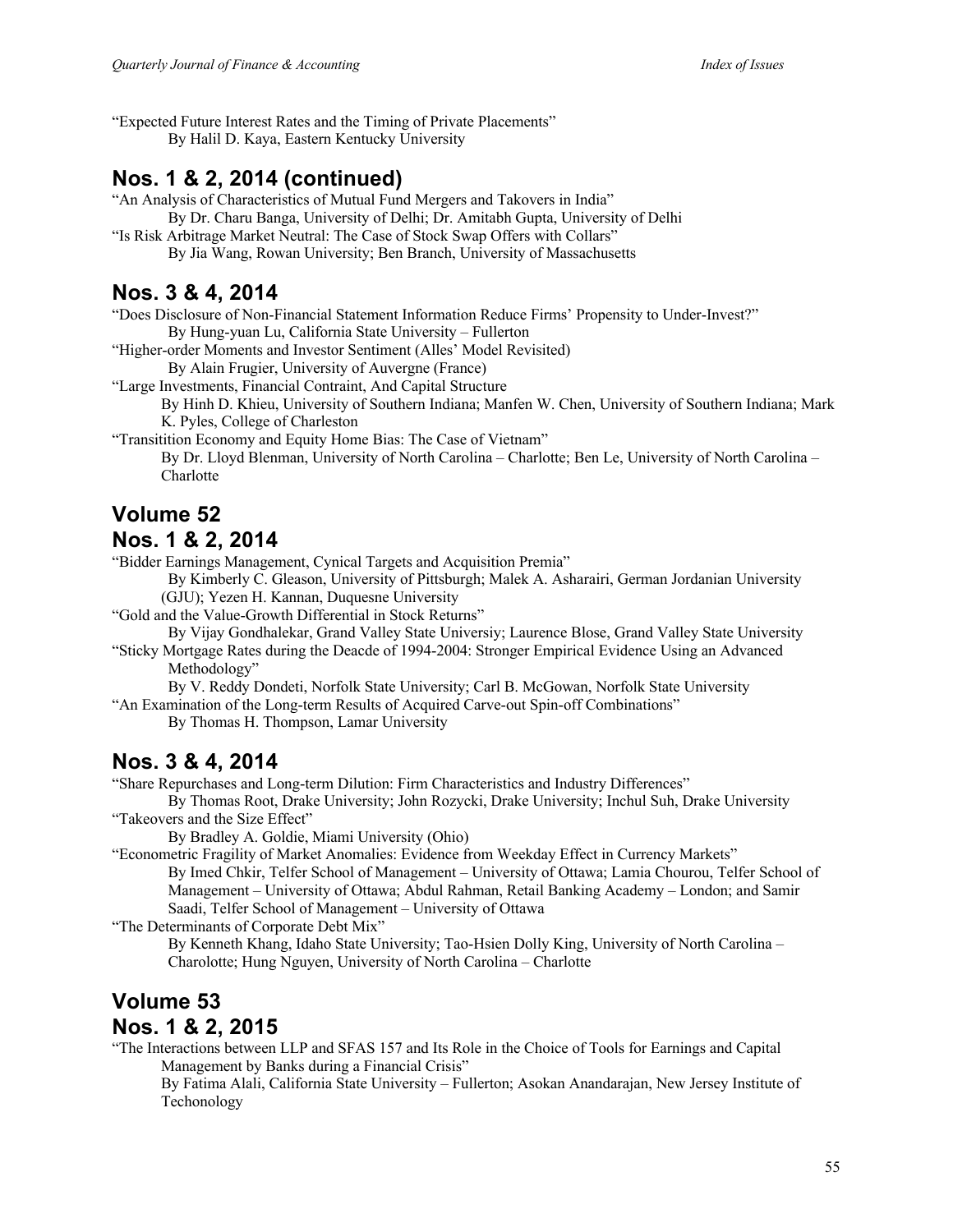## **Nos. 1 & 2, 2015 (continued)**

"The Value Line Timeliness Ranking and the Equivalence of Analyst Forecasts and Market Expectations" By Philip Baird, Palumbo/Donahue School of Business – Duquesne University

"Aggregation and Dollar-Weighted Returns Issues"

By Ken Johnston, Campbell School of Business – Berry College; John Hatem, Georgia Southern University; Chris Paul, Georgia Southern University

"The Unintended Consequences of Basel III: Reducing Performance Ratios and Limiting Bank Access to Equity Funding Markets"

By Thomas B. Sanders, University of Miami

#### **Nos. 3 & 4, 2015**

"Are Insider Trading Profits Due to Contrarian Trading or Private Information?"

By Partha Gangopadhyay, Herberger Business School – St. Cloud State University; Ken C. Yook, The Johns Hopkins Carey Business School

"Audit Quality, Auditor Size and Legan Environments"

By Naser Abughazleh, Gulf University for Science and Technology; Vincent O'Connell, Gulf University for Science and Technology & University of Amsterdam; Jimé Princen, University of Amsterdam

"Benefits from Lending Relationships in Public Debt Markets: Empirical Evidence from the Commercial Paper Market"

By David W. Blackwell, University of Kentucky; Vladimir Kotomin, Illinois State University; and Drew B. Winters, Texas Tech University

"Worth Waiting For – Evidence of Late-Mover Benefits in Cross-Border Mergers and Acquisitions" By Tanja Steigner, Emporia State University, and Ninon K. Sutton, University of Florida

## **Volume 54**

#### **Nos. 1 & 2, 2016**

"Investing in Shares of Bankrupt Firms: Evidence from Investments by Institutional Investors Shortly before, during, and after Chapter 11 Proceedings"

By Elena Precourt, Bryant University; Henry Oppenheimer – University of Rhode Island "The Impact of IFRS on the Amount of Audit Fees: The Case of the Large French Listed Companies"

By Lobna Loukil, University of Sfax – Sfax, Tunisia

"Use of Gold in Financial Risk Hedge"

By Elena Smirnova, State University of New York at Old Westbury

"Looking for Earnings Management in Corporate Defined Benefit Pension Plans

By Joanne M. Doyle, James Madison University

#### **Volume 54 Nos. 3 & 4, 2016**

"A Comparison of the Financial Characteristics of U.S. and U.K. Manufacturing Firms"

By Larry Prober - Rider University; Ilhan Meric - Rider University; Gulser Meric - Rowan University "Company Board and Earnings Quality Pre- and Post-IFRS: Evidence from France and the U.K."

- By Yosr Nouri University of Tunis El Manar; Ezzeddine Abaoub Taif University
- "Implications of Deferred Revenue Changes for Future Financial Performance and Market Underreaction"

By Ke Zhong - Central Washington University-Lynnwood; Fang Wang - Central Washington University-Lynnwood; Yixi Ning - University of Houston-Victoria

"The Impact of Private Equity Sponsors on Syndicated Loans"

By Kenneth Daniels - Virginia Commonwealth University; Demissew Diro Ejara - University of New Haven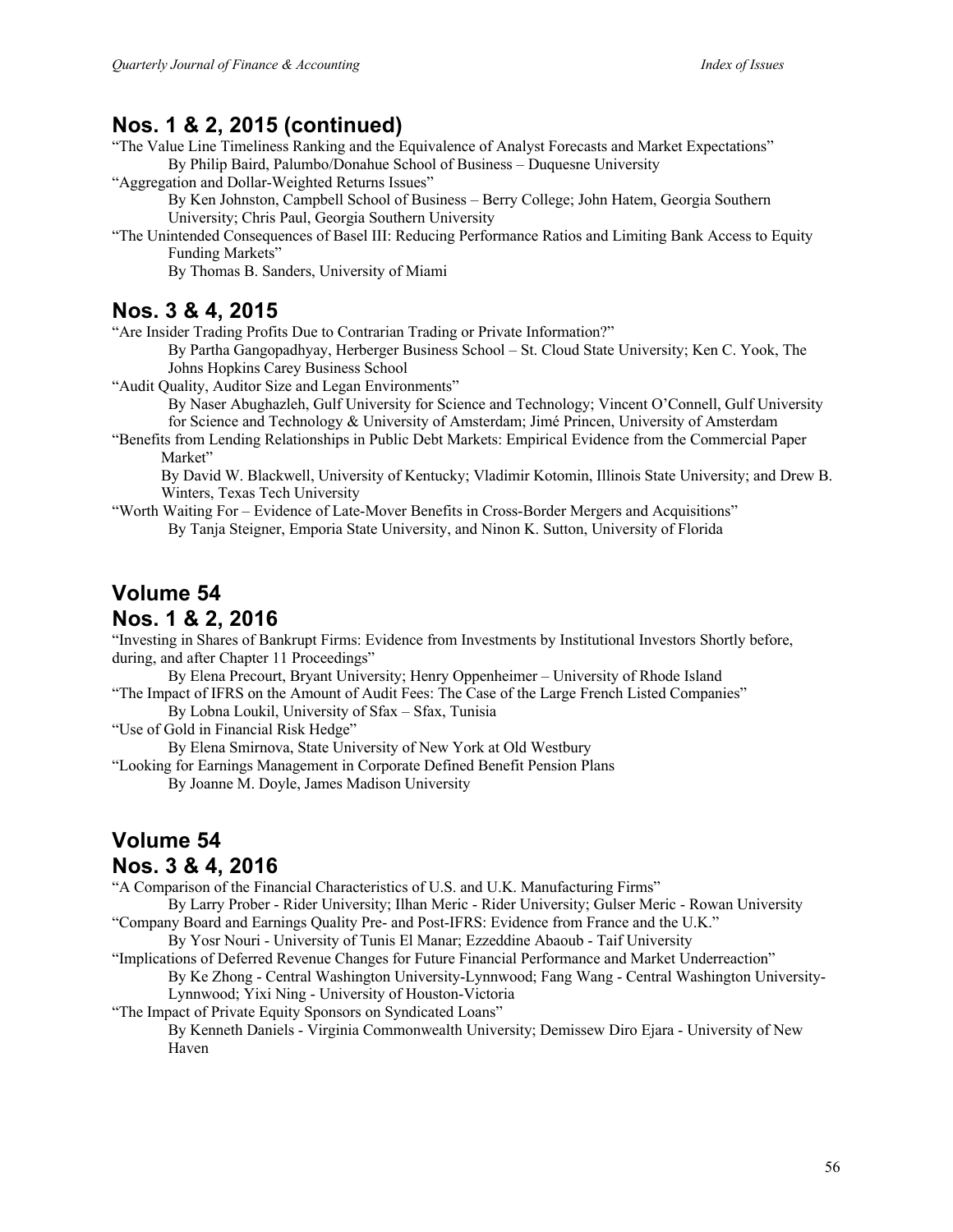## **Volume 55 Nos. 1 & 2, 2017**

"Corporate Stock Buybacks-Do They Enhance or Worsen Company Performance Over Time?" by Ronald A. Stunda – Valdosta State University

"Do the Properties of Analyst Earnings Forecasts Improve When Firms Are Managed by Female CFOs?" By Induck Hwang - Keimyung University; Hyung Tae (Ted) Kim - California State University, Fresno; Sangshin (Sam) Pae - University of North Georgia

"Liquidity, Information and the Size of the Forward Exchange Rate Bias"

By Lloyd Blenman - University of North Carolina Charlotte; Guan Jun Wang - Savannah State University "Sovereign Risk Channels and Exchange Rates"

By Kwabena Kesse - University of South Dakota

# **Volume 55**

#### **Nos. 3 & 4, 2017**

"Do Islamic Banks Optimally Balance the Trade-Off in Capital Structure Mix? A Comparison Approach" By Ahmad M. Abu-Alkheil - German Jordanian University; Walayet A. Khan - University of Evansville; Ghadeer M. Khartabiel - German Jordanian University

"Family Ownership and Firm Performance: Evidence from India"

By Amitabh Gupta - University of Delhi; Tripti Nashier - University of Delhi

"Organizing a Successful Academic Finance Conference: Thoughts, Heuristics and Statistical Evidence" By Larry J. Prather - Southeastern Oklahoma State University; Timothy T. Perry - University of Tennessee-Martin; Lloyd P. Blenman - University of North Carolina-Charlotte; Ting-Heng Chu - East Tennessee State University

"Value Creation in U.S. Bank Mergers Before and After the Global Financial Crisis" By İmdat Doğan - Energy Exchange Istanbul; H. Semih Yildirim

#### **Volume 56 Nos. 1 & 2, 2018**

"A Test of the Functional Fixation Hypothesis Using Derivative Financial Instruments" by Fatima Alali - California State University, Fullerton; Dona Siregar - State University of New York College at Oneonta; Asokan Anandarajan - New Jersey Institute of Technology

"Cost of Capital Techniques Used by Chinese Firms: A Survey of Practice"

By Timothy E. Trombley - San Diego State University; Kamal M. Haddad - San Diego State University "The Effect of Ex-ante CEO Turnover Risk on Firms' Discretionary Expenditures"

By Changu Kim - Korea Advanced Institute of Science and Technology (KAIST), Korea; Hyung Tae (Ted) Kim - California State University, Fresno; Byungjin Kwak - Korea Advanced Institute of Science and Technology (KAIST), Korea; Seungwon Lee - Purdue University Northwest

"Mean Variance under Stress—Ten Years of Portfolio Optimizations 2001-2011" By Manuel Tarrazo - University of San Francisco

#### **Volume 57 Nos. 1 & 2, 2019**

"Retrospective, Perspective and Optimal Global Asset Pricing"

By Lloyd P. Blenman - University of North Carolina, Charlotte; John R. Wingender - Creighton University "An Examination of the Impact of Filings on Carve-out Parent Returns"

By Thomas Thompson - University of Texas-Arlington

"Do Institutional Investors Trade Consistently with Sell-side Analyst Recommendations? Evidence from Corporate Bankruptcies"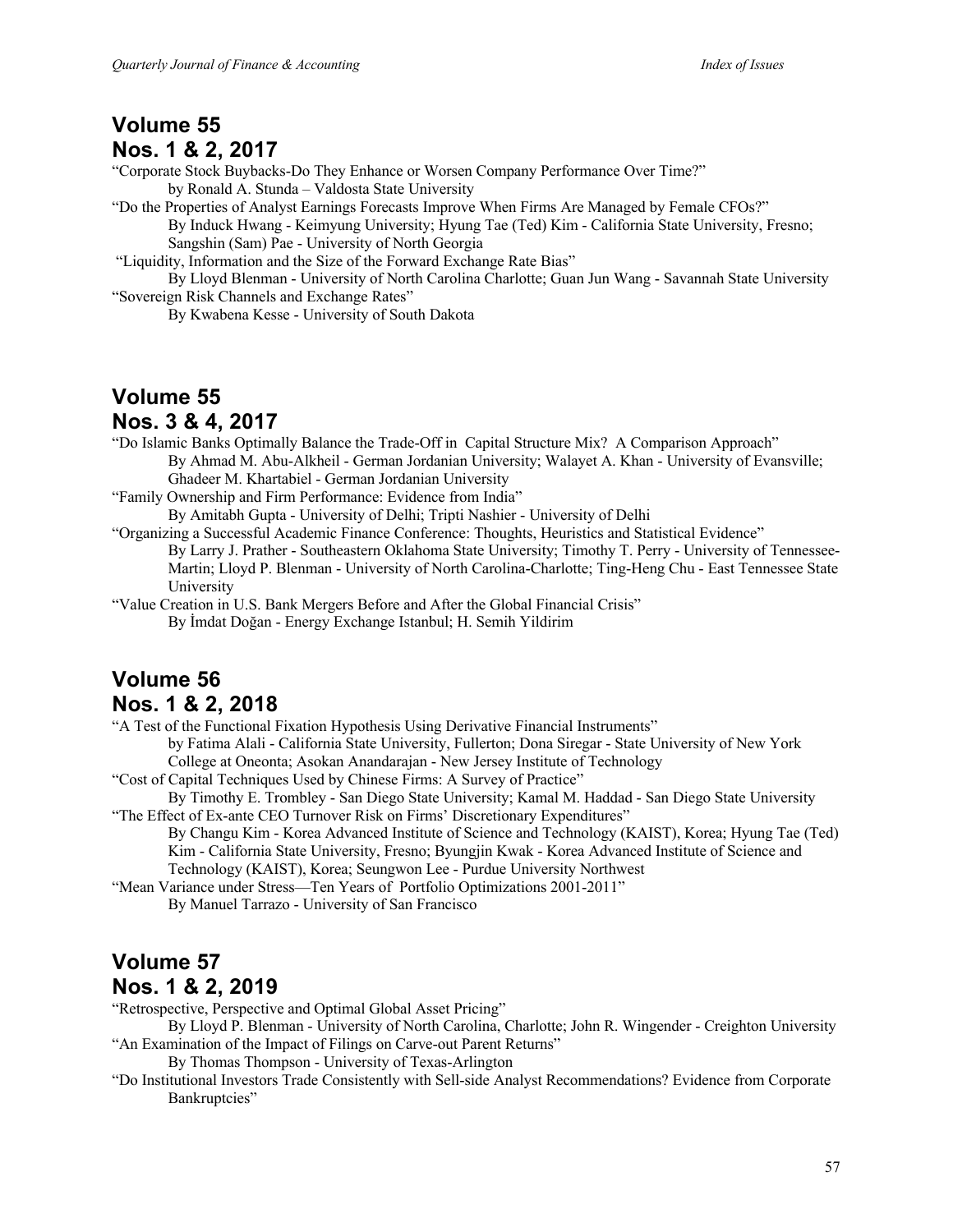By Elena Precourt - Bryant University; Henry Oppenheimer - University of Rhode Island "Explaining the Accrual Anomaly: Evidence from Firm Size and Market Conditions"

By Shanshan Pan - University of Houston-Clear Lake; Randall Zhaohui Xu - University of Houston-Clear Lake

"The "Fear Index" and the Effectiveness of the Piotroski Model"

By Melissa Woodley - Creighton University; Steven T. Jones - Samford University; James P. Reburn - Samford University

#### **Volume 57 Nos. 3 & 4, 2019**

"The Dominican Republic's Interbank Market, Volatility and Intervention: The Banking Crisis of 2002-2003" By José R. Sánchez-Fung - University of Nottingham, Ningbo, China

"Agriculture Option Returns"

By Peter Locke - Texas Christian University; Tzu-Man Huang - California State University, Stanislaus "The Role of Founder-CEOs and Founder-Families in IPOs"

By Xiaoman Duan - Sam Houston State University; Xu Niu - Sacred Heart University "Further Evidence on the Association between Pension Plan Accounting and Firm Values: The Impact of SFAS No. 158"

By Xiaolu Xu - University of Massachusetts, Boston; Wen Xiao - University of Massachusetts, Boston; Atreya Chakraborty - University of Massachusetts, Boston

# **Volume 58**

#### **Nos. 1 & 2, 2020**

"Firm Valuation, Capital Access and Transparency Effects of Dividend Distributions: An Emerging Market Story" By Nischala Reddy - University of Central Missouri; Ben Le - University of Tennessee, Martin

"The Diversification Effect of Defense Business on Risk and Return"

By Ke Zhong - Central Washington University; Yong Cao - Central Washington University; Kun Liao - Central Washington University

"Money Demand, Bank Lending and State Output"

By Bert Smoluk - University of Southern Maine

"FX Liquidity Risk and Forward Premium Puzzle" By Samuel Abankwa - Wells Fargo

## **Volume 58**

#### **No. 3, 2020**

"Financial Market Deregulation Special Issue Introduction"

By Diana W. Thomas - Creighton University; Kevin D. Gomez - Creighton University

"The Impact of the Community Reinvestment Act on Neighborhood Gentrification"

By Diego Zuluaga - Cato Institute; Andrew C. Forrester - Cato Institute

"Financial Regulation and Income Inequality"

By G.P. Manish - Troy University; Colin O'Reilly - Creighton University

"Shadow Banking Activities of Non-Financial State-Owned Enterprises and Financial Regulation in China\*" By Guan Gong - Shanghai University of Finance and Economics; Zhenlong Jiang - Shanghai University of Finance and Economics; Dashi Xu - Shanghai University of Finance and Economics; Fwu-Chang Yan - Hubei University of Economics

"Learning from The Financial Crisis: What Can Basel II Teach Us About How Basel III Will Fare?" By Conor Norris - Saint Francis University; Maxwell Benzel - Saint Francis University